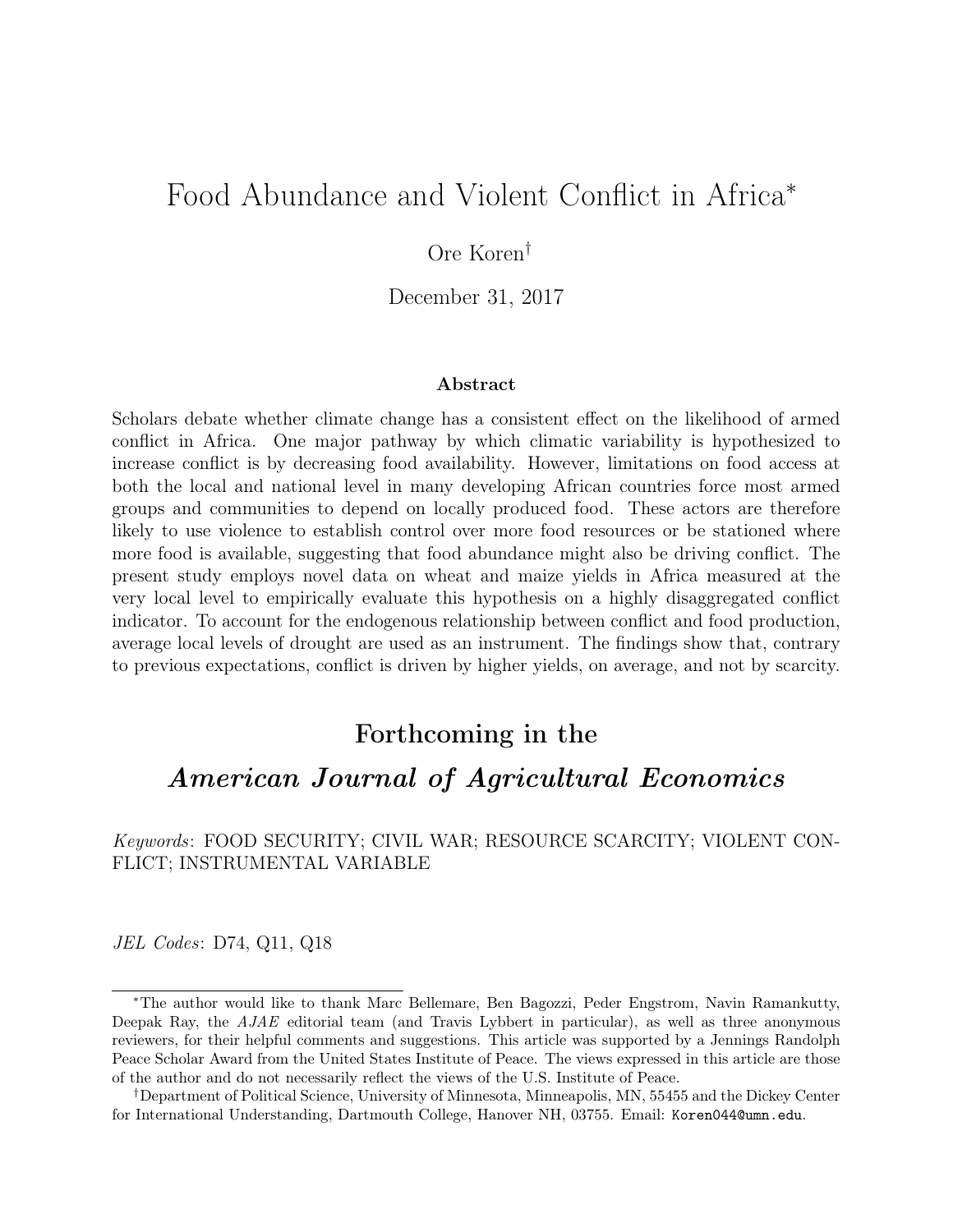A growing number of studies on environmental stressors and conflict posit that future wars will be fought over diminishing resources (Burke et al., 2009; Maystadt and Ecker, 2014; Miguel, Satyanath, and Sergenti, 2004). These studies draw links between environmental conditions, such as variations in temperature and precipitation, and civil war, hypothesizing that these factors operate, among others, through food security mechanisms. By and large, the emphasis is on food scarcities, namely that rising temperature and droughts reduce the amount of food resources available locally, which in turn forces actors to obtain access to food via violent means. For instance, in their analysis of the relationship between climate variability and conflict in Sub-Saharan Africa, Burke et al. find that "[t]emperature variables are strongly related to conflict incidence over our historical panel" (2009). They further hypothesize that, "[t]emperature can affect agricultural yields both through increases in crop evapotranspiration (and hence heightened water stress in the absence of irrigation) and through accelerated crop development...reducing African staple crop yields by 10%-30% per ◦C of warming" (Burke et al., 2009). Somewhat more cautiously, O'Loughlin et al. note that, "the positive association between instability and temperature may result from the harmful effects of high temperatures on food products such as maize" (2012).

The Malthusian notion that food scarcities increase the likelihood of conflict is not a recent one, although it has received increased attention over the last four decades (e.g., Homer-Dixon, 1998). In contrast, however, an impressive body of research draws linkages between the abundance of natural resources and conflict (e.g., Bannon and Collier, 2003; Adhvaryu et al., 2017; Blattman and Miguel, 2010). Food is not only a renewable natural resource; it is crucial to maintaining the daily life and activities of a group, be it a military battalion, a rebel contingent, or a rural community. With a large number of studies on social unrest emphasizing the importance of food security (Messer, 2009; Bellemare, 2015), it thus appears plausible that variations in local crop productivity affect past and future conflict risk. Indeed, recent research lends support to this argument. For instance, Crost and Felter (2016) show that rebels benefit from higher food crop prices, which allow them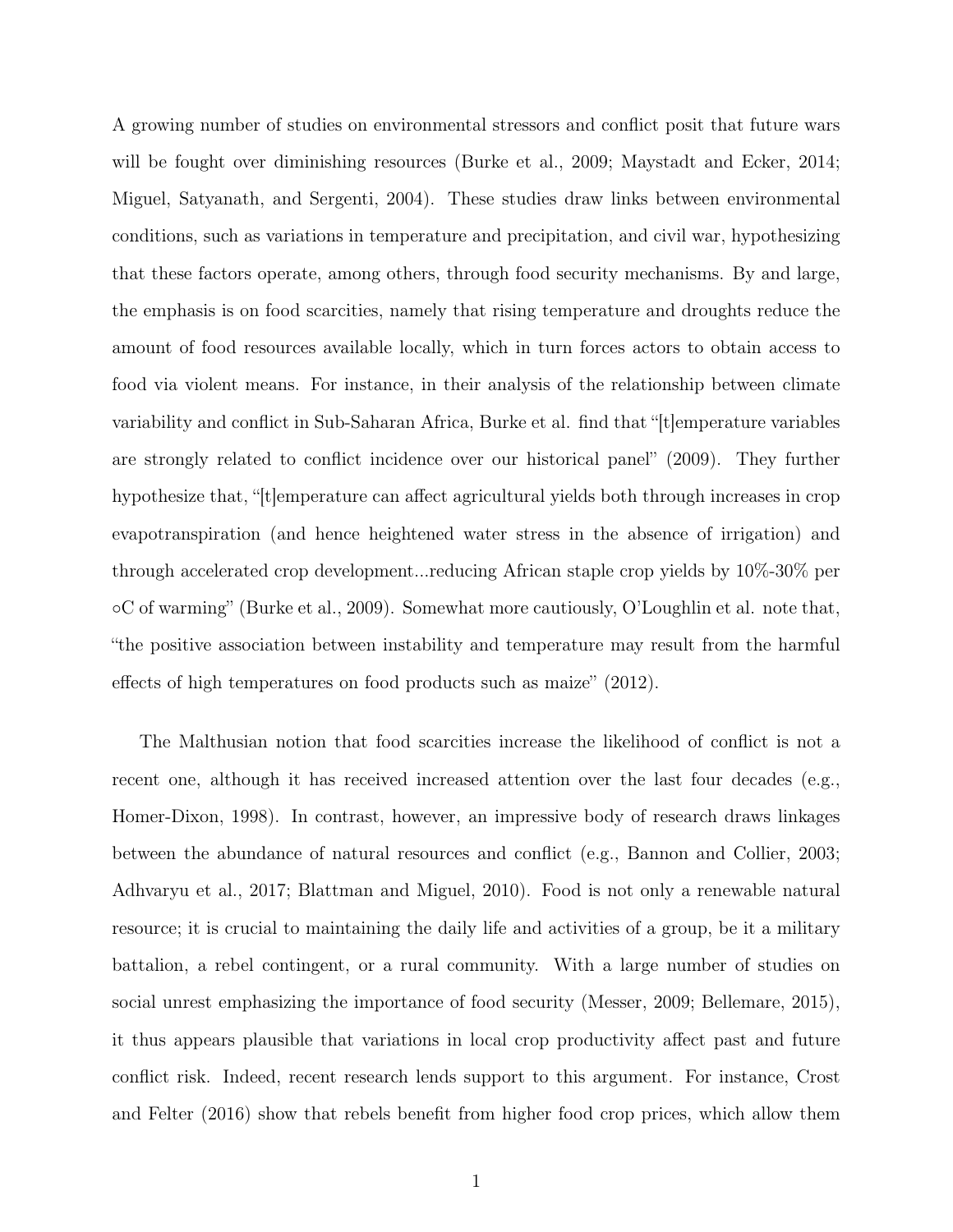to expand territorial control and even establish local monopoly on violence. Despite this and other (e.g., Koren and Bagozzi, 2016), important evidence, however, to date few studies have explicitly considered the role of food and its exact effects on conflict, or attempted to evaluate how food resources shape regional and continental conflict patterns over time.

One challenge in evaluating staple crop yields' role in driving conflict is that local food productivity variables are inherently endogenous; food output can influence the propensity of violence, but the associated feedback effects from conflict can in turn influence food output (Homer-Dixon, 1998; Messer, 2009). To address this concern, the local staple crop yield indicators used here are instrumented using drought intensity levels, which—as recent studies posited—can influence conflict through food production. The causal relationship between local food production and violent conflict is thus identified using this climatic variable (Miguel, Satyanath, and Sergenti, 2004). It is important to stress that previous research has suggested that rainfall variations might be not be an ideal instrument of income shocks (Sarsons, 2015). While the argument developed here does not necessarily equate local yields with income, I address this concern both theoretically—by discussing some distinctions of African agriculture systems—and empirically, by showing that my drought-based instrumental variable is at least "'plausibly exogenous" (Conley, Hansen, and Rossi, 2012).

By relying on said approach, this study provides quantitative evidence linking past internal armed conflict incidence to food yields at the very local level while incorporating variations in climatic trends, specifically droughts. Using  $0.5 \circ$  grid cells  $(10,674 \text{ cells for})$ Africa) (Tollefsen et al., 2012), the influence of annual local wheat and maize yields (Ray et al., 2012) on violence is estimated using ordinary least squares (OLS) and two-stage least squares (2SLS) regressions with grid-cell (i.e., unit of analysis) fixed effects. Conflict measures were obtained from the Armed Conflict Location and Event Dataset (ACLED) Version 6, which provides exceptional disaggregated coverage of political violence in Africa at the very local level (Raleigh et al., 2010). Unlike previous studies, which employ only climaterelated variables, focus on specific countries, or employ only binary indicators of conflict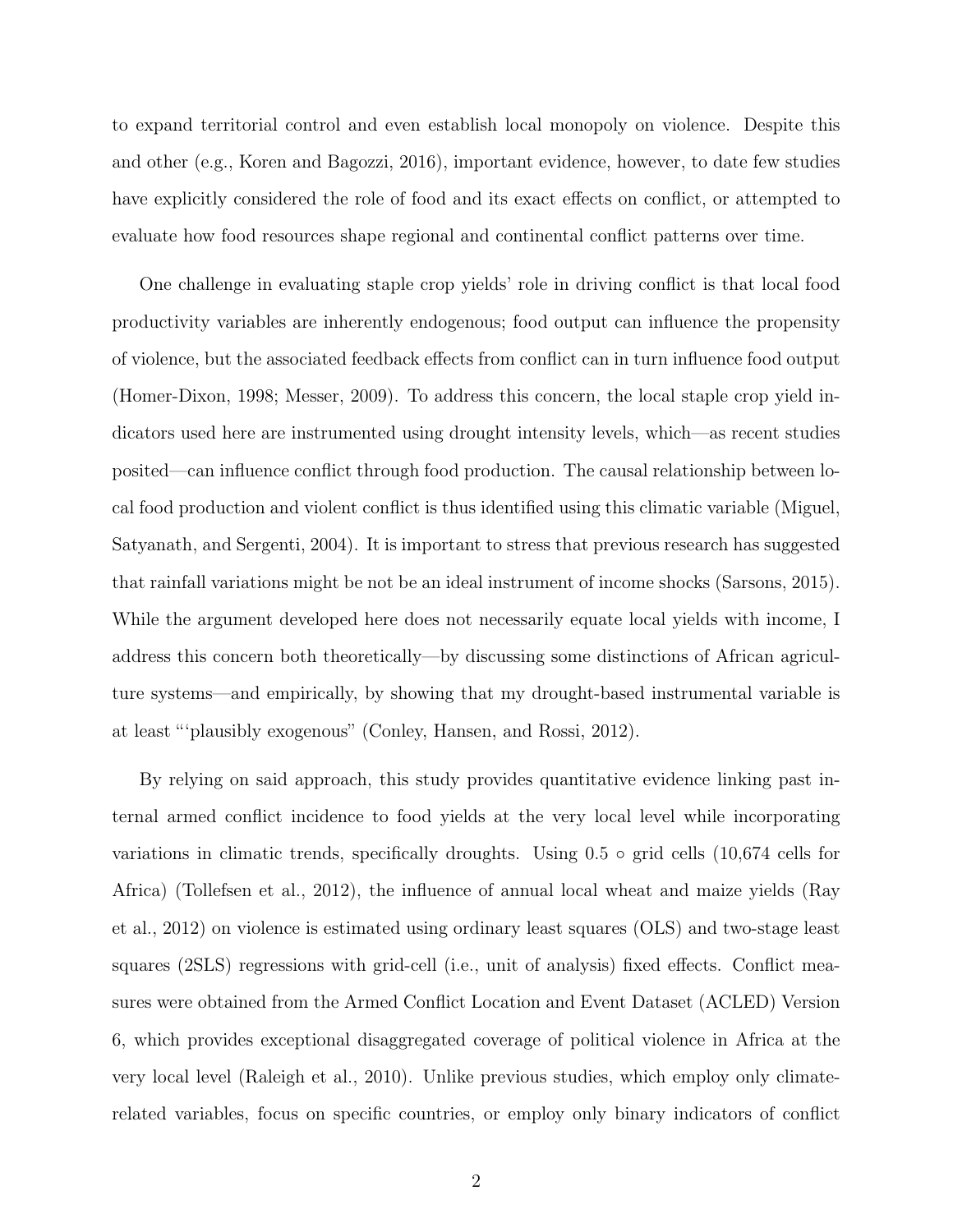(Burke et al., 2009; Maystadt and Ecker, 2014; Koren and Bagozzi, 2016; O'Loughlin et al., 2012), this study relies on sub-national analysis of the annual effect of local food crop production in Africa on continuous measures of conflict within all  $0.5 \circ$  grid cell for the years 1998-2008.<sup>1</sup>

The findings presented here contribute significantly to our understanding of the relationship between food security, violent conflict, inequality, and environmental variability. The estimation procedure accommodates both the non-random assignment of observations and the possible concurrent relationship between climate, food production, and conflict. Overall, the empirical models provide new and nuanced evidence that locally grown food resources have a particularly strong influence on the frequency of conflict in Africa. In the IV models, where the effect of food resources is exogenized with respect to conflict, *higher* levels of food crop yields are shown to have a substantive effect on violent conflict, all else equal.

These findings challenge the notion that rising food scarcities increase conflict simply by forcing communities and armed groups to compete over a shrinking pool of food resources. Rather, empirical evidence suggests that—on average—violent conflict is not the direct result of food scarcity, but of abundance; areas with more food resources are more valued by different actors, and as a result attract more conflict. Moreover, these associations are robust to a variety of alternative explanatory mechanisms and specifications. The relationships between climatic variability, food, and violence are therefore complex and warrant careful interpretation.

## Staple Crop Yields and Local Conflict

The linkage between conflict and food resources is not a recent phenomenon, engendered by climate change, but rather—in many parts of the world—a persistent historical occurrence. Throughout history, armies and militias living off the land were a regular characteristic of warfare. In ancient and medieval times, before the development of modern logistic support technologies, living off the land, foraging, and relying on the local population was a mili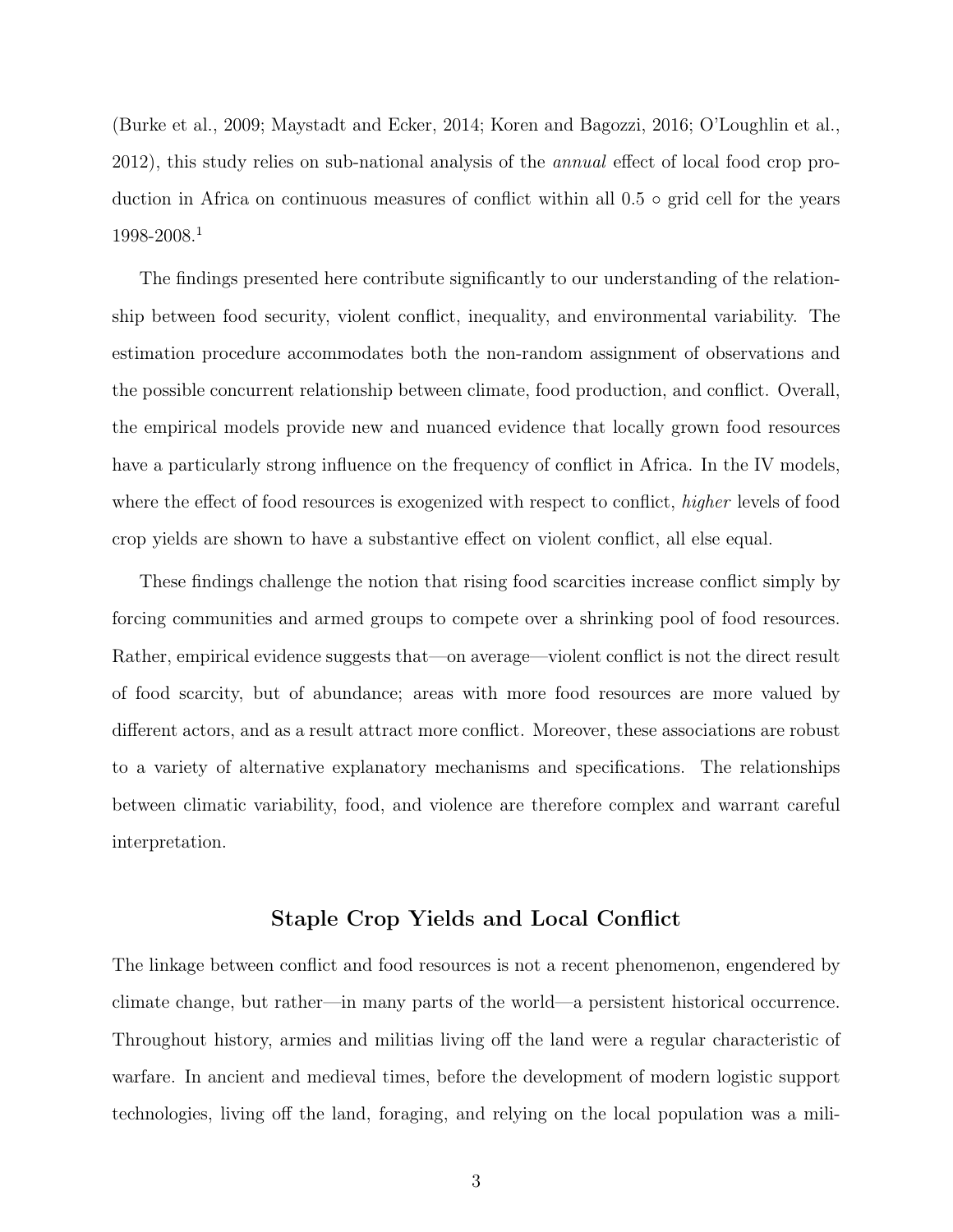tary necessity. Although the utilization of logistic supply chains has significantly reduced the need of modern militaries to rely on local populations for support, the bureaucratic and economic capabilities required to maintain such systems has ensured that the vast majority of armed groups in Africa lack regular support (Koren and Bagozzi, 2016). Indeed, a detailed background discussion of relationships between food resources and conflict in Africa as well as food-related vulnerabilities—provided in the online appendix due to space constraints—shows that these issues strongly impact the behavior of different armed actors in contemporary wars.

When discussing conflict over food resources, it is important to distinguish between four different categories, each with different motivations to initiate food-related conflicts, or to move into areas with more food during times of ongoing war. The first category includes official military and auxiliary state forces that do not receive (regular) support from the state, a fact which distinguishes them from other, better organized state forces. This category includes most official state forces in Africa (Koren and Bagozzi, 2016), as well as political militias. Indeed, numerous militia groups such as the janjaweed in Sudan or the interahamwe in Rwanda were especially likely to be sent to pray upon the local population, sometimes with logistic support being withdrawn from them intentionally to push them toward violent appropriations of food resources (Koren and Bagozzi, 2017). Unsupported state actors are thus likely not only to initiate conflict in areas with abundant food resource, but also gravitate toward these areas in search of necessary food support during times of war.

The second category of actors includes all rebel groups and similar nonstate actors operating against the government. These groups might attack areas with more food in order to possess these resources not only to support themselves or challenge state strongholds, but also to exploit local food resources for profit (Crost and Felter, 2016), which sometimes results with high levels of civilian victimization (Koren and Bagozzi, 2017). For instance, in Uganda, rebels are likely to appropriate and kill profitable cattle, leading to a shift in local populations' agricultural portfolios (Rockmore, 2012). Similarly, the Islamic State in Syria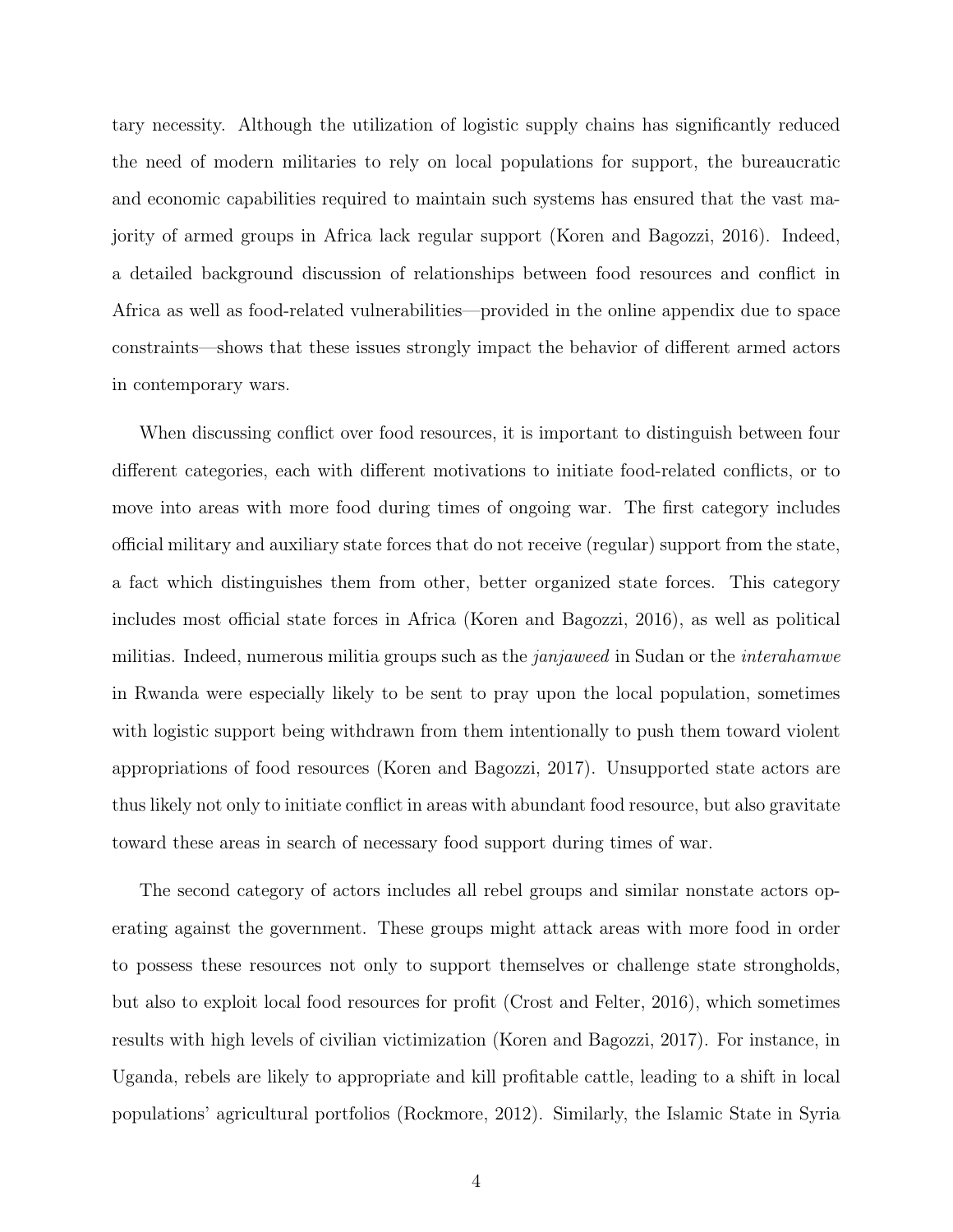and Iraq (ISIS) fought to establish and maintain control over fertile agricultural areas due to the group's reliance on agricultural income (Jaafar and Woertz, 2016).

The third category covers militias and civil defense forces representing *agriculturalist* communities in rural regions. The agriculturalist lifestyle is more characteristic of areas where access to water resources is relatively stable, allowing these communities to grow crops for consumption and to be sold locally (O'Loughlin et al., 2012). Individuals and groups in these localities thus live a stationary lifestyle, and procure livestock mostly as a means of wealth accumulation (i.e., as an equivalent of a savings account) (Rockmore, 2012; Roncoli, Ingram, and Kirshen, 2001). In many countries these communities are less likely to be defended by the state due to the costs involved with sending and supporting armed groups. This in turn means that property rights are rarely enforced (Barrett, 2010), pushing many of these communities to resort to self-help. Such self-defense militias can be used not only to defend against potential raids, but also to attack neighboring communities in order to establish control over more arable land and food resources. Indeed, this last point is supported by ample anecdotal evidence, as shown in the online appendix.

The fourth category includes all militias representing *pastoralist* communities. Pastoralists are highly mobile groups that live in mostly arid regions. As a result, these groups are forced to rely on mobile livestock, especially cattle, rather than on crops, meaning that in this case owning cattle is not a luxury but rather a necessity dictated by their (semi-)nomadic lifestyle (Lybbert et al., 2007). Pastoralists have been at the heart of many previous studies connecting food resources to conflict, with some associating increases in precipitation with higher frequencies of raids (e.g., Adano et al., 2012; Butler and Gates, 2012), while others showing the opposite relationship (O'Loughlin et al., 2012; Maystadt and Ecker, 2014). In many cases, regional narratives emphasize how the prevalence of violent conflict is shaped by local conditions such as the precedence of civil war, which floods the region with firearms (Koren and Bagozzi, 2017), or the collapse of state authority, especially if external actors move into the vacuum and fund raids (Rockmore, 2012). Pastoralist militias might there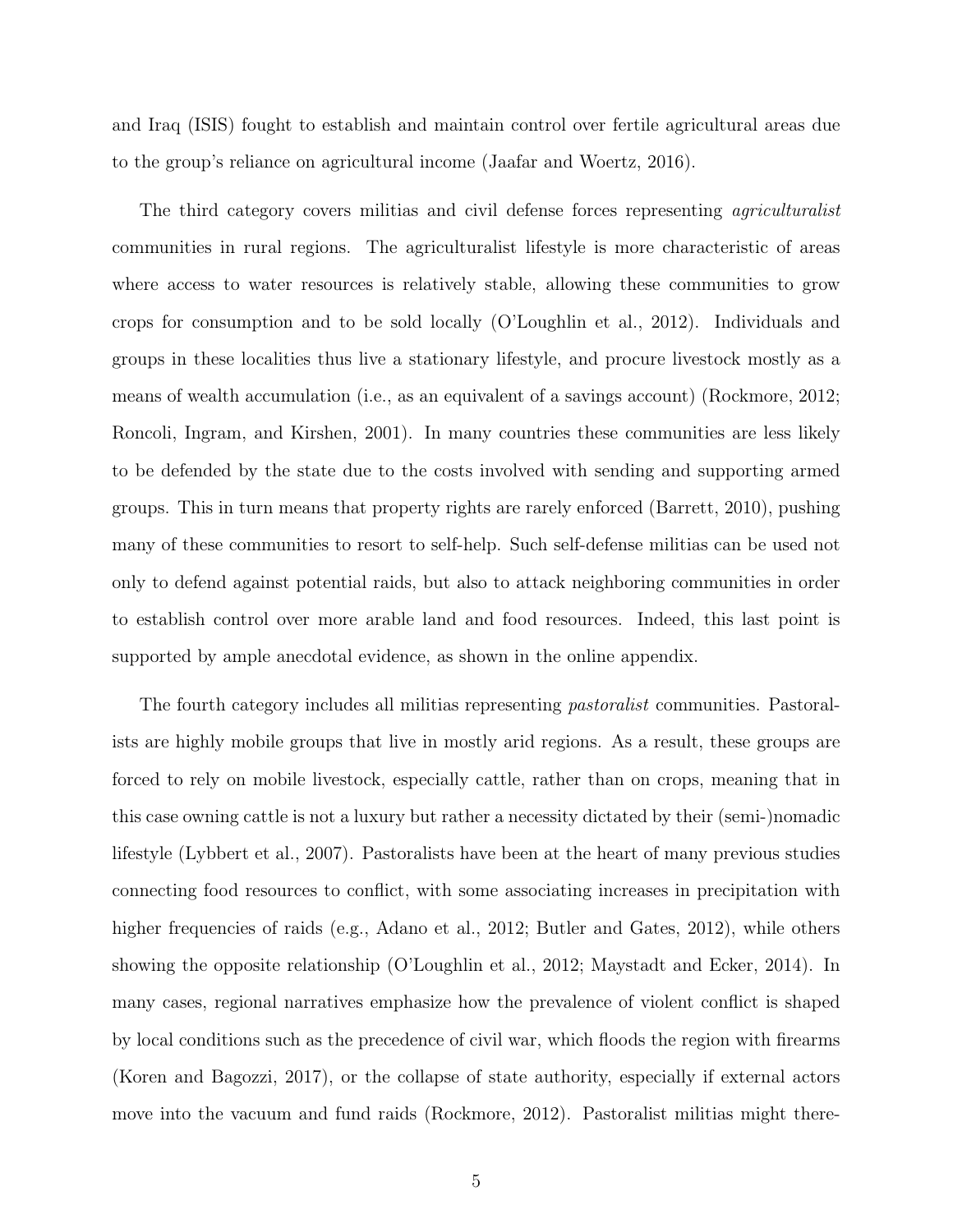fore both raid other pastroalists in order to replenish their herds, and attack agriculturalist communities in order to both steal livestock and obtain food crops, which—due to their mobile lifestyle and the arid regions where they reside—these groups are generally incapable of growing independently.

All four actor categories, which—it is important to acknowledge—might exhibit significant overlap, have different motivations to fight over food resources. In the first two cases, given that troops are frequently mobile rather than stationary, they do not have the ability to grow food for personal consumption, and as a result must rely on food grown locally in the region in which they operate (Koren and Bagozzi, 2016). Agricultural land can be owned by local civilians who grow food for personal consumption only or by larger producers who grow food for trade, both internationally and domestically. Especially in regions without developed infrastructure and where mobilizing food resources or appropriating food aid is less possible, both government and rebel troops are forced to move into areas that offer access to food in order to support their operations. These limitations intensify the incentives for troops to seek out the few remaining areas that do have high food access for sustenance, and potentially also for rent-extraction (Jaafar and Woertz, 2016; Crost and Felter, 2016).

In the latter two cases, while agriculturalist and pastoral communities can produce food for personal consumption, they are also under a constant threat of experiencing acute food insecurity (see online appendix). The eruption of a disease or the onset of drought can suddenly kill crops and decimate herds, placing these communities at the sudden and immediate risk of starvation. Without government support or other safety nets that can mitigate the effects of these unexpected shortages, acute food insecurity is a Damocles Sword over the heads of these groups (Barrett, 2010). For example, during the drought in Burkina Faso, "farmers strove to minimize cash investments in agriculture, but in some cases they were unable to do so because many had consumed all their seed before planting" (Roncoli, Ingram, and Kirshen, 2001, 128). Such shocks jeopardize immediate food security; assuming the community survives this adverse period, it should be able to restore food supply levels. This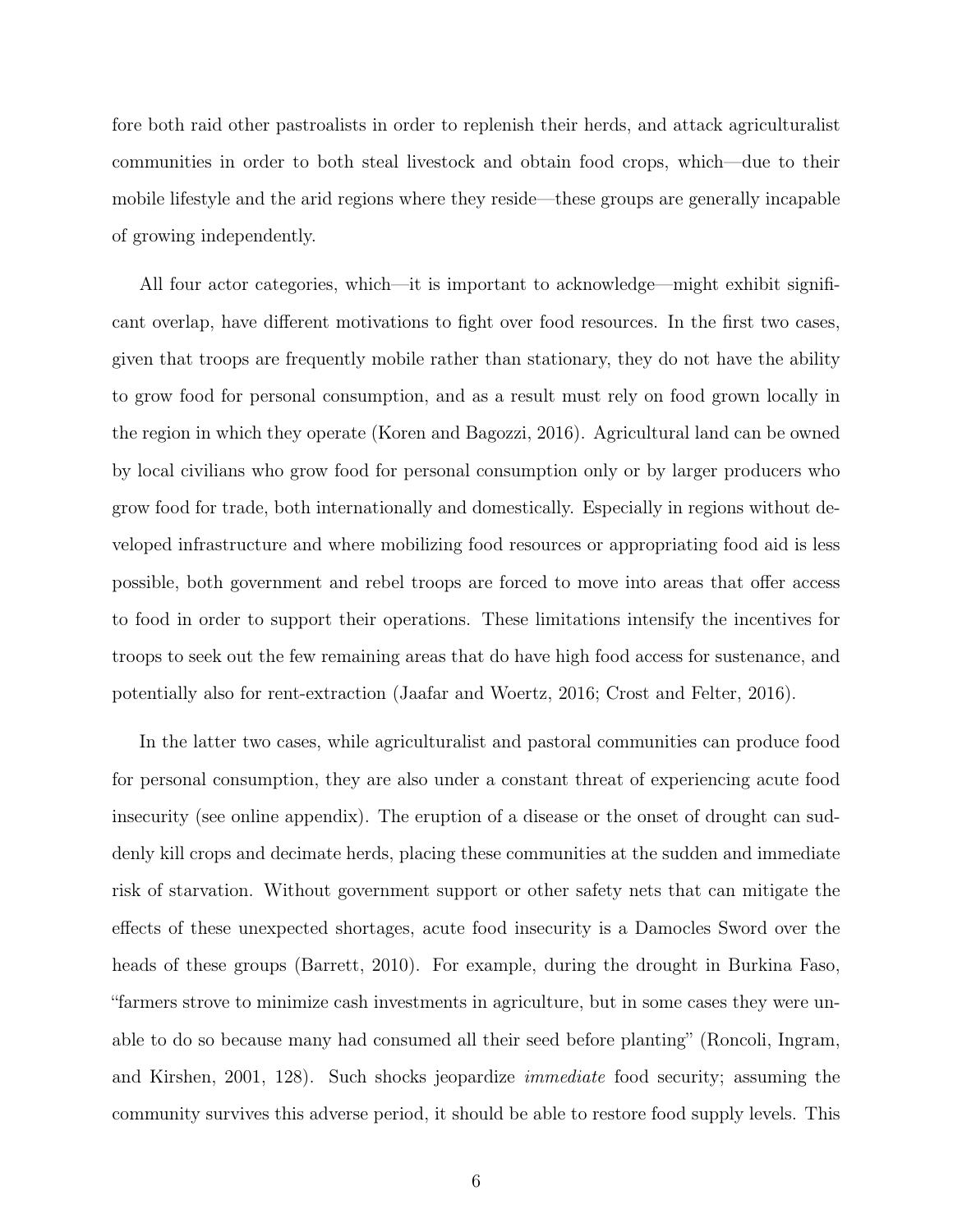suggests that cooperation might emerge as a preferred strategy in these contexts (Adano et al., 2012; Toft, 2006; Butler and Gates, 2012). However, to increase overall resilience, improve capabilities, and be better prepared to the brutal effect of shocks, such groups will be expected to increase competition during periods of abundance.

Without the ability to purchase drought-resistant seeds or livestock, and without government or international support—which in many cases cannot arrive in time or be received by those who need it—that provides safety net against sudden shocks, the only alternative to free market or aid solutions is to obtain food using violent means. Moreover, the tendency for conflict might also be affected by population growth (Homer-Dixon, 1998) or migration (Dell, Jones, and Olken, 2014), which increase the pressure to secure more resources just to keep the same level of sustenance, leading to a zero-sum, "Red Queen" scenario.<sup>2</sup> To increase overall resilience, communities must obtain the necessary access to enough food resources during periods of plenty, when more assets could be mustered and when time horizons in respect to the competition over food are relatively long, i.e., actors *perceive* that more resources will make them more resilient in the future. This directly relates to the notion of time horizons in interstate war, as put by Toft: "if both actors discount the present but see their fate provided for in the future, then violence is likely" while "[i]f both actors discount the future highly, then violence is unlikely" (2006, 56).

Finally, it is important to emphasize that while conflict frequency might increase with higher productivity, food is not always necessarily the cause. For instance, government or rebel troops might be stationed in more fertile areas in order to protect these areas or to support themselves. Consequently, other armed actors seeking to attack enemy strongholds will move into these areas not to obtain food resources, but simply because these regions are likely to offer a valuable target. In these contexts, the impact of food resources is indirect; a military base might have been formed in this particular region to protect local food resources or simply because support is more likely there, and fighting arose as enemy forces attacked this base. Moreover, while securing food resources might be a direct cause of armed conflict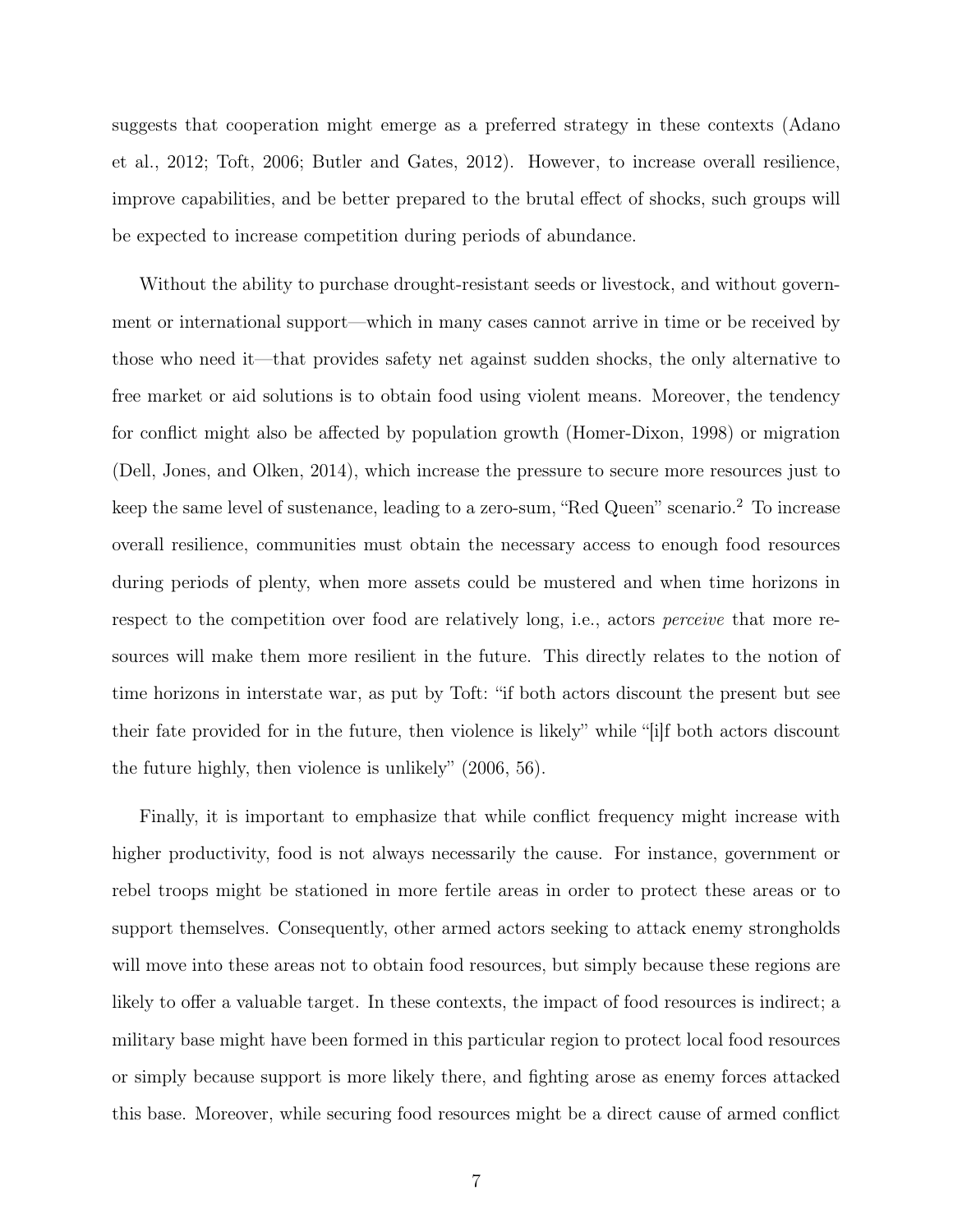in some cases, conflict—especially full-scale civil war—is frequently the result of political and socioeconomic issues (Fearon and Laitin, 2003). In this context, troops gravitate into areas with more food resources during ongoing war to secure food or prevent these resources from being consumed by the enemy. Therefore, while I make the argument that conflict concentrates in areas with high staple crop yields, I also recognize that groups do not fight necessarily over these resources; locations with more food resources might simply attract and sustain a large portion of ongoing violence.

Whether competition over food resources is the direct cause of conflict, or whether it directly or indirectly fuels ongoing violence, in contrast to some previous studies of the climate-conflict nexus (Burke et al., 2009; O'Loughlin et al., 2012; Maystadt and Ecker, 2014) the expectation here is that conflict should be positively associated with more food resources, all else equal. However, although multiple studies have suggested that such positive associations exist (e.g., Koren and Bagozzi, 2016; Adano et al., 2012; Butler and Gates, 2012), making a causal statement with respect to food resources is more challenging because, unlike temperature or precipitation, at the local level, food crops are likely to have an endogenous relationship with conflict. In other words, just as higher local food outputs can cause conflict, conflict can destroy crops and reduce yields.

For instance, as Messer argues, "[f]ood poverty may be exacerbated as violence disrupts migratory labor and remittance patterns over wide regions, as has been the case across multiple African areas, also Afghanistan and Iraq, whose violence, and interruptions to livelihood and security, impact neighboring countries" (2009, 15). Violent conflict can destroy infrastructure, displace large populations, and increase population pressures via movement of different groups and troops into the region (Koren and Bagozzi, 2017). Moreover, food insecurity can be used as a weapon of conflict in-and-of itself, as adversaries deliberately starve opponents into submission by siege or destruction of crops, livestock, and markets, and divert food relief from intended beneficiaries to armed groups and their supporters. Indeed, research into the impact of conflict on food choices found significant changes in livestock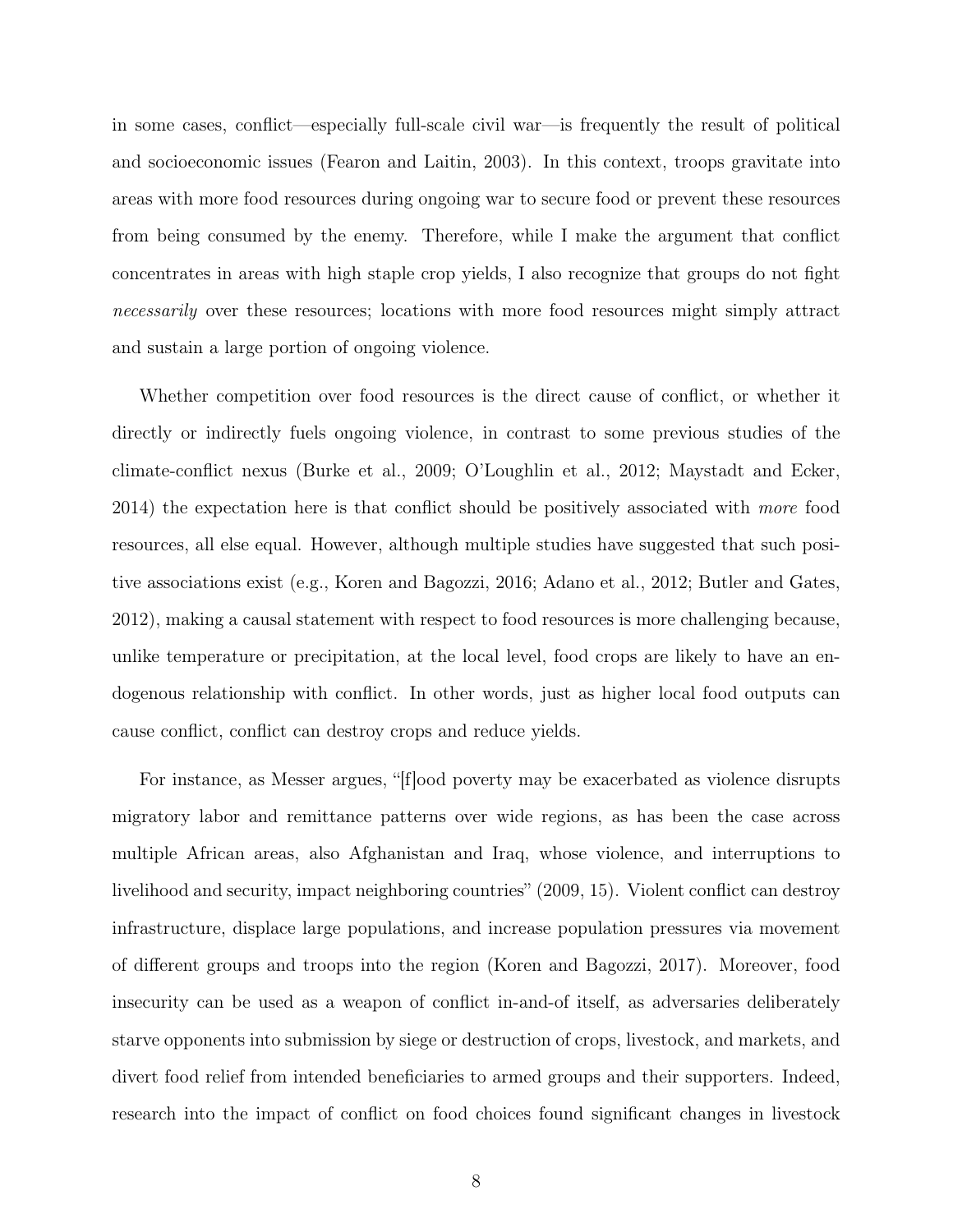and crop growing patters in Uganda (Rockmore, 2012) and Colombia (Arias, Londoño, and Zambrano, 2017). Establishing the causal effect of food on conflict—or come as close to it as possible when observational data are concerned—necessitates a fitting identification strategy and effective data that allow the researcher to isolate the causal arrow flowing from food resources to conflict rather than the other way around.

## Data and Methods

This section discusses the data to be analyzed, the equations to be estimated and the identification strategy to be used to establish the causal impact of food resources on armed conflict.

#### Data

For Africa, a grid cell sample encompassing 11 years of data from 1998 to 2008 is used to evaluate the relationship between local food crop yields and violent conflict. The geolocated data used for this analysis were obtained from the PRIO-Grid dataset (Tollefsen et al., 2012). The PRIO-Grid dataset measures a variety of spatial data at the  $0.5 \circ$  resolution. or a geographic squared "cell" of roughly  $55 \times 55$  kilometers at the equator (3025 square kilometers area), which decreases with higher latitudes. This dataset thereby allows one to capture the variation of specific geographic and economic phenomena globally (excluding oceans, Antarctica, and the Arctic) at the very local level. All variables were aggregated to the same grid level and integrated into this dataset for the years analyzed.

The dependent conflict variable was obtained from the ACLED Version 6 dataset and measures all incidents of political violence (including those that ended without casualties), with a focus on civil and communal conflicts, violence against civilians, remote violence, rioting and protesting that occurred both within and outside the civil war context (Raleigh et al., 2010). The actors covered by this dataset are official state forces, rebels, political militias, ethnic and tribal militias, protesters, and rioters, which means that more than any other available dataset, the ACLED Version 6 data correspond directly to the different actor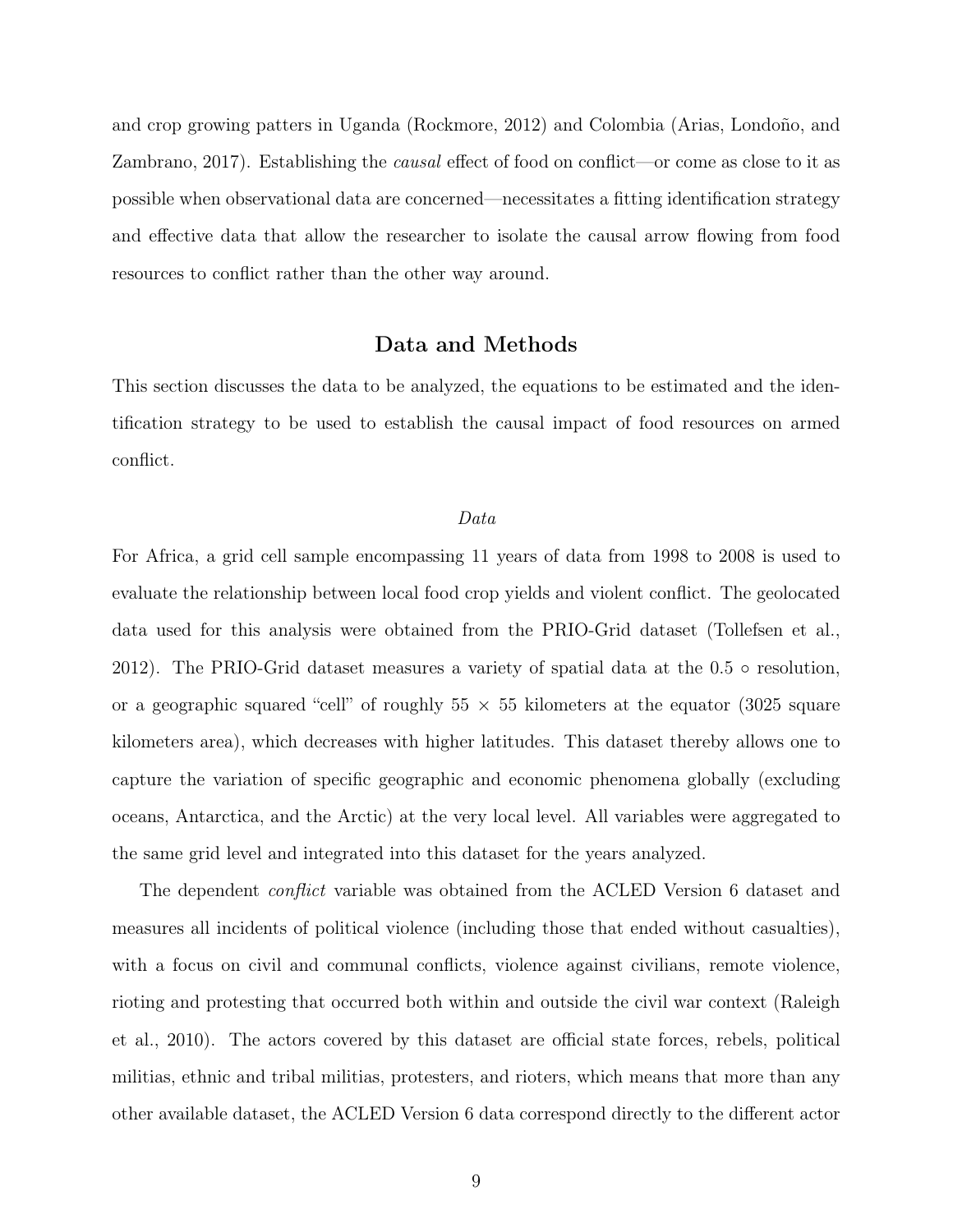categories discussed in the previous section. The ACLED dataset provides information on geographic specificity, i.e., whether an incident was coded at the village/town, district, or province level. To ensure comparability across different cases and variables, I analyze only events coded as occurring at the village/town level, which most closely correspond to my grid-cell level of analysis, and aggregate these incidents to the annual 0.5 ° grid level.

The resulting *conflict* indicator is therefore defined inclusively as the total number of political violence incidents among and between different state and non-state actors within a given cell during a given year coded by the ACLED dataset. This indicator captures many nuances of political violence—including events that ended without casualties, such as strategic developments—and hence provides an improvement over other studies that employ binary indicators of conflict or focus exclusively on the state vs. rebel logic. Additionally, and again in line with the argument presented above, these data capture both instances of conflict onset and violence occurring as part of ongoing campaigns. For summary purposes, histograms and averaged values by grid cell of *conflict* are plotted for the 1998-2008 period in Figures A.1 and A.5, respectively, online appendix.

The effect of local food availability on the number of conflict events is evaluated using the annual local productivity of wheat and maize—two cereals that together compose the lion's share of all staple crops consumed in African households (FAO, 2016). These continuous wheat yield and maize yield indicators measure average annual levels of wheat and maize productivity at the highly localized, ∼0.08 ◦ grid level, or approximately 9km x 9km at the equator (Ray et al.,  $2012$ ).<sup>3</sup>

To identify local areas where cropland is grown, Ray et al. (2012) relied on an earlier high resolution geospatial global cropland map for year 2000 created by Ramankutty et al. (2008). Ramankutty et al. (2008) utilized two sources of data to create their map. The first source were global satellite-based land cover data obtained from two previous datasets, BU-MODIS and GLC2000 (Ramankutty et al., 2008, 7-8). The second source were national and subnational census data on cropland area and food inventories. The authors then used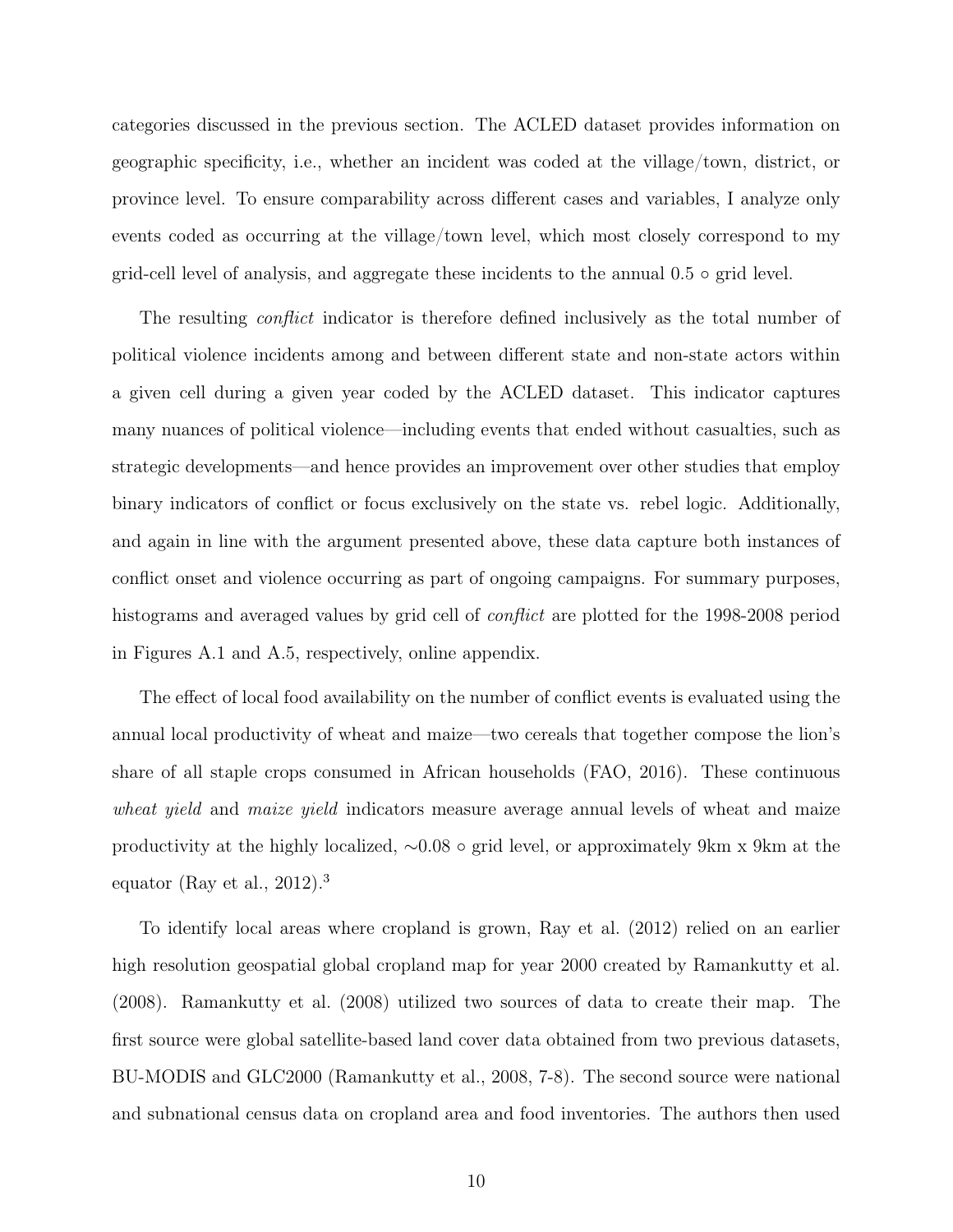regression techniques to train the satellite land cover data against the census data. The resulting estimates along with the satellite data allowed Ramankutty et al. (2008) to then map cropland areas at the high-resolution 5 minute ( $\sim$ 0.08 ∘) level. In the second step, Ramankutty et al. (2008, 11-12) further adjust their high-resolution maps, scaling up or down all pixels within an administrative unit to exactly match the census data.

To interpolate their time-varying measure of crop-specific area and yield by  $0.08 \circ$  grids for wheat and maize, Ray et al. (2012) then expanded the dataset developed by Ramankutty et al. (2008) in two steps. First, Ray et al. (2012, Supplementary Information, 6-12) collected an exceptionally large number of datasets crop area and yields at the subnational and national level, going back to 1961. The average number of census observations over the 1961-2008 period was 600,000 per crop, although the number of observations varied geographically.<sup>4</sup>

Ray et al. (2012) then use the high-resolution cropland map created by Ramankutty et al. (2008) as a spatial reference to disaggregate wheat and maize area and yield data within each administrative unit. The grid of staple crop yields was created "by disaggregating the yield from the smallest political unit with available data in the agricultural inventory by distributing the inventory data for each administrative unit uniformly to each pixel [i.e.,  $0.08 \circ \text{grid}$  within that administrative unit" (Monfreda, Ramankutty, and Foley, 2008, 10). For wheat and maize yields, the process developed by Monfreda, Ramankutty, and Foley (2008) was repeated annually over the 1961-2008 period (Ray et al., 2012, Supplementary Information, 11-12). The crop area in each  $0.08 \circ \text{grid}$  of the final map was set to zero when no reference to a crop existed in the inventory data. Information on these missing points was then interpolated from the latest five years if at higher administrative units crops reports were present (Ray et al., 2012, Supplementary Information, 12).<sup>5</sup>

It is important to note that data quality might be poor in some countries, sometimes due to ongoing political strife, which means that some countries do not provide annual reports. These issues, however, are unlikely to affect the specific data used here. First, the geospatial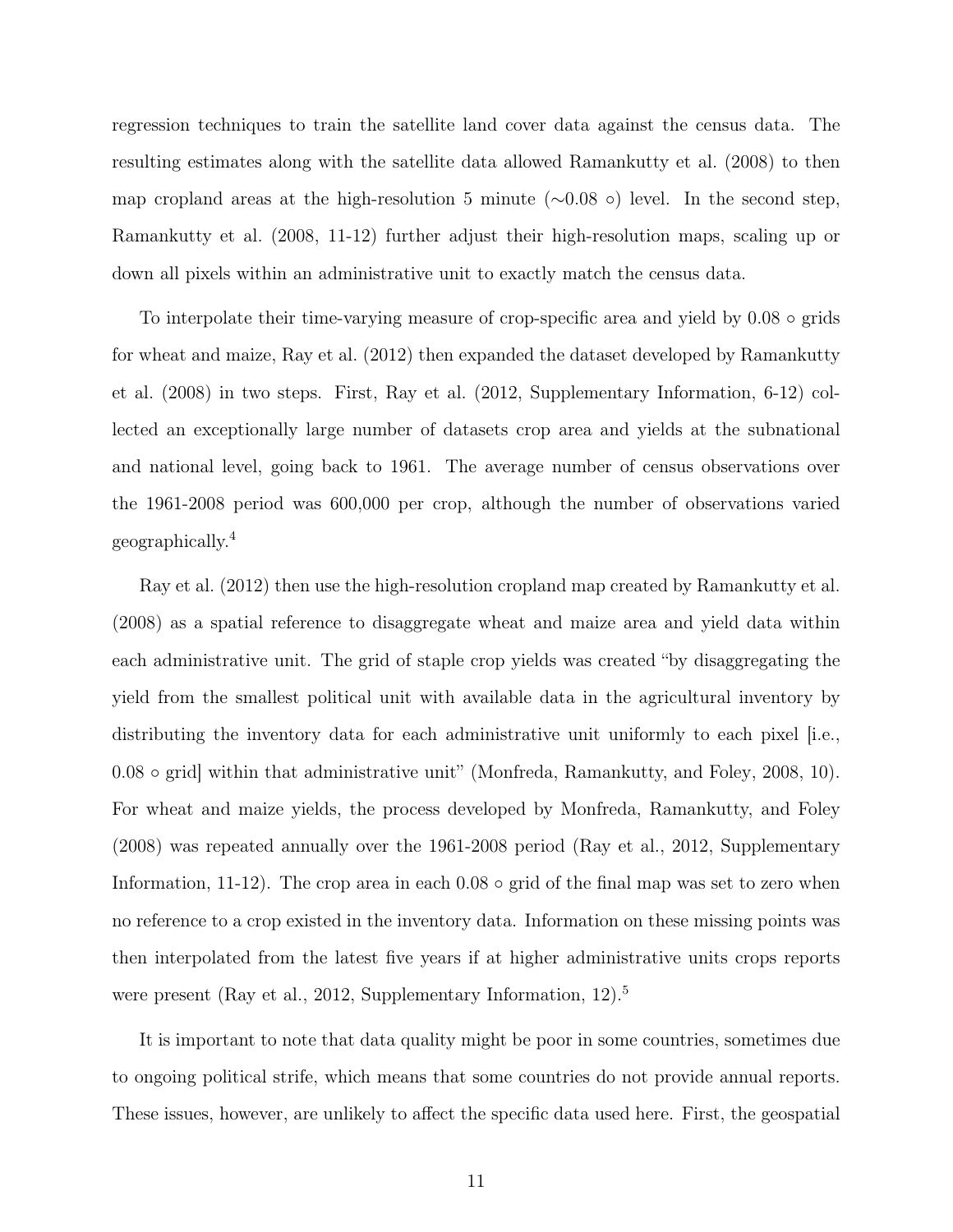and temporal interpolation of missing data as discussed above should help ameliorate some missing-ness issues resulting from ongoing strife. Moreover, the authors created a useful metric (presented in Ray et al., 2012, Supplementary Information, 12) to evaluate overall data quality for each political unit. As shown in Ray et al. (2012, Supplementary Information, 1), the data quality for Africa is generally high at the reported administrative level (averaging within the top 90th percentile) and—with a data quality level that is nearly identical to North America's—is better than any other world region. It is important to emphasize, however, that the vast majority of crop output data on Africa were available only at the national level. Thus, for most African countries Ray et al. (2012) interpolate localized changes in wheat and maize yields within each particular  $0.08 \circ$  grid based on national averages, which is less than ideal.

These limitations notwithstanding, the resulting *wheat yield* and *maize yield* indicators provide "a dramatically improved understanding of crop yield and area changes across regional and global scales, which are otherwise often obscured using only national census statistics" (Ray et al., 2012, 2), especially in world regions where subnational statistics are missing or nonexistent, such as Africa. Indeed, as highlighted by 24 food-system experts, a salient problem with current attempts to assess local food security is that, "the data collected are rarely comparable across ecological zones because of inconsistencies in methodologies or in the spatial scale at which observations are made" (Sachs et al., 2010, 558). From this perspective, the high-resolution data produced by Ray et al. (2012) provide a significantly and substantively better fit for observed local food production trends, even when compared with other high-resolution datasets such as BU-MODIS or GLC2000. Using a dataset that combines satellite-derived imagery and staple crop inventory data also allows scholars "to capitalize on whichever satellite-based land cover data set is best suited to each region," compared with the constituent datasets, which on their own would provide "reasonably good global results, but would lose accuracy in some regions" (Ramankutty et al., 2008, 10).

To ensure comparability to the other data used in this present study, both the *wheat yield*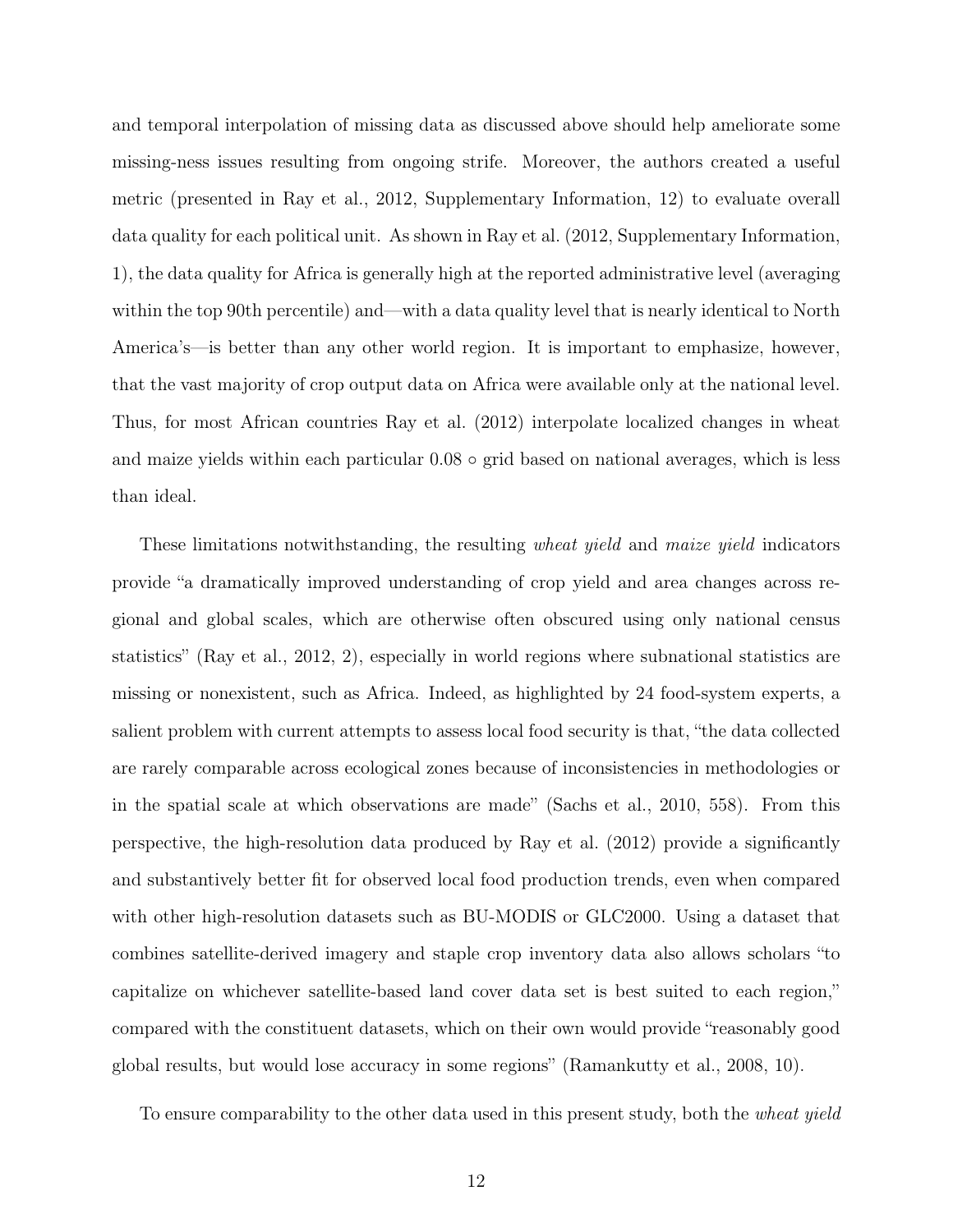and maize yield indicators were averaged to the  $0.5 \circ$  grid cell level to ensure comparability across observations. A value of one thus corresponds to a grid-cell whose total area is entirely covered by wheat or maize crops, respectively, during a given year. For summary purposes, averaged values for wheat yield and maize yield (by grid cell) are plotted for the 1998-2008 period in Figures A.6–A.7, online appendix. Additionally, the correlations between average annual wheat and maize yields, and the number of conflict events per grid cell, are plotted in Figure 1 below.

## Insert Figure 1 about here

The instrument used to "exogenize" the effect of food on conflict, *drought*, is operationalized using a Standardized Precipitation Index (SPI) that aggregates monthly precipitation data to the cell-year level (Guttman, 1999). This SPI-based indicator classifies drought severity as the number of standard deviations below average precipitation levels in a particular grid cell during a given year. The resulting drought variable is an ordinal indicator (it can take the values of 0, 1, 1.5, and 2.5 standard deviations below the mean) providing a straightforward measure of rainfall shocks and—correspondingly—their impact on food production.

The models reported below also employ different controls. First, considering the potential impact of population pressures on food availability and the number of conflict events as raised by previous studies (e.g., Homer-Dixon, 1998), I account for population density in a given cell during a given year using the variable population (Nordhaus, 2006). This cell-level variable was originally measured for the years 1995, 2000, and 2005 and then interpolated to the yearly level using a last-value-carried-forward approach (Tollefsen et al., 2012). To control for spatial correlation, I include a binary spatial lag of the dependent variable, conflict (spatial), denoting whether any conflict events occurred in the first-order neighboring cells. I also include a one-year lag of the dependent variable, conflict (lag), to control for the temporal dependence of conflict events, alongside annual and grid cell fixed effects.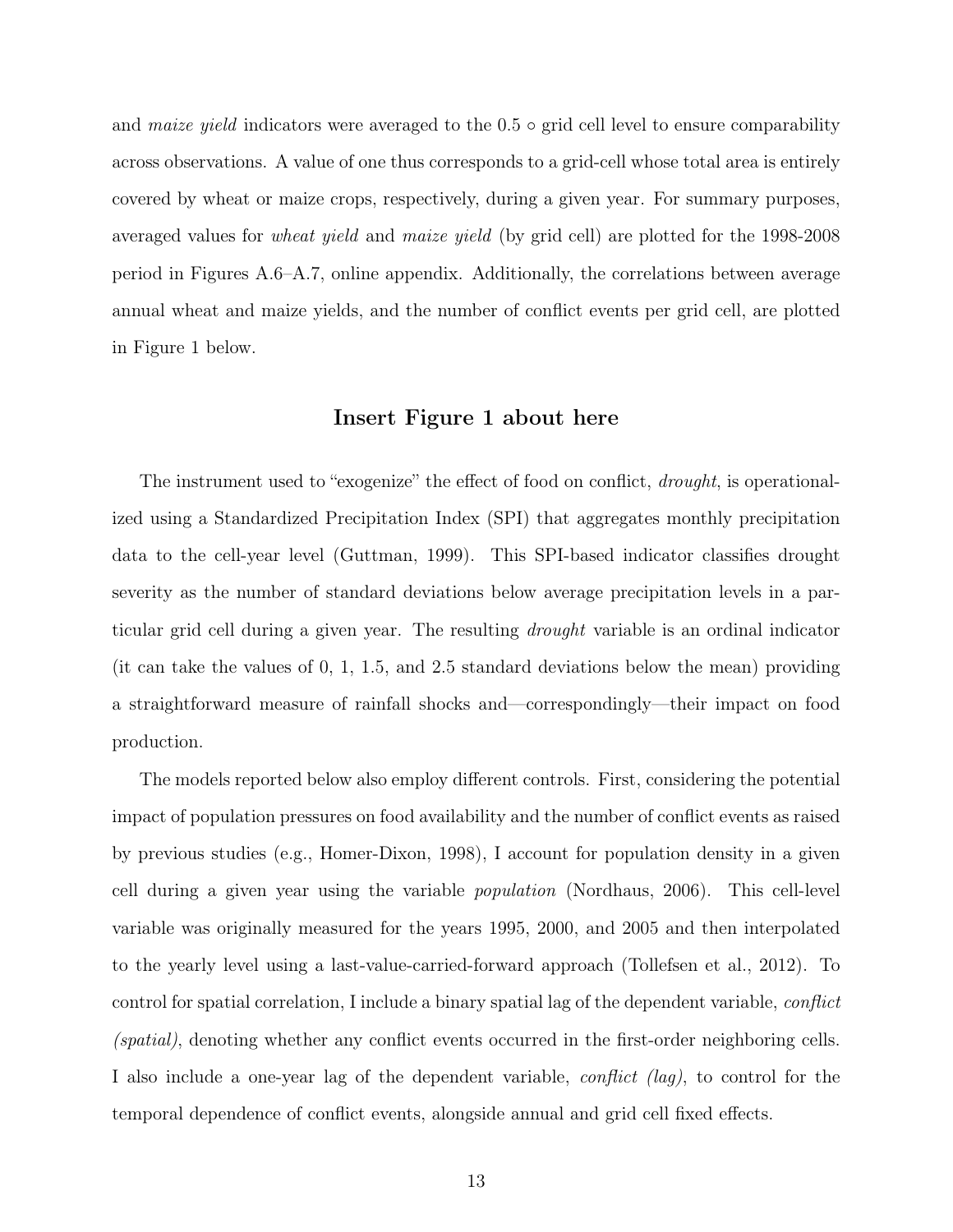Crucially, these variables are all measured at the grid cell, and not country, level. Furthermore, the crop yield measures used for analysis are time varying, which provides a major improvement over past studies of this sort that have favored static measures of cropland at comparable levels of geographic resolution (e.g., Koren and Bagozzi, 2016; O'Loughlin et al., 2012). Nevertheless, to account for alternative explanations (e.g., Fearon and Laitin, 2003; Bannon and Collier, 2003), several country level indicators were also included in analysis. The *democracy* measure is the ordinal Polity2 indicator, with higher values corresponding to more democratic regimes (Marshall, Jaggers, and Gurr, 2013). The gross domestic product (GDP) per capita measure, GDP per capita, was obtained from the World Bank (2015). Finally, a large number of alternative mechanisms are evaluated in the Competing Mechanisms section below. For summary purposes, all variables—including those used in sensitivity analyses—are reported in Table 1.

#### Insert Table 1 about here

#### Identification Strategy

Local food yields cannot be argued to be exogenous to localized conflict, because the latter might devastate infrastructure in the region and generate more population pressures (e.g., via troops moving in). This suggests that the estimates provided by OLS regressions are likely to be biased due to simultaneity between the main explanatory variable and the dependent variable. The identification strategy used in this article therefore relies on the use of an instrumental variable (IV), i.e., a variable that is correlated with food production but arguably uncorrelated with the error term of violent conflict. This framework is in line with previous studies of the relationship between agriculture and economic growth, climate, and conflict (e.g., Miguel, Satyanath, and Sergenti, 2004; Sarsons, 2015; Bellemare, 2015).

Recall that an IV must satisfy two requirements. First, it must be correlated with food production at the local level. To this extent, Table 3 shows that the instrument is not weak, excluding, perhaps, the Full specifications (Stock and Yogo, 2003). Second, the IV must only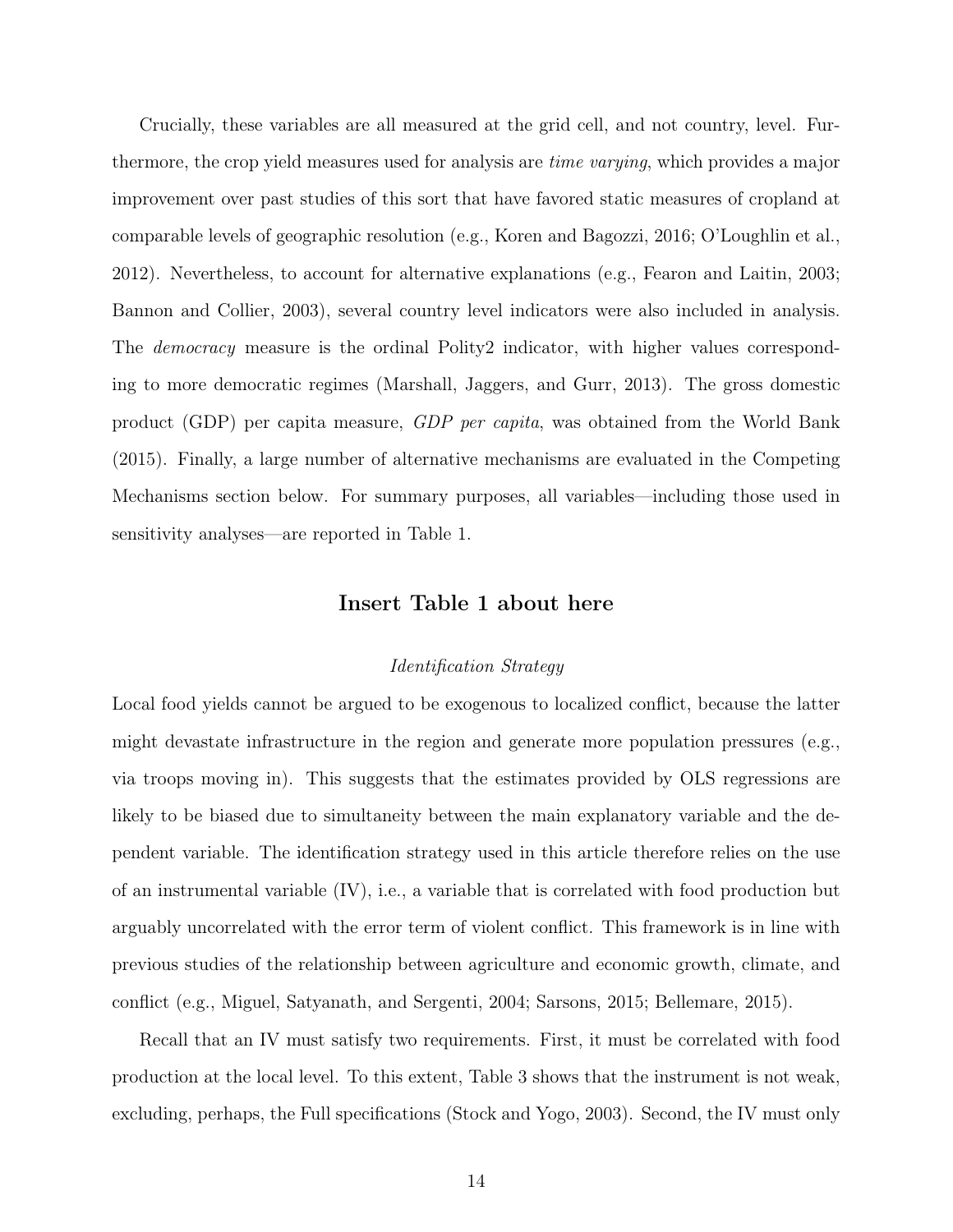affect violent conflict through food production, a requirement that is also known as meeting the exclusion restriction (Angrist and Pischke, 2009).

To account for the potentially endogenous relationship and "feedback effects" between violent conflict and food production, and obtain consistent estimates, I rely on the ordinal drought indicator discussed above, which is crucially measured at the annual grid level, in a manner consistent with previous research (e.g., Miguel, Satyanath, and Sergenti, 2004; Crost and Felter, 2016). As a climatic indicator, this instrument is highly unlikely to be directly endogenous with violent conflict. At the same time, this instrument is likely to be highly correlated with local wheat and maize yields, which means that the IV models identify the true relationship between food security and conflict, conditional on droughts, and are thus preferred to their OLS counterparts. This is easily ascertained with statistical tests—in effect, tests of the null hypothesis that the instrument is weak—the results of which are shown in Table 3. Moreover, the effect of droughts on food production and on increasing food scarcities has been the tenet of previous studies of the climate-conflict nexus (e.g., O'Loughlin et al., 2012). Importantly, as discussed in the online appendix, droughts are also likely to monotonically affect food production by decreasing yields everywhere they impact.

It is important to recognize, however, that previous research suggested that—in some situations—rainfall shocks might not necessarily pass the exclusion restriction. Sarsons (2015), for instance, relies on information on dam construction in India to illustrate that while income in downstream areas is less sensitive to rainfall fluctuations, rainfall shocks remain a strong predictor of riots in these contexts. As this is not a trivial concern, I address it both theoretically and empirically. First, note that, perhaps even more so than in India (the focus of Sarson's study), most agriculture in Africa (especially Sub-Saharan Africa) during the ten-year period analyzed here depended almost exclusively on rainfall (FAO, 2008; Kastner et al., 2012). As a result of this high dependence on precipitation, the amount of land required to produce food in these regions actually increased over time, as opposed to Asia, where researchers observed notable decreases in the amount of land required to support a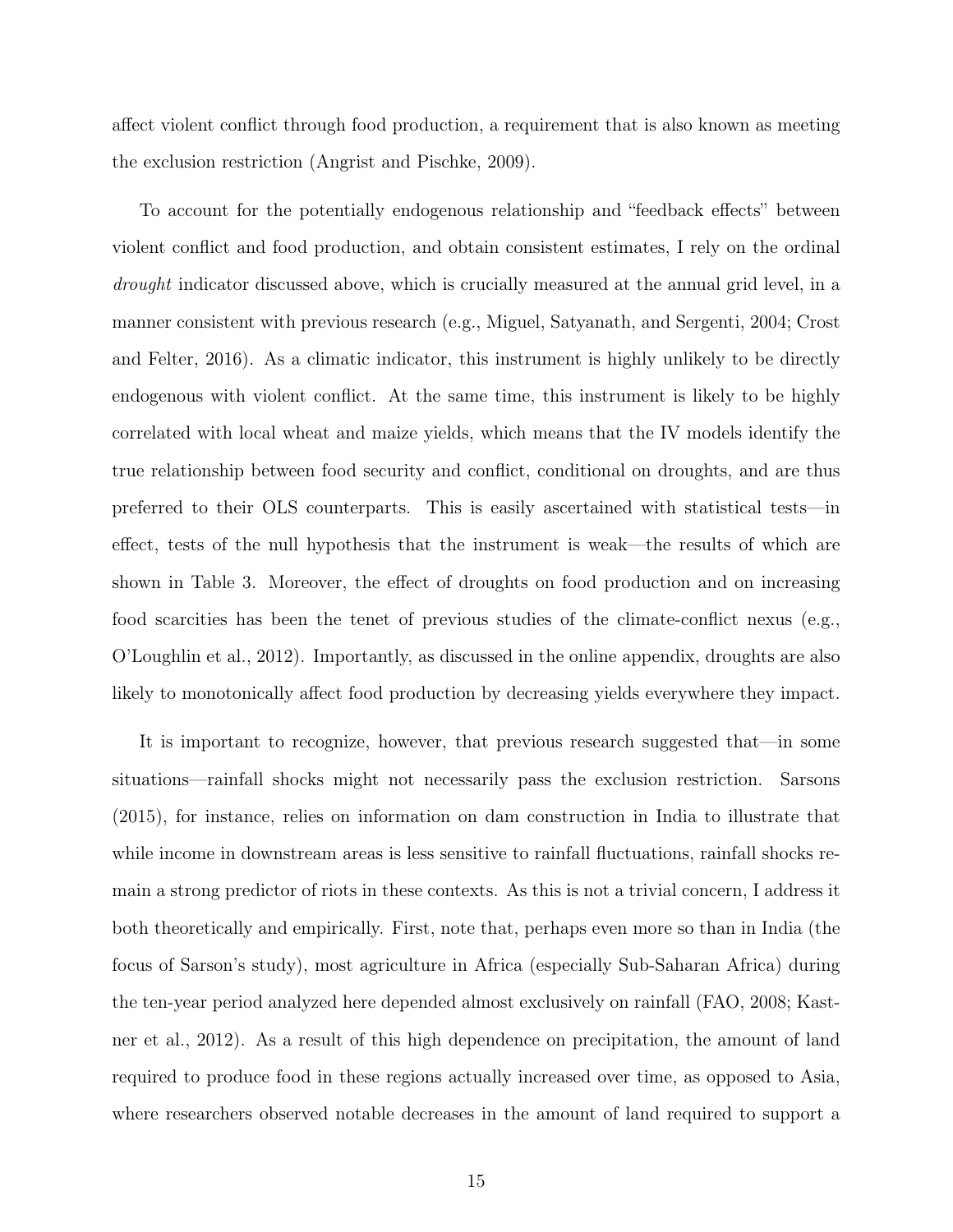certain number of people (Kastner et al., 2012).

These context-specific differences suggest that, at least from a theoretical perspective, the use of *drought* as an instrument for the impact of local food yields on conflict in Africa is defensible. Moreover, rainfall can impact conflict through both positive and negative deviations from the mean, with too much precipitation causing overly high levels of soil moisture, thus increasing the risk of crop disease (FAO, 2008). This suggests that the impact of being located down- vs. upstream from irrigation dams as identified by Sarsons (2015) is more likely during positive rainfall shocks. To help accounting for this concern, I restrict my *drought* instrument to focus only on *negative* rainfall shocks as discussed above.<sup>6</sup>

I also address this concern empirically. First, note that Sarsons shows that the violation of the exclusion restriction for rainfall-based instruments is the results of location, specifically, rather than issues such as conflict spillovers or migration (2015, 67-68). This in contrast to the latter's impact of economy-wide effects at the country level, where these and other channels might be at play (Carleton and Hsiang, 2016; Dell, Jones, and Olken, 2014). To account for constant factors such as geographic locations at the highly disaggregated geospatial level, I include fixed effects for each grid-cell in my sample and cluster standard errors at a similar level to address heterogeneities. Considering the relatively small size of this unit of analysis (0.5 x 0.5 grid) compared with, say, the province or even district levels, this approach should help fix much of the geo-spatial variance within my sample, including variance resulting from upstream vs. downstream locations.

More importantly, however, I rely on the method developed by Conley, Hansen, and Rossi (2012) to allow for departures from the exclusion restriction, i.e., allowing the IV to have some direct effect on conflict that is not exclusively restricted to food productivity, to show that this IV is still "plausibly exogenous." Briefly, Conley, Hansen, and Rossi (2012) identify that, often, the exclusion restriction is suspect because many IVs are endogenous to some extent. To test how much a given IV violates the exclusion restriction, they accordingly present several practical methods for performing inference while relaxing the exclusion restriction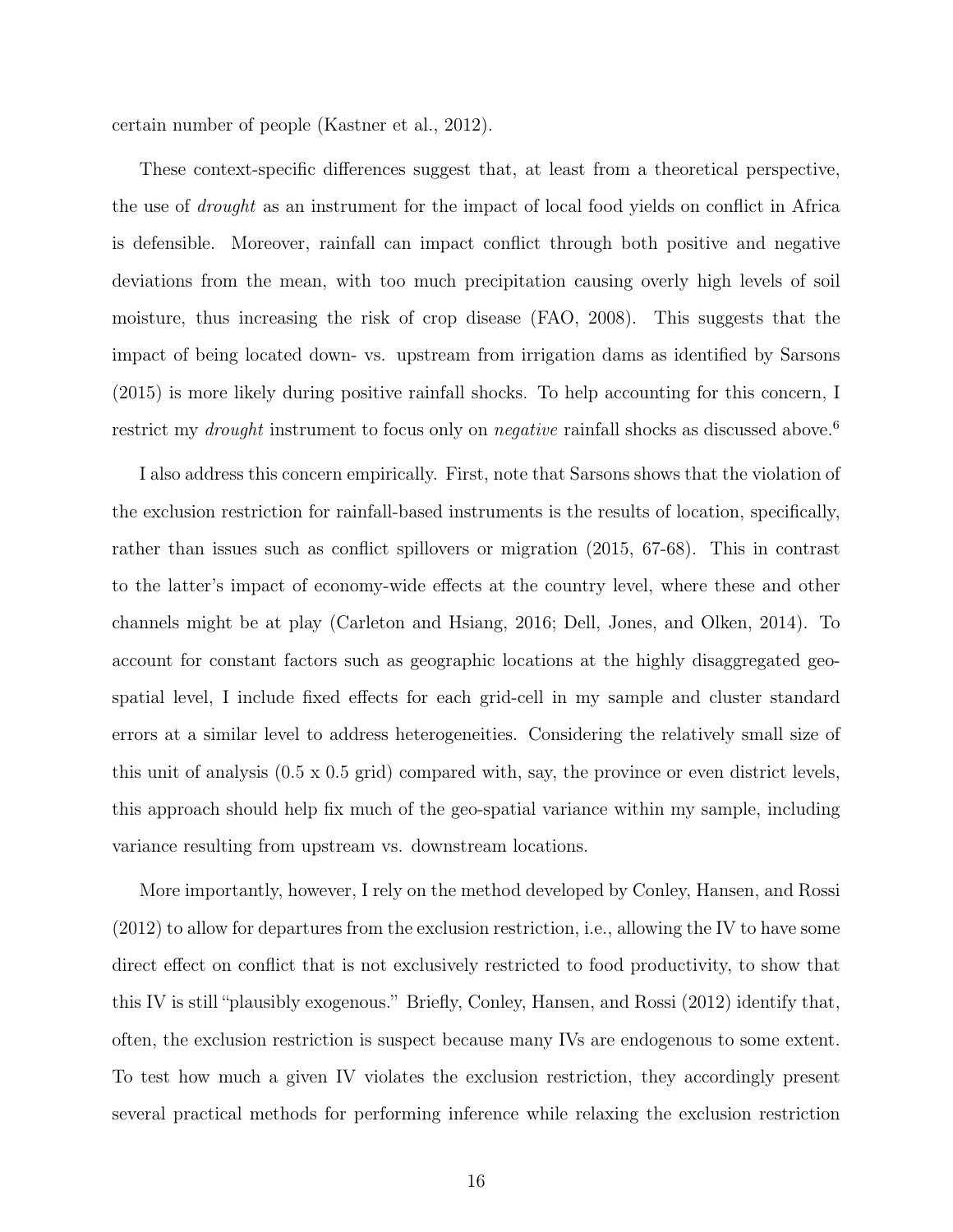and showing that an IV can pass a certain threshold of endogeneity but still remain exogenous enough for the purpose of inference. Indeed, as shown in Table 4 and discussed in more detail below, the IV drought survives local-to-zero approximation tests for "plausible exogeneity," suggesting that—empirically—the use of this IV is defensible (Conley, Hansen, and Rossi, 2012).

If the instrument is valid and effectively exogenizes food production relative to conflict, then the coefficients for *wheat yield* and *maize yield* are the weighted average, covariate specific local average treatment effects (hereon, "average LATE") of food production on violent conflict, i.e., the increase in the extent of violent conflict (as measured by the continuous dependent variable) due to food production in those grid cells and years where droughts induce a change in maize and wheat yields, accounting for other covariates (Angrist and Pischke, 2009, 130). Hence, the relationship between food production and conflict at the local level is identified using the following two-equation system in the IV models:

(1) 
$$
y_{it} = \alpha_1 + \beta_{1f} \hat{f}_{it} + \beta_{1y} y_{i,t-1} + \beta_{1s} y_{st} + \beta_{1X} X_{it} + \Phi_{1i} + \Psi_{1t} + \epsilon_{1it}
$$

(2) 
$$
f_{it} = \alpha_2 + \beta_{2c}c_{it} + \beta_{2y}y_{i,t-1} + \beta_{2s}y_{st} + \beta_{2x}X_{it} + \mathbf{\Phi_{2i}} + \mathbf{\Psi_{2t}} + \nu_{2it}
$$

Where  $y_{it}$  is a vector of violent conflict incidents by grid cell for each year;  $y_{i,t-1}$  is the temporal lag of the dependent variable;  $y_{st}$  denotes whether conflict occurred in neighboring cells or not each year;  $X_{it}$  is a matrix of control variables;  $\Phi_i$  are  $\Psi_t$  are fixed effects by grid cell and year, respectively;  $\alpha$  are the constants for each equation;<sup>7</sup>  $\epsilon_{1it}$  is the error term for the second stage regression and  $\nu_{2it}$  is the error term of the first stage regression. In this system,  $f_{it}$  is the instrumented effect of wheat or maize yields as estimated by equation 2, i.e., the increase in the extent of violent conflict (as measured by the dependent variable) due to wheat or maize yields in grid cells and years where drought, captured by the vector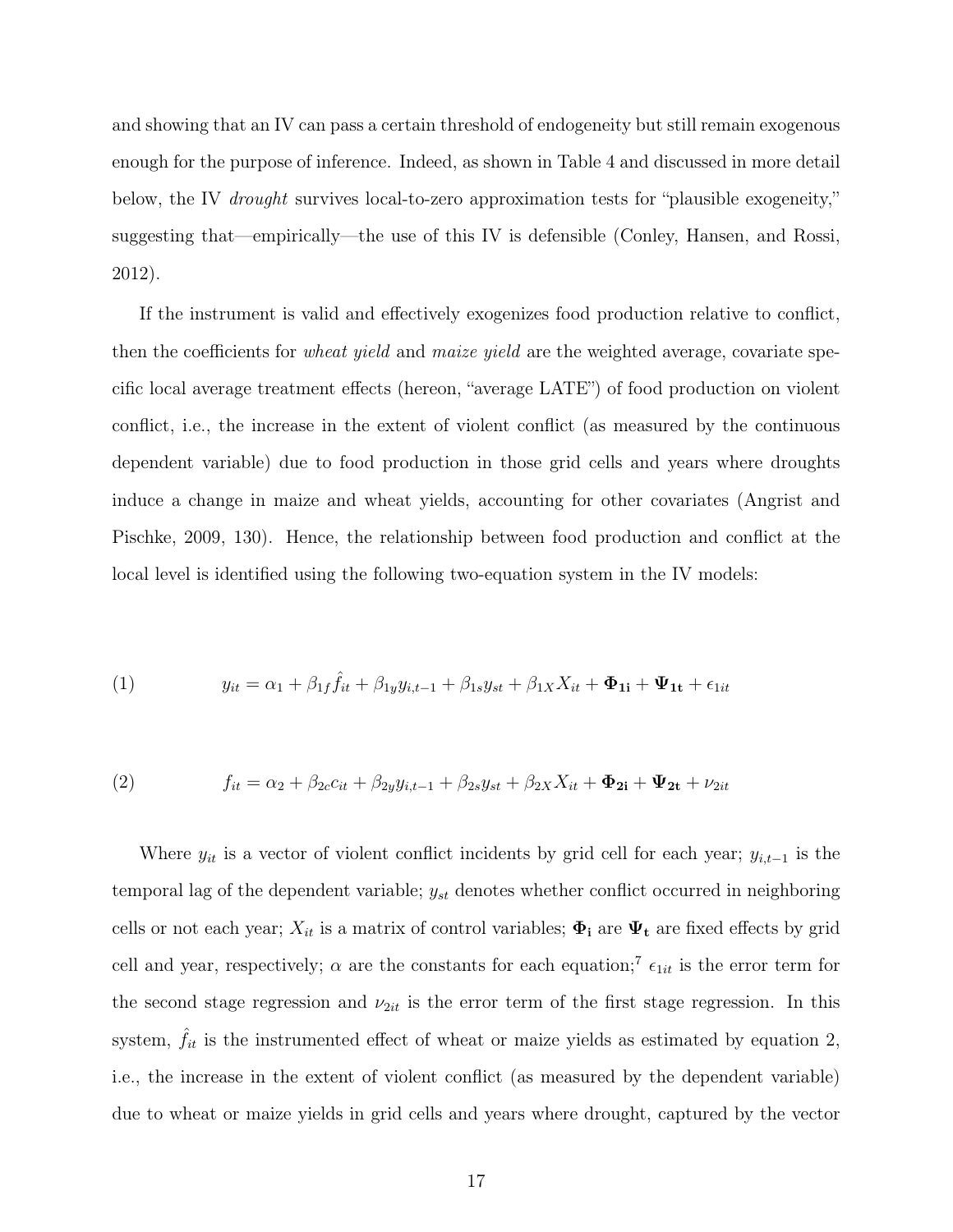$c_{it}$ , induces a change in crop yields. As the data for some variables are duplicated over time, grid cell-clustered standard errors for all models are used to assess statistical significance.

To treat the observed quantities on all variables for each cell as non-random, fixed effects for each grid cell were included in all models; and fixed effects for each year covered in the data (1998-2008) were also included to account for potential time dependencies. The use of unit of analysis fixed effects—i.e., including binary variables for the units of analysis, in this case grid cells, to capture observed and unobserved influences on an outcome of interest (the frequency of conflict in this case) that are constant over time—is a well-established statistical procedure for identifying causal relationships (Angrist and Pischke, 2009). This approach, combined with the use of a valid instrument to "exogenize" the effects of the endogenous explanatory indicators, allows the IV models to isolate localized food production effects and make the case for a consistently significant higher risk of conflict with increased yields.

## Results

To evaluate the effect of local food yields on conflict I estimate two separate specifications for each crop. These models build on the availability and access aspects of food security as described by Barrett, two concepts that are "inherently hierarchical, with availability necessary but not sufficient to ensure access" (2010, 825). Considering that food availability is "typically measured in daily calories per person" (Barrett, 2010, 825), the Baseline—or availability—model includes only food yields, i.e. the total amount of wheat or maize available in a given grid cell during a given year (exogenized by drought in the IV models) in addition to grid cell and year fixed effects to account for constant observed and unobserved confounders. Building on the definition of food access as "the range of food choices open to the person(s), given their income, prevailing prices, and formal or informal safety net arrangements through which they can access food" (Barrett, 2010, 825), the Full specifications incorporate a variety of controls (discussed in the previous section) alongside food yields to account for the impact of salient political and socioeconomic conditions.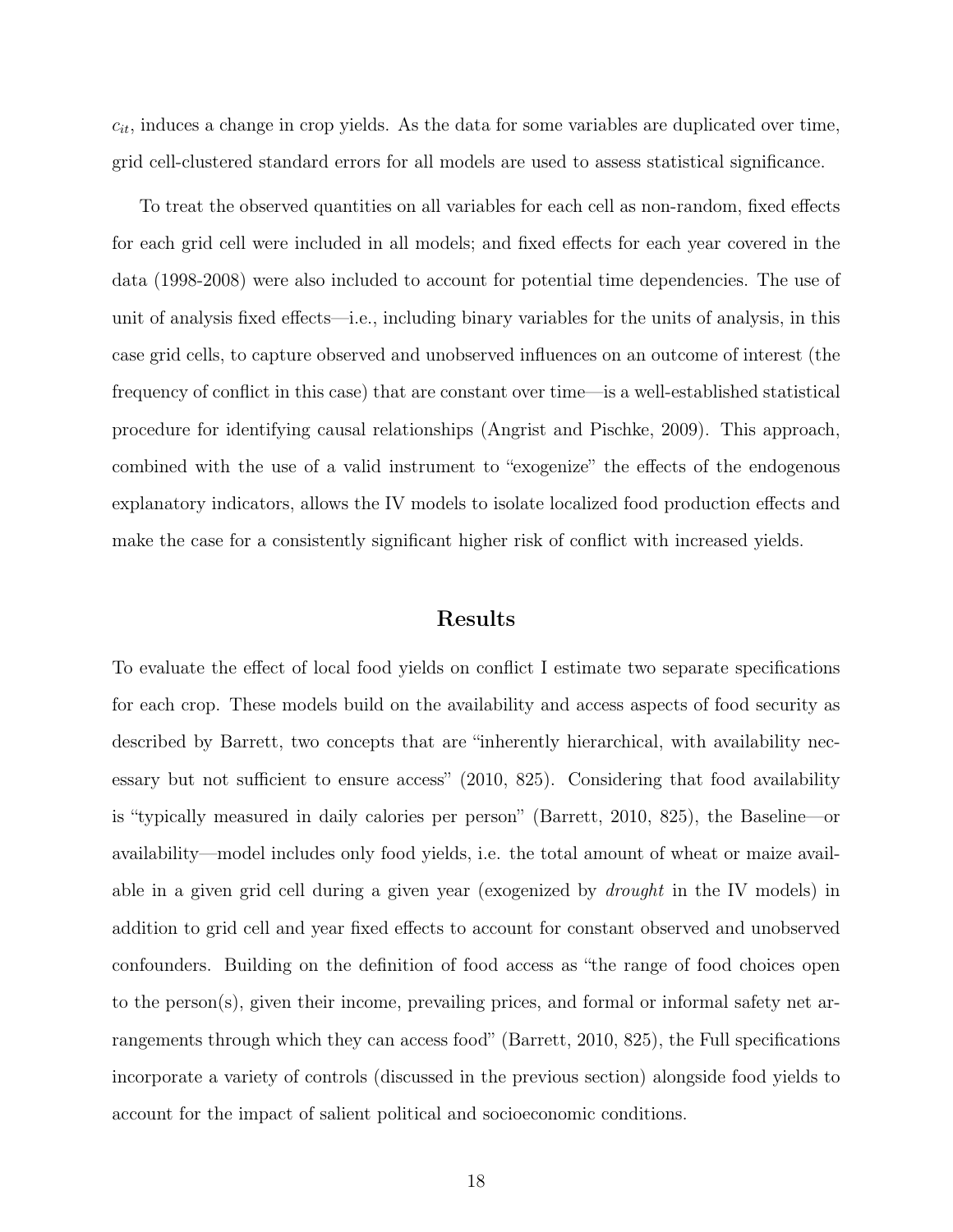Table 2 reports the coefficient estimates of four OLS models that each assesses the likelihood of cell-year conflict in Africa. The effect of these variables is then compared to their average LATE in Table 3. Due to space constraints, the direct impact of drought on conflict and the first-stage regression estimates for the IV models are reported in Tables A.2 and A.3, respectively, online appendix. The hypothesized relationship between food yields and conflict is evaluated against benchmark explanations of conflict risk: socioeconomic and political indicators, and conflict history (Fearon and Laitin, 2003; Bannon and Collier, 2003). The linear effect of wheat and maize yields on conflict without accounting for endogeneity concerns is estimated in Models 1-4. The exogenized effect of these indicators on localized conflict is then estimated in a series of IV regressions in Models 1E-4E.

## Insert Table 2 about here

## Insert Table 3 about here

In Model 1, wheat yield has a negative but statistically insignificant effect on conflict. However, by destroying infrastructure, causing civilian producers to flee, or through "scorched earth" tactics, conflict might also negatively impact food production. This coefficient might thus reflect a reversed relationship, which obscures the true effect of local yields on violence. Model 1E, where the effect of local food production with respect to conflict is instrumented using *drought*, accounts for this likely scenario. Here, *wheat yield* is positively and significantly associated with the incidence of conflict, which suggests that conditional on average conflict in a given cell, localized conflicts arise more often during years of high yields.

The Full (or "access") specification presented in Models 2 and 2E include a variety of controls to show that these results are indeed consistent with the addition of a large number of socioeconomic, political, and spatial-temporal confounders. Here, the effects of GDP per capita, democratization levels, population density, as well as spatial and temporal conflict dependencies are evaluated, in addition to the *wheat yield* variable included in Models 1 and 1E. While the effect of within-grid cell wheat production on violent conflict in Model 2 is again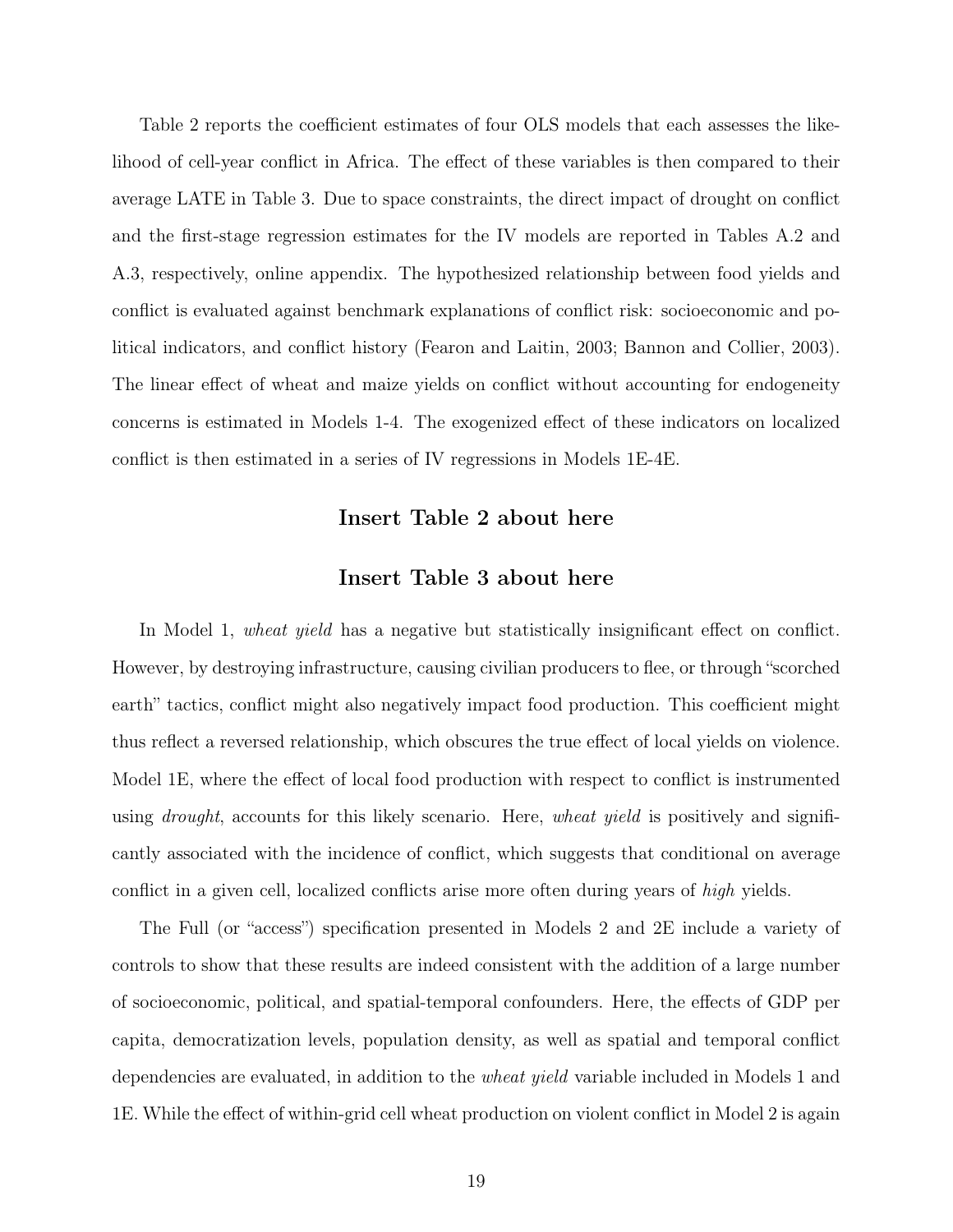statistically insignificant, the instrumented effect of wheat yield is positive and statistically significant in Model 2E, even with the inclusion of these alternative explanations. This again confirms the argument that, on average, years with higher yields increase the frequency of conflict within a given cell during a given year.

Models 3-4 and 3E-4E estimate the same specifications, this time using maize as an approximation of local food availability. The effect of maize yields is negative and significant in the Baseline and Full models for the OLS regressions. Yet, in the IV models maize yield is consistently positive and significant across both the Baseline and Full specifications. These findings again support the hypothesis that conflict within a given grid cell is likely—on average—to arise during years with higher yields, when the conditional impact of droughts on annual crop productivity by grid cell is estimated. Moreover, diagnostic regressions of the instrument *drought* on the endogenous yield variables presented in Table A.3, online appendix, are significant, suggesting that the IV estimates are indeed informative (Angrist and Pischke, 2009).<sup>8</sup>

The estimated impact of staple crop yields on local conflict frequency is sizable: focusing on Model 1E as the benchmark, the average marginal effect for *wheat yield* indicates that a 0% to 100% change in wheat yields increases the predicted number of conflict events in a given grid cell during a given year by approximately 75 incidents. This suggests that for a mere 1% increase in *wheat yield*, the predicted number of conflict events by cell increases by approximately 0.75 incidents. Considering that the average number of conflict events for an average grid cell, during a given year for the entire 1998-2008 period, is 0.228, this effect is substantive.

More broadly, endogenous variable tests are significant, suggesting that endogeneity between the dependent and explanatory variables likely exists and thus supporting the use of IV models. In Models 1E and 3E the F-statistic for a weak instrument far exceeds the threshold of 10 (Stock and Yogo, 2003) for an IV not to be considered weak, while in Models 2E and 4E the instrument is borderline weak when clustered standard errors are used,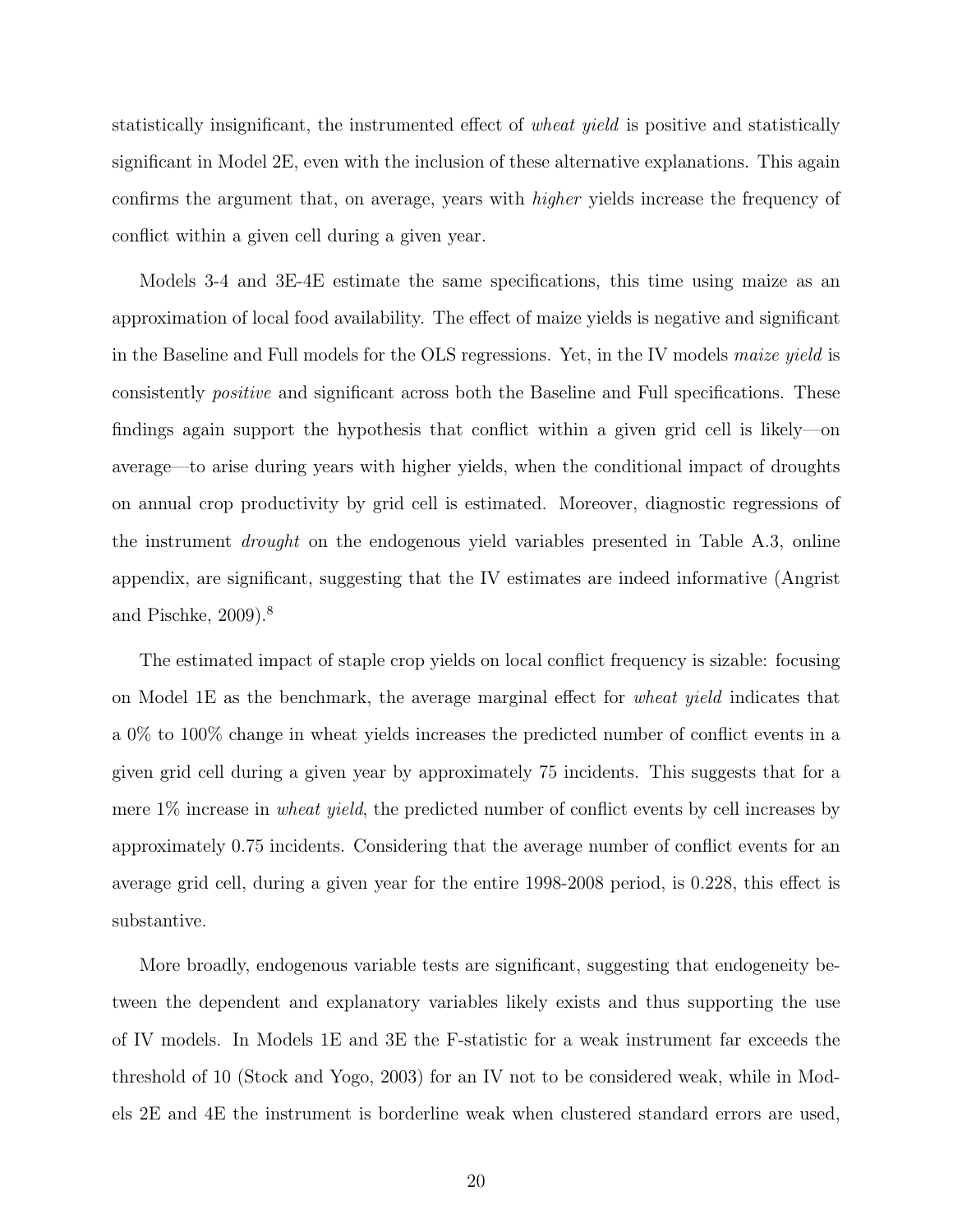suggesting that this model might be marginally biased toward OLS estimates. Finally, as shown in Tables A.7–A.8, online appendix, the results are consistent when each control is added sequentially to arrive at the Full specifications. Thus, this analytical framework and the consistency of the results across different specifications suggest that positive local food yields have a strong impact on localized conflict in Africa. This effect is not unique to one crop, but rather characterizes at least two distinct staple foods. Crucially, Models 2E and 4E clearly show that this finding is not the result of local population densities, higher levels of state presence, or economic development, all of which are controlled for by these models.

## Sensitivity Analyses and Competing Mechanisms

Below I evaluate the sensitivity of my findings to the plausible exogeneity assumption, modeling choices, and a large number of competing mechanisms. Due to space constraints, all other sensitivity analyses, as well as all variables used in this section, are discussed in full in the online appendix and only briefly below. Additionally, to account for the varying importance of wheat and maize across different African regions, the main analyses are repeated by omitting each African sub-region from the sample at a time in Tables A.9–A.13, online appendix, to illustrate the findings' robustness to regional bias.

#### Sensitivity Analyses

I begin by assessing the robustness of my IV regression results to small departures from the strict exogeneity assumption required for those results to be identified. Having discussed these issues theoretically above, I apply the method developed by Conley, Hansen, and Rossi (2012) to deal with plausibly—but not strictly—exogenous instruments. In applying this methodology, it is necessary to impose some sort of prior on said departures from strict exogeneity, with the trade-off being that the less precise the prior, the less precise the resulting models' estimates will be. I thus utilize Conley et al's intermediate local-to-zero (LTZ) method, which only requires one to impose a prior on the mean and standard deviation for the parameter measuring the magnitude of the presumed departure from strict exogeneity.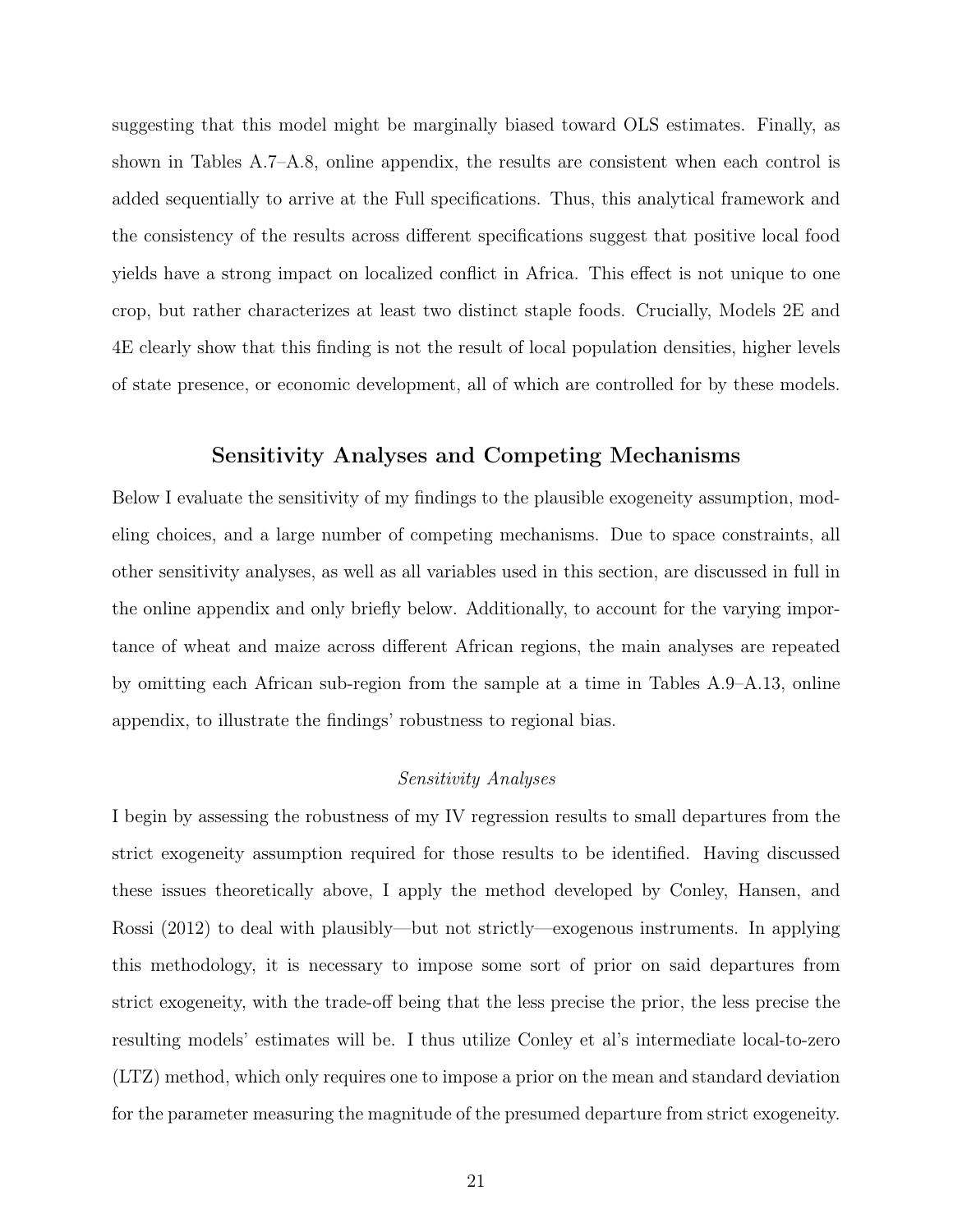In this case, I assume a mean of a zero (i.e., no direct effect) and a standard deviation of 0.1, thus allowing for relatively wide departures from strict exogeneity. However, the LTZ approach relies on particular specifications and a large number of computer simulations. Due to the size of my sample and the complications involved with using grid cell fixed effects under this framework, it was impossible to run LTZ models with available computer resources.

Considering these complications, each LTZ model was estimated on a collapsed sample for the entire 11-year period of analysis. In this sample, a binary indicator for drought, denoting whether a given grid cell experiences drought with one or more standard deviations below the mean of a given cell's precipitation levels, is used as an IV, while all other variables were averaged for the entire period (excluding *conflict*, which was summed). This time-invariant grid cell framework thus nullifies the need for grid cell fixed effects. Additionally, because the LTZ approach requires the inclusion of at least one exogenous variable alongside the endogenous one in the model, all Baseline models include *population* in addition to wheat yield and maize yield. Table A.4 (online appendix) replicates the main analysis on said collapsed sample to show that each food indicator's coefficient maintains roughly the same substantive size (within one order of magnitude), sign, and significance as reported in Table 3, across both the Baseline and Full specifications. The results of the Conley, Hansen, and Rossi's LTZ estimations presented in Table 4 then show that both food indicators are robust to substantive departures from the assumption of strict exogeneity of drought on conflict.

### Insert Table 4 about here

Another methodological concern relates to the structure of my data, which include a large number of units, but a relatively low number of time periods. This might suggest susceptibility to estimation bias when linear fixed effect models—implying unobserved heterogeneity are used (Blundell and Bond, 1998). Additionally, the time demeaning operation of fixed effects in these models means that the error terms of the dependent variable and its lag are correlated, causing an inconsistency in such estimator, referred to as the "Nickel Bias"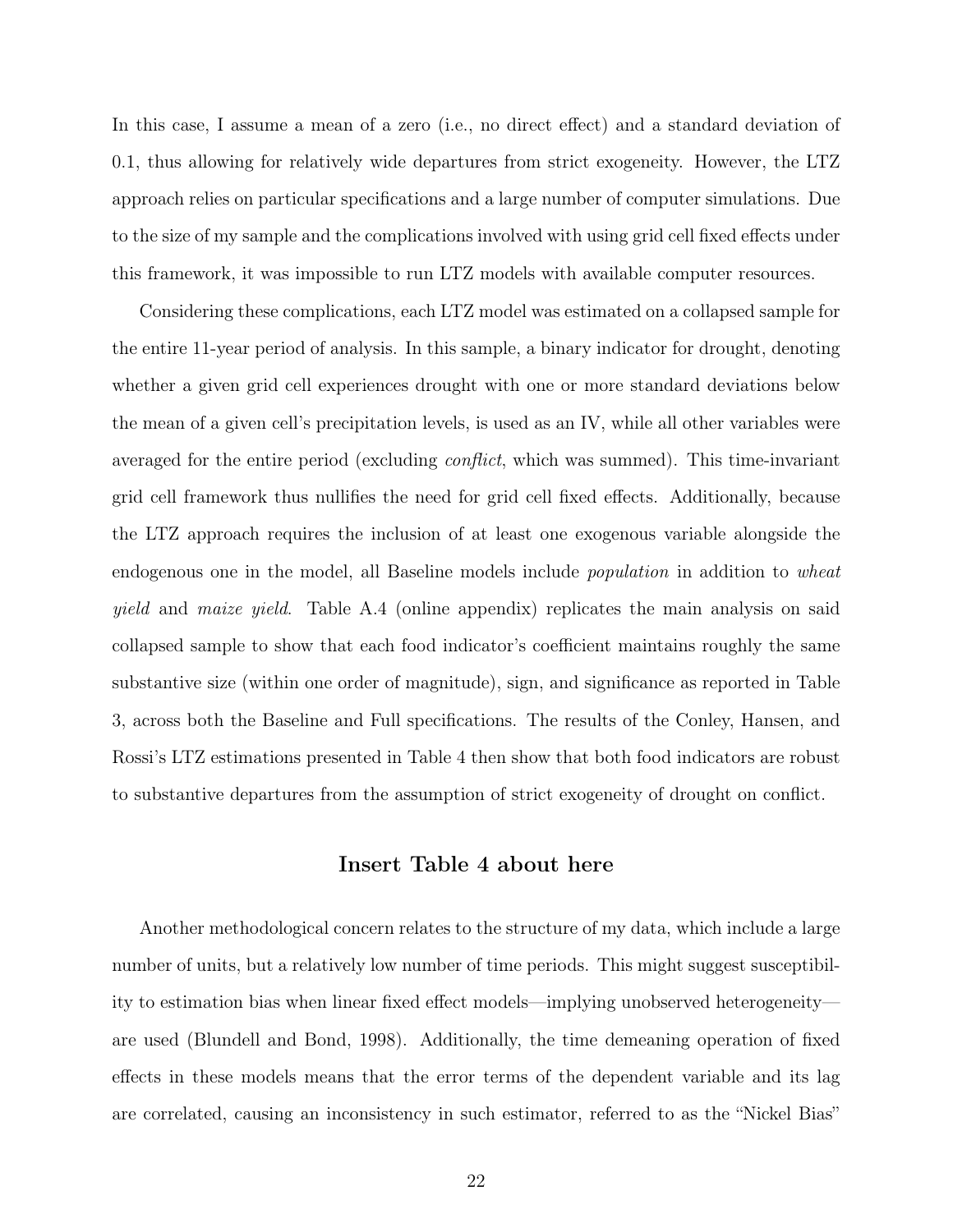(Blundell and Bond, 1998, 128). Although the use of standard IV regressions within paneltime-series data is a standard practice (e.g., Miguel, Satyanath, and Sergenti, 2004; Sarsons, 2015), to show that my IV model results are robust to these concerns, I additionally estimate a series of generalized method of moments (GMM) models below (Blundell and Bond, 1998).

A key assumption of these GMM models is that the necessary instruments are "internal;" that is, based on lagged values of the instrumented variable(s). The model is accordingly specified as a system of equations, one per time period, where the instruments applicable to each equation differ (in later time periods, additional lagged values of the instruments are available). With the individual fixed effects swept out, a straightforward instrumental variable estimator is available. The system GMM approach also has an advantage over firstdifferencing GMM models, as the former is much more susceptible to the aforementioned Nickel Bias effects (Blundell and Bond, 1998, 128; 138), and was hence preferred within the context of the present analysis.

Following the procedure established by Blundell and Bond (1998) for using endogenous instruments in dynamic panel data, I estimate system GMM models that rely on the past values of yields as instruments for the contemporary effect of yields on conflict. However, to further ensure that these models can claim exogeneity, and considering that the large size of the grid panel suggests a very large number of available lagged instruments and thus overfitting (Arellano, 2003; Roodman, 2009, 139-140), I rely on deeper lags of the dependent variable, in a manner suggested by past research (Arellano, 2003; Blundell and Bond, 1998; Roodman, 2009, 137). Therefore, in all models reported in Table 5 the GMM instruments are the  $t-4$  and beyond lags of the dependent variable, *conflict*. For robustness purposes, however, Table A.5, online appendix, also reports similar models where the GMM instruments are the  $t-2$  year lags and beyond of the dependent variable and the  $t-1$  and beyond lags of conflict (spatial).

The results of the Blundell and Bond (1998) system GMM models presented in Table 5 show that both local yields indicators are statistically robust to departures from the 2SLS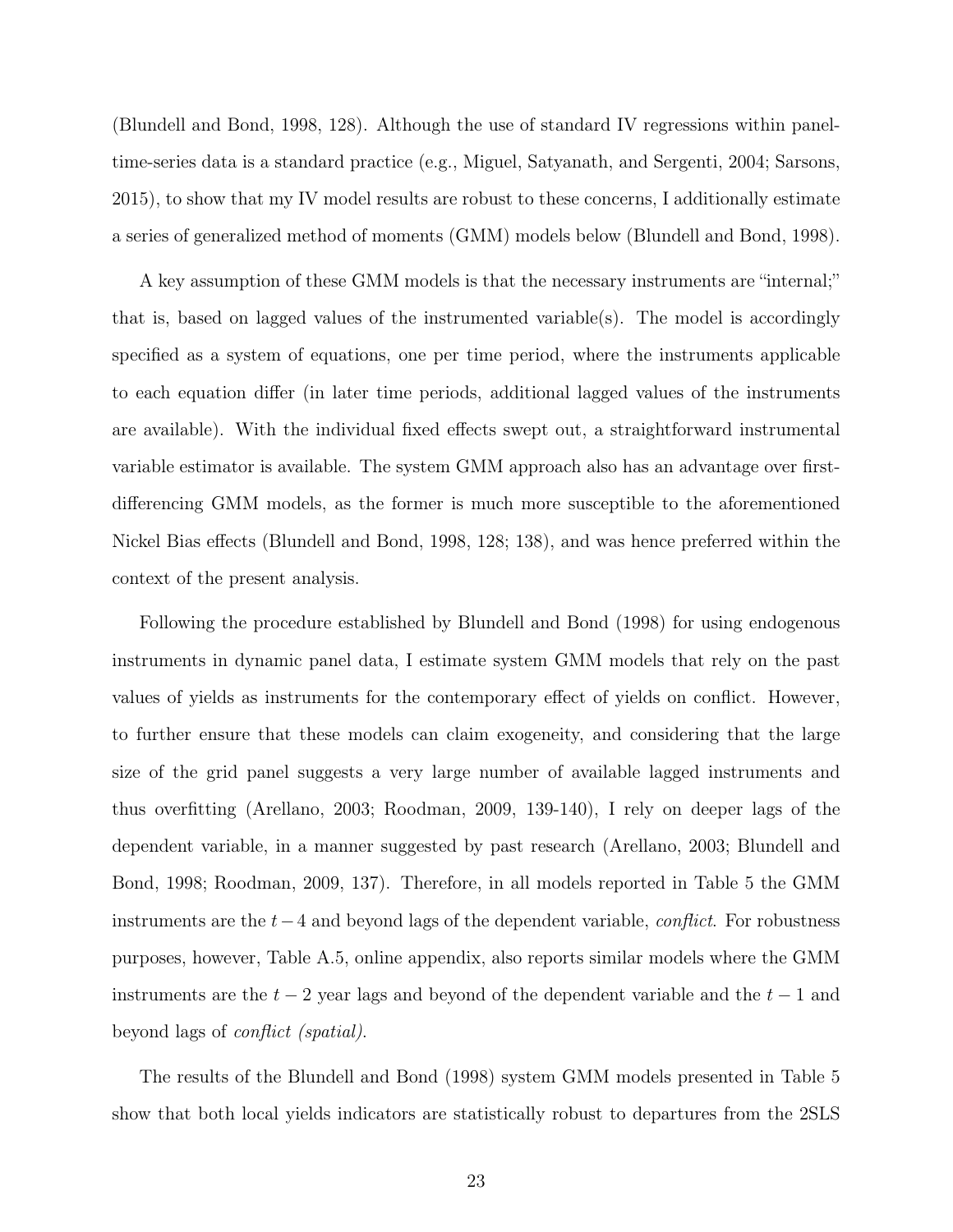framework, although marginally so in the full specification of the maize yield model. While the results are not statistically weakened due to the inclusion of a large number of endogenous instruments, Sargan tests do offer evidence of over-identification, even when relying only on deep DV lags, implying that endogeneity may remain a concern within these GMM models. While this can be explained by the sheer size of the grid panel (10,674 cells), by providing an additional way of instrumenting the effect of food on conflict, these GMM models nevertheless show that the relationship between local yields is positive, which complements the IV regressions and LTZ models used previously.

## Insert Table 5 about here

#### Competing Mechanisms

Having shown that the finding presented in Table 3 are generally robust to modeling choices, I now turn to empirically evaluating a large number alternative mechanisms that could explain the main results. Due to space constraints, these variables are discussed in detail in the online appendix.

One of the most robust explanations to the onset of conflict connects low development and economic inequalities to conflict frequency (Blattman and Miguel, 2010; Fearon and Laitin, 2003). Considering that such underdeveloped regions are also more susceptible to limitations on food access and availability (Kastner et al., 2012), low development, economic inequality, and limitations of food are likely to be highly correlated. From this perspective, grid cells with lower economic activity are likely to have more unemployment, more disadvantaged individuals, and hence suffer from more conflict, independently of variation in local yields.

To this end, Model 13 in Table 6 replicates the Full IV analysis with the inclusion of an annual cell-level economic development indicators, nighttime light, which measures annual nighttime light emissions in a given cell as a proxy of local development, as used by past studies (Koren and Sarbahi, Forthcoming). As can be observed, the variables wheat yield and *maize yield* maintain their sign and significance across all models, suggesting that their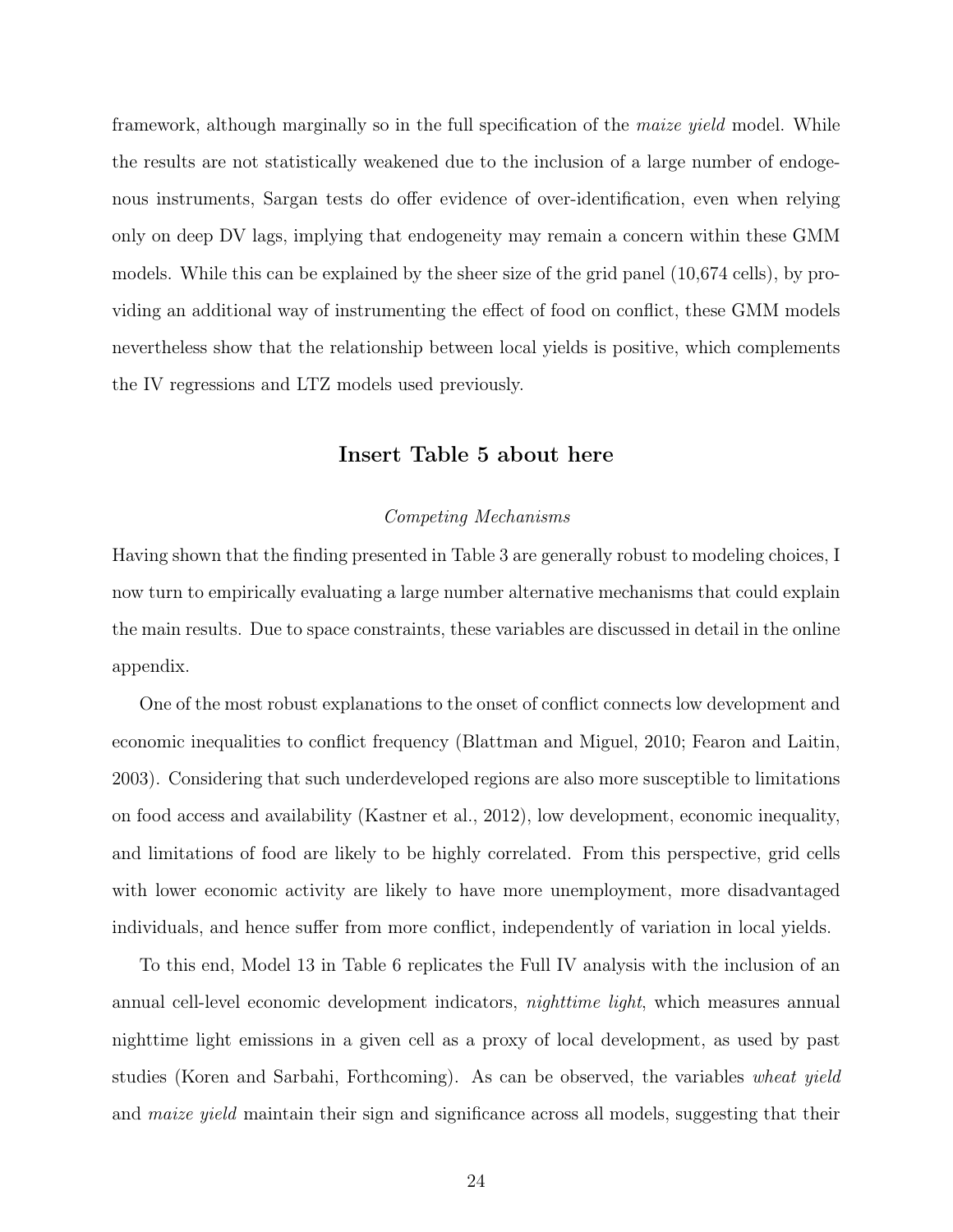impact is not (only) the result of low development levels and inequalities.

Moreover, in addition to illustrating the validity of this mechanism by the process of elimination—i.e. by empirically accounting for a variety of alternative mechanisms— Figure 2 further highlights the interactions between economic inequality, food resources, and conflict. Here, nonparametric regression plots—which do not enforce a modeling structure on the data and hence provide a more flexible method of visualizing relationships between different factors—show the correlations of local yields and conflict in respect to economic development as approximated using nighttime light levels. As shown, conflict occurs more frequently in cells with more crop productivity but relatively low levels of economic development, where based on anecdotal evidence at least—limitations on food access are more likely (Roncoli, Ingram, and Kirshen, 2001).

## Insert Figure 2 about here

Model 14 in Table 6 examines whether the observed effects of the crop yield variables are driven by abundance of lucrative resources such as oil and gas exports (Ross, 2011), which previous research connected to higher conflict frequency (e.g., Bannon and Collier, 2003; Blattman and Miguel, 2010). The effect of localized food production remains positive and significant in these models, suggesting that the availability of other profitable natural resources is not driving the results.

Third, some scholars have highlighted the potential effect of food imports and food aid on conflict (e.g., Bellemare, 2015; Nunn and Qian, 2014). From this perspective, higher levels of food imports and food aid might increase competition between armed groups over expropriating these resources, and hence explain the pattern observed in Table 3. To account for the impact of food and agricultural imports more broadly, as well as total aid, Model 15 includes three additional controls—food imports and agricultural imports, aid—all taken from World Bank (2015). Although the variable agricultural imports has a statistically significant effect across all models and food imports in the wheat model (aid changes its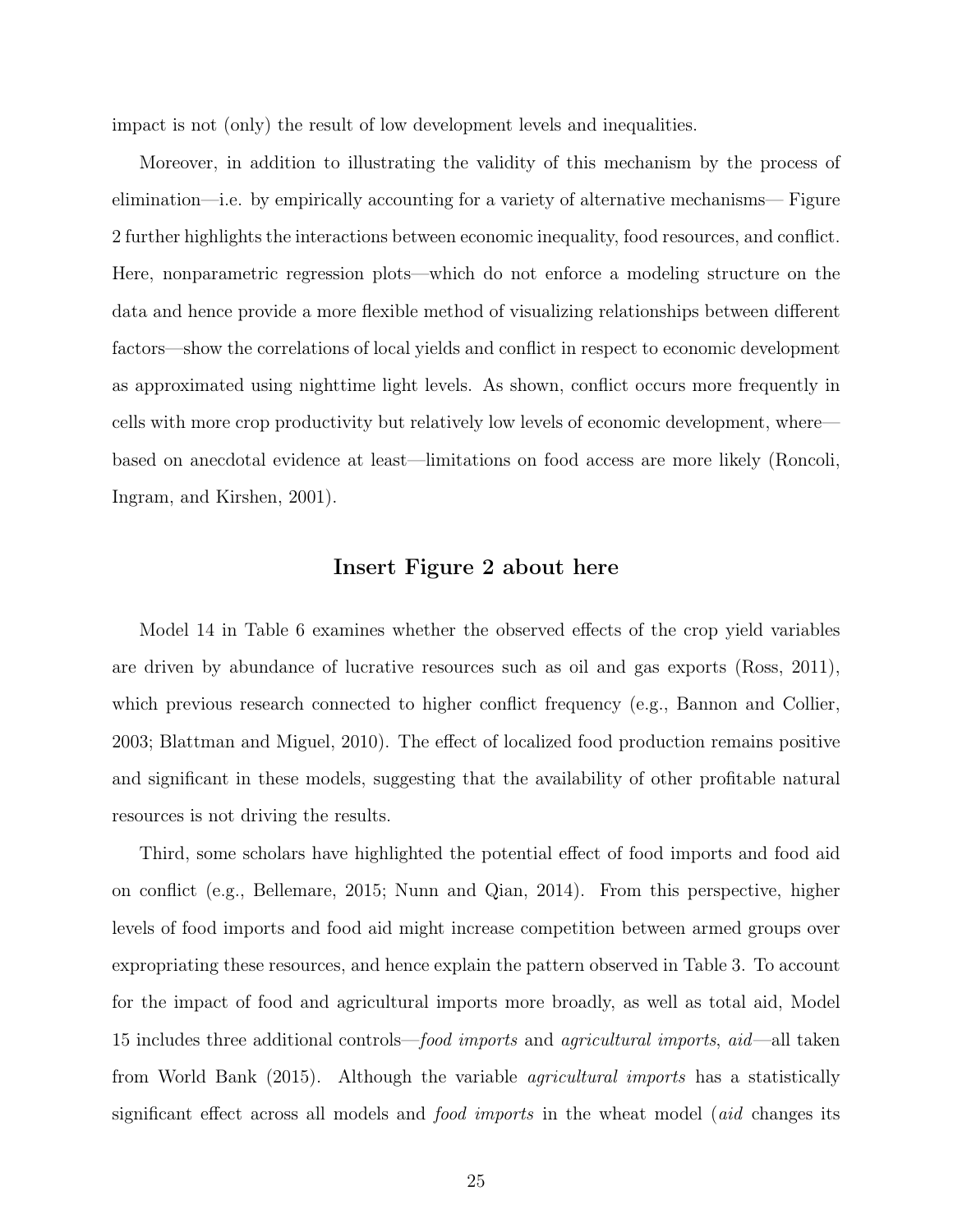coefficient across the models), the inclusion of these variables does not diminish the sign and significance of wheat yield and maize yield. The impact of local food productivity on the propensity of conflict is again shown to be independent of that of other factors, in this case agricultural and aid dependencies at the national level.

Fourth, recall that my dependent variable incorporates all conflict types and related developments occurring within a given cell during a given year, with or without casualties. A competing explanation might be that the number of conflicts without casualties "inflates" the variable conflict, thus affecting the results. To address this concern, Model 16 re-estimates the Full analyses on a dependent variable that captures only violent incidents, i.e., recorded events at the village level with at least one combatant or civilian fatality (Raleigh et al., 2010). The coefficients of both *wheat yield* and *maize yield* maintain their sign, significance, and size (within one order of magnitude), suggesting that the the findings are robust to inclusion of nonviolent conflict events within the dependent variable.

Fifth, previous research has drawn strong linkages between ethnic enmities and localized political violence (e.g., Fjelde and Hultman, 2014). To evaluate whether the primary findings were the result of such ethnic enmities, Model 17 in Table 7 includes two additional controls: ethnic diversity, a count of the number of politically relevant ethnic groups settled in a particular cell during a given year (Wucherpfennig et al., 2011); and terr. change, denoting whether a new occupier was reported in a given cell (Raleigh et al., 2010). While the coefficients of both ethnic diversity and terr. change are positive and statistically significant, they do not diminish the effect of local food productivity.

Sixth, recall that my argument does not suggest that scarcity never impacts conflict, but rather that—on average—violence would be more frequent in food abundant areas. To provide a more empirically thorough evaluation of scarcity's role in driving conflict, Model 18 incorporates two additional controls, temperature and its lag (Tollefsen et al., 2012), to show that doing so does not diminish the sign or significance of wheat yield and maize yield. This, again, lends support to the argument that, at least at the local level, on average, it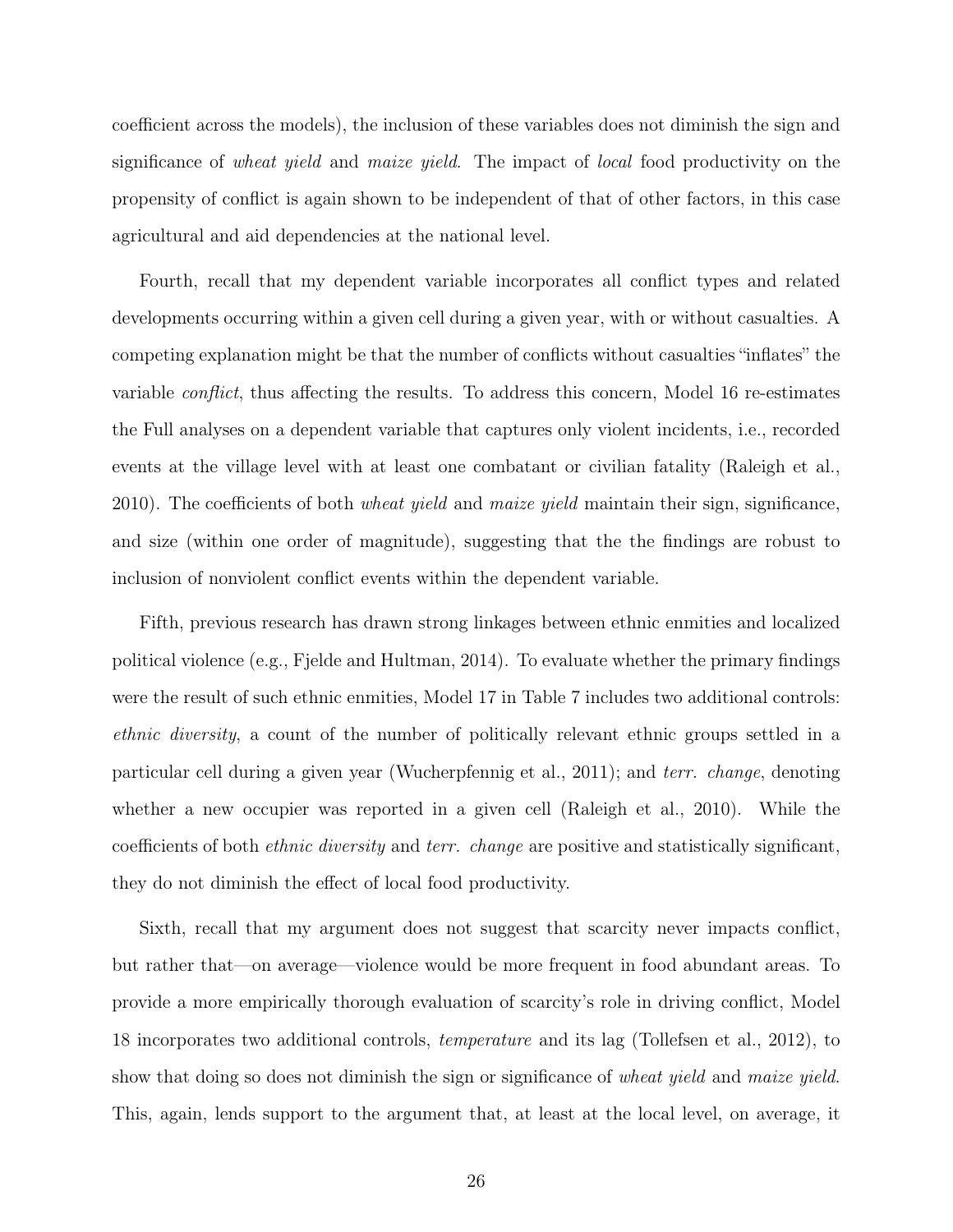is food abundance that impacts conflict frequency. Additionally, the coefficients signs of temperature and temperature (lag) change from positive to negative as one moves from the wheat models to the maize models. Interestingly, and shown in Table A.6, online appendix, this relationship holds when the one year lag of each crop is included in the model instead of lagged temperature levels. Considering that  $R<sup>2</sup>$  scores suggest that both wheat models are preferred to their maize counterparts, it might be that conflict is more frequent in regions that previously experienced both higher yields and higher temperatures, although these results are far from definite. Alternatively, wheat might be simply more sensitive to higher temperatures.

Interestingly, when cereal and meat production indexes (obtained from FAO, 2016) are added in Models 19 and 20 (for countries and years for which information is available), the former's effect is positive and significant, while the latter's effect is negative and significant. These results can help reconcile some of this article's seemingly-counterintuitive findings with previous research that emphasizes the role of scarcity. For instance, Maystadt and Ecker (2014) find that droughts induce higher food prices, which in turn increases localized frequency of conflict. In contrast, Table 3 illustrates that when the same instruments are used for cereals, the results are the opposite. Interestingly, in both Model 19 and 20, country-level food production indexes exhibit the same relationship: cereal production has a positive and significant relationship with conflict frequency, while meat production is negative and significant. This suggests that future research should focus not necessarily on whether scarcity vs. abundance drives conflict, but rather on the distinct relationships exhibited by different food resource types with respect to conflict.

Seventh, to address the concern that rebel groups might be more dependent on locally grown food than official state forces, Model 21 in Table 8 re-estimates the Full specifications, where the dependent variable includes only conflicts waged by official state forces. In these models, the dependent variable (and its lag) were operationalized as the annual number of all conflict events—with and without fatalities—that involved official military forces in given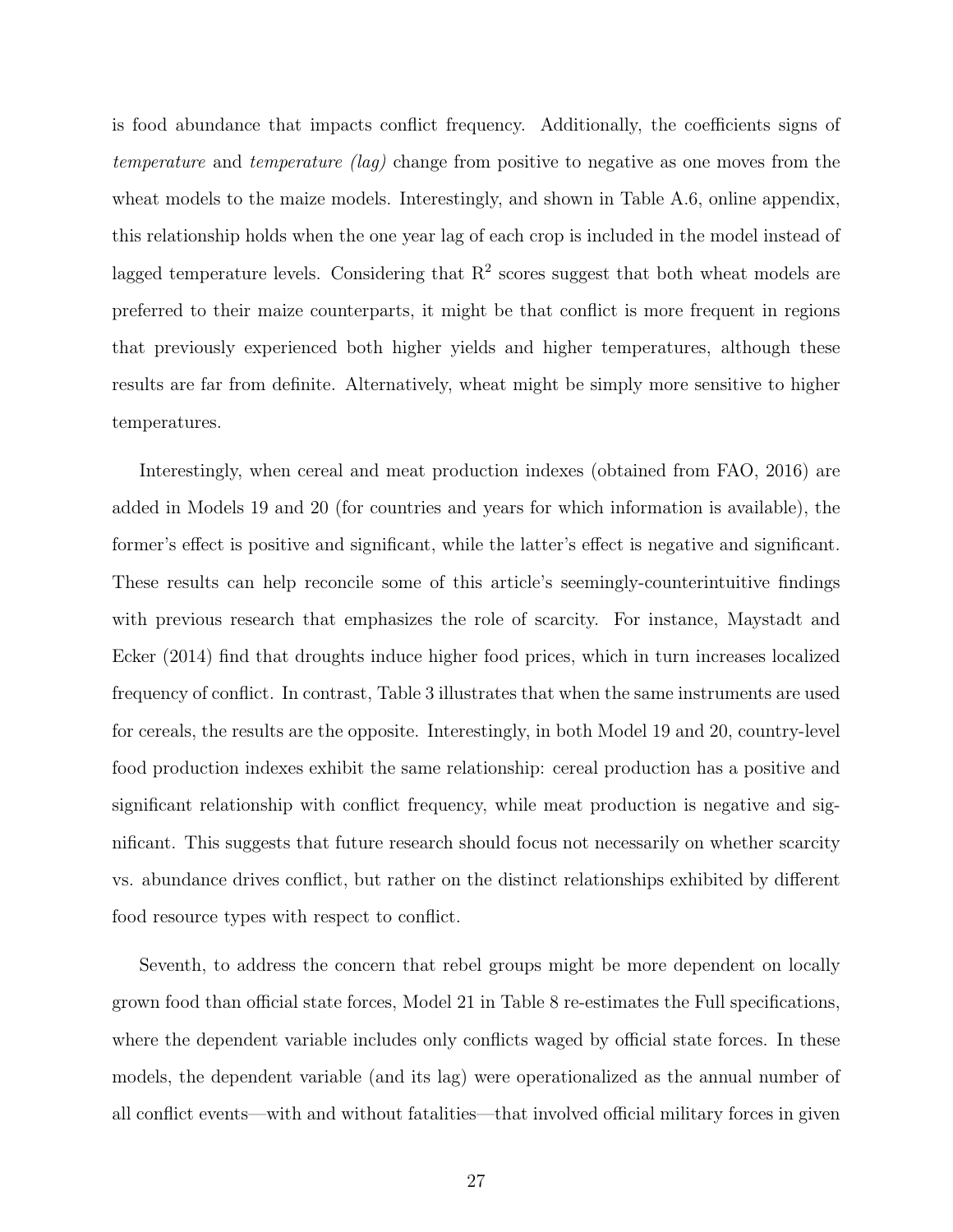grid cell. The results are robust to this choice of DV, suggesting that—as previous research (e.g., Koren and Bagozzi, 2016) shows—abundance has a noticeable impact even on regular state forces, which are generally considered better organized and well-supported.

Eighth, note that my sample includes a relatively large number of cells with zero values or missing informations, which might affect the results. To address these concerns, I first re-estimate the Full models on two subsamples that include only grid cells where some wheat or maize, respectively, are grown in Model 22. I then repeat this analysis on a subsample that includes only grid cells that experienced conflict as some point during the 1998-2008 period in Model 23. As can be observed in both sets of analyses, the coefficients of wheat yield and maize yield maintain their sign, size, and significance, suggesting that the findings are not driven by a high number of zero values or missing information on conflict events.

Ninth, considering that some studies suggest larger countries are also more likely to suffer from protracted conflict (e.g., Fearon and Laitin, 2003), Model 24 re-estimates the Full specifications on a sample consisting solely of countries whose geographic size is bellow the 75% percentile of all African countries. Again, the coefficients of wheat yield and maize yield maintain their sign, size, and significance, suggesting that the main analysis results are not driven by the inclusion of large countries in the sample.

Table 9 accounts for possible biases that might be caused by the distribution of the dependent variable or the choice of the unit of analysis. To this end, Model 25 re-estimates the full specification using a logged version of the dependent variable (and its lag) to verify that the effect of *wheat yield* and *maize yield* is not driven by the range of values on *conflict* (0⇔ 344 annual incidents). Model 26 then re-estimates the Full specification on a sample where the top one percent of all values (including zero values, to make this sensitivity test even more robust) on *wheat yield* and *maize yield* was removed from each model, respectively, as to account for the effect of outliers (see also Figure A.8, online appendix).

Next, considering that political violence measured at the 0.5 ∘ x 0.5 ∘ fine-scale level might exhibit higher levels of spatial and serial correlations besides the regressors in equations 1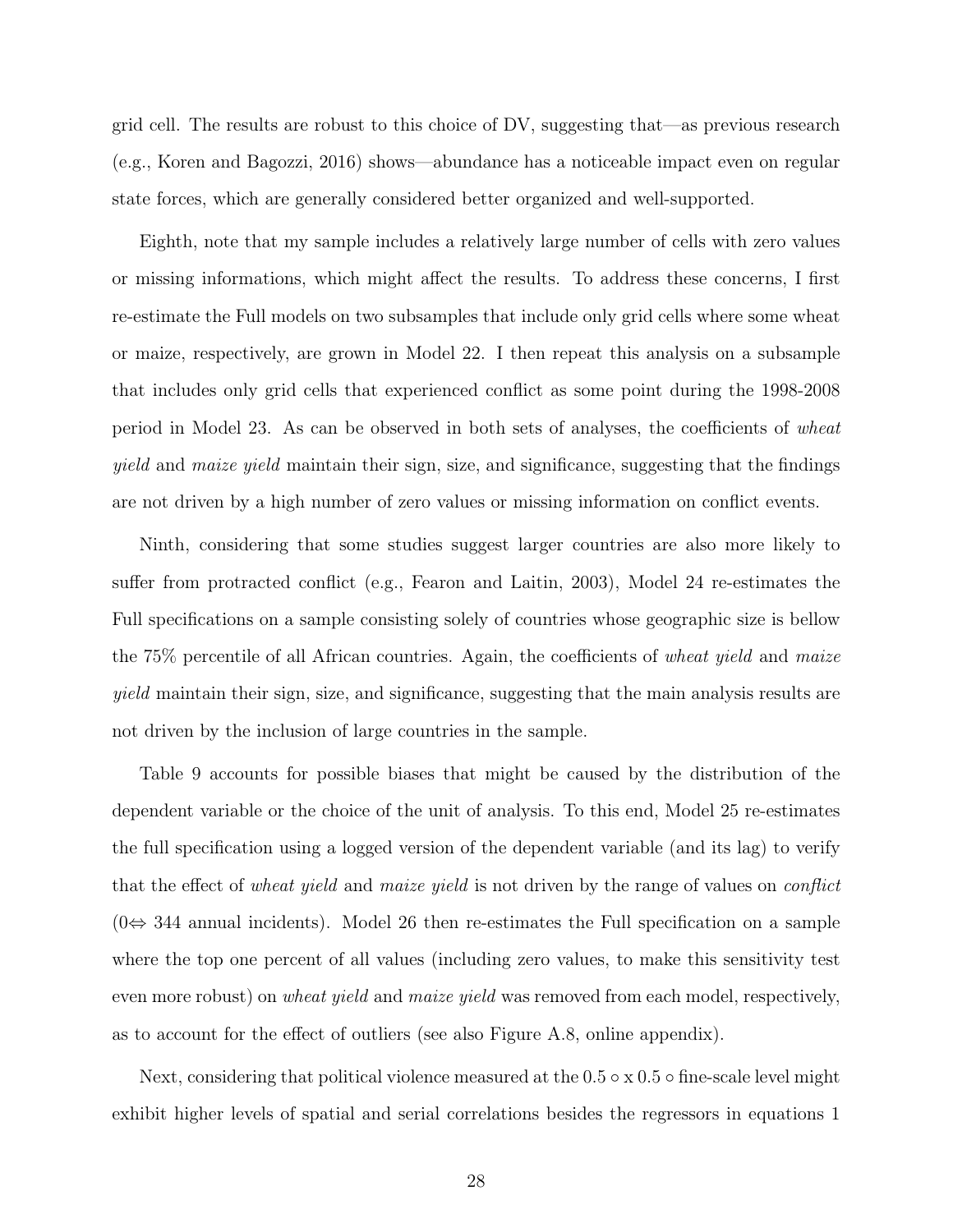and 2, Model 27 re-estimates the Full IV models, where standard errors are clustered at the higher, province level of aggregation. Finally, to account for both observed and unobserved annual country-level factors, Model 28 re-estimates the Full model with the inclusion of country  $\times$  year fixed effects. Note that this procedure is very likely to generate Type II errors, and indeed, the model issues a warning that the resulting standard errors are likely to be inflated, which did not happen with any of the other (numerous) models reported in the article and online appendix. Nevertheless, the results are robust to the inclusion of country  $\times$  year fixed effects in the maize model, although the wheat model drops out of significance  $(p = 0.17).$ 

Finally, recall that the *drought* variable used to instrument food productivity is an ordinal measure of different degrees of drought severity. To illustrate that the effect of drought as an instrument for local food yield is robust to more penalizing thresholds of negative rainfall shocks, several alternative binary IVs are used to instrument the average LATE of wheat yield and maize yield on conflict in Table 10 below.

The first alternative instrument used in Model 29, any drought, is a binary variable operationalized as grid cell years that experienced drought levels of 1 or more standard deviations below average precipitation level, zero otherwise. The instrument used in Model 30, severe drought, is a binary variable operationalized as grid-cell years that experienced drought levels of 1.5 or more standard deviations below average precipitation level, zero otherwise. The instrument used in Model 31, *extreme drought*, is a binary variable operationalized as grid-cell years that experienced the worst drought levels of 2.5 standard deviations below average precipitation level, zero otherwise. The sign, size, and significance of each local food yield's coefficient remains practically unchanged, even when droughts are operationalized using these different negative rainfall shock thresholds.

## Insert Table 6 about here

### Insert Table 7 about here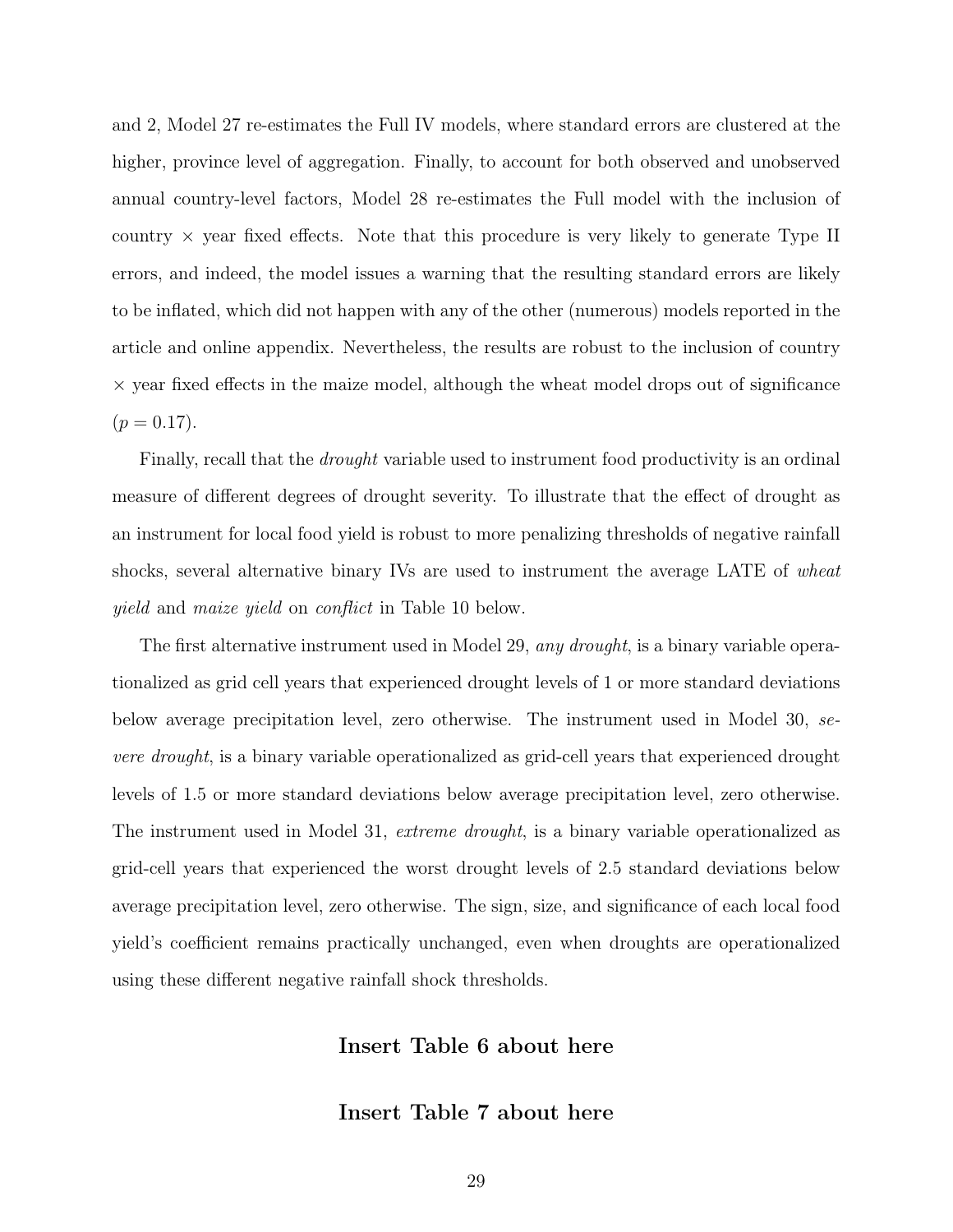## Insert Table 8 about here

## Insert Table 9 about here

## Insert Table 10 about here

## Discussion and Conclusion

The results presented in this article suggest that agricultural regions experience relatively high levels of violent conflict that are, to a large extent, driven by the type and amount of food resources produced there. By exploiting exogenous negative local variations in rainfall that generate local decreases in staple crop yields, this analysis advances knowledge on an important cause of violence: conflict frequency in Africa responds to positive local changes in crop productivity. These findings diverge from the current conceptualizations of this relationship in mainstream literature, which frequently attribute conflict to sudden food shortages (e.g., Burke et al., 2009; Maystadt and Ecker, 2014). This article has theorized and shown that scarcity-based explanations are insufficient in explaining localized conflict over food resources, their potential validity notwithstanding.

This, of course, does not mean that prolonged heat waves or lower yields do not impact conflict. Indeed, it might be that the findings here complement previous studies that focus on the country level (e.g., Burke et al., 2009); conflict in areas with higher yields might be more frequent in countries that are more vulnerable to climate-induced scarcities. Moreover, as shown in Table 7, different types of food resources might have diverging impacts on the probability of conflict.

Another explanation for the present analysis' findings is the possibility that different aspects of production are associated with distinct types of conflict. Models 16 (Table 6) and 21 (Table 8) presented in the Robustness section include alternative conceptualizations of conflict, but it is possible that patterns of violence might vary according to the focus on inputs or outputs of production. McGuirk and Burke (2017), for instance, identify lower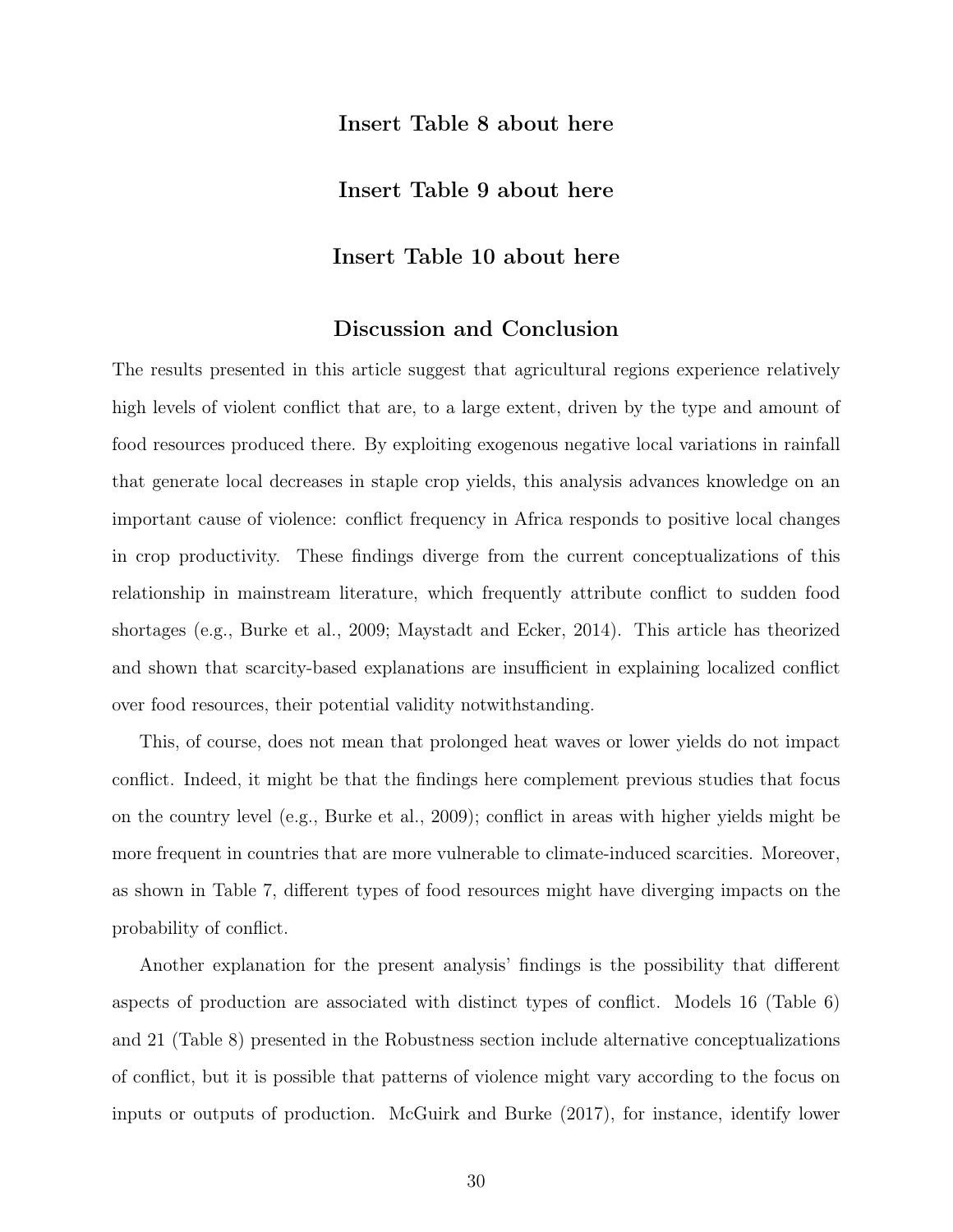incidence of "factor conflict" (i.e., over raw inputs) within food-producing cells with higher prices, as armed groups benefit more from harvesting crops than waging violence. However, higher prices can concurrently generate "output conflicts," as the benefits of using violence to secure food surplus outweigh decreasing wages within these areas (McGuirk and Burke, 2017, 26). While the earlier finding (regarding "factor conflict") is in line with research into how scarcity impacts armed conflict, the latter seems to confirm, at least to some extent, the present analysis.<sup>9</sup>

Future research might thus benefit from analyzing in more detail how these effects vary across different resource types, how the interactions between food abundance and climatic shocks impact conflict, and the degree and extent to which these relationships vary between different levels of analysis, e.g., the country and the district. A second direction would build on the approach used by scholars such as McGuirk and Burke (2017) and Fjelde (2015) and create localized (e.g., at the  $0.5 \circ$  grid cell) measures of food inputs and outputs. Such analysis would likely benefit from using time-varying measures of crop area and yield such as the ones used here, rather than by relying on satellite images that are constant for the year 2000, as is the case with much of the previous research.

Considering the potentially grim implications of food security for conflict and instability (FAO, 2008), highlighting the peace-building challenges imposed by local food-related inequalities using a spatially disaggregated approach can be consequential. International and nongovernmental organizations can use this information to adapt field work to advance both food security and peace through developing local capacity and sustainability alongside traditional peace-building strategies. Hunger and conflict usually go hand-in-hand, but using concrete data about food productivity, the nature of the conflict, the actors and the context, can increase our understanding of how to prevent or mitigate conflict and its consequences.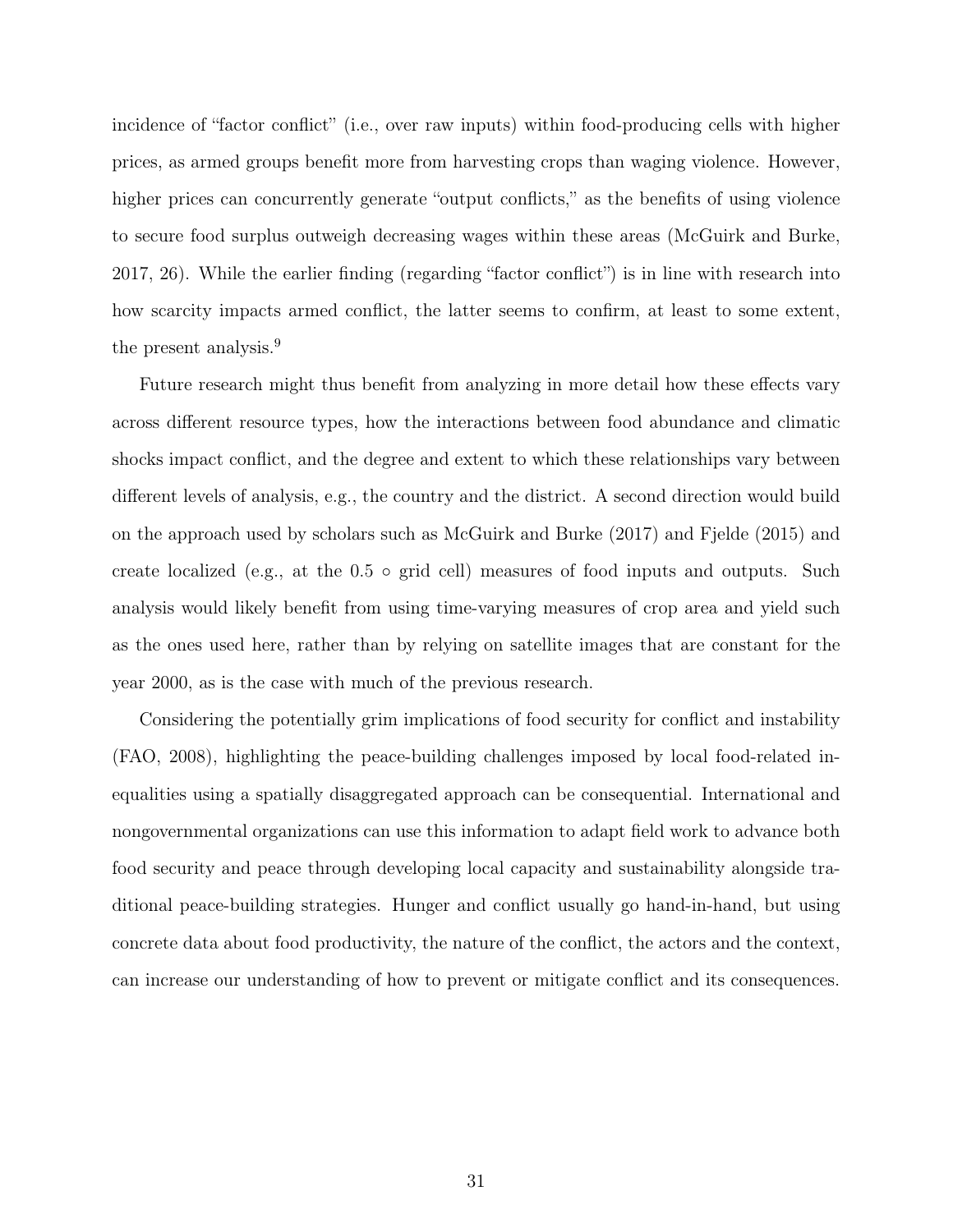### Notes

<sup>1</sup>The temporal period for which information on all variables was available. See also Adhvaryu et al. (2017) for a study that relies on similar resolution levels for analyzing conflict across sub-Saharan Africa.

<sup>2</sup>Building on Lewis Carroll's apt description, a "Red-Queen" race is a competitive scenario, in which every actor must match or exceed the current expenditures of rivals, so that each is forced by the others to invest even more resources only to maintain the same position (Baumol, 2004, 238).

<sup>3</sup>For detailed information on the sources and methods used to compile these data, see, Monfreda, Ramankutty, and Foley (2008, 4-9), Ramankutty et al. (2008, 6-10), and Ray et al. (2012, Supplementary Information, 11-15).

<sup>4</sup>Crop inventory information became more easily available after 1990, the period analyzed here (Ray et al., 2012, Supplementary Information, 11).

<sup>5</sup>While Ray et al. (2012) also calculate changes in staple crop yield trends using categorical trend indicators, the present article relies on the raw high-resolution yield information underlying the analyses conducted in Ray et al. (2012).

<sup>6</sup>This approach also builds on Dell, Jones, and Olken, who note that, "[a] promising direction for research on droughts would construct a drought definition based solely on exogenous environmental variables such as precipitation" (2014, 755).

<sup>7</sup>These intercepts are not included in the regression outputs below as all variables are demeaned and the "within transformation" is applied to multiple factors (Gaure, 2013).

<sup>8</sup>For all specifications, statistically significant (to the five percent level) Hausman test estimates suggest the random effects assumption is less likely to be supported by the data, thus supporting the use of a fixed effects framework.

<sup>9</sup>Interestingly, similarly to the *conflict* variable used in the present analysis, McGuirk and Burke use ACLED data to code output conflict, but rely on a different dataset to code factor conflict (2017, 11-12).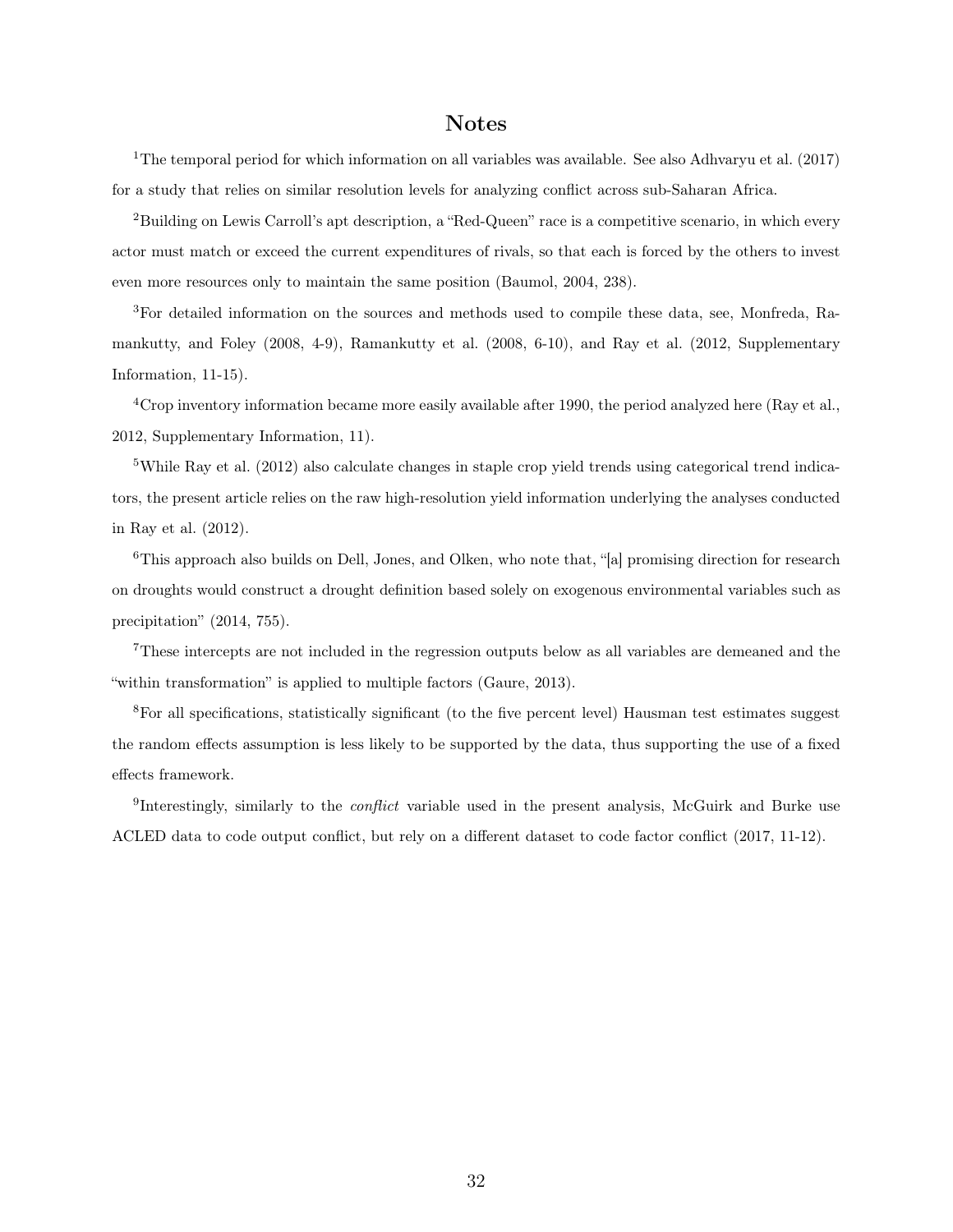## References

- Adano, W.R., T. Dietz, K. Witsenburg, and F. Zaal. 2012. "Climate change, violent conflict and local institutions in Kenya's drylands." Journal of Peace Research 49:65–80.
- Adhvaryu, A., J. Fenske, G. Khanna, and A. Nyshadham. 2017. "Resources, Conflict, and Economic Development in Africa." A working paper. http://www-personal.umich.edu/ ~gkhanna/Conflict\_Africa.pdf.
- Angrist, J.D., and J.S. Pischke. 2009. Mostly Harmless Econometrics. Princeton, NJ: Princeton University Press.
- Arellano, M. 2003. "Modelling optimal instrumental variables for dynamic panel data models." CEMFI Working Paper No. 0310. ftp://193.146.129.230/wp/03/0310.pdf.
- Arias, M.A., A.M.I. Londoño, and A. Zambrano. 2017. "Agricultural Production Amid Conflict: Separating the Effects of Conflict into Shocks and Uncertainty." HiCN Working Paper 245. http://www.hicn.org/wordpress/wp-content/uploads/2012/06/ HiCN-WP-245.pdf.
- Bannon, I., and P. Collier. 2003. Natural resources and Violent Conflict: Options and Actions. Washington, D.C.: World Bank.
- Barrett, C.B. 2010. "Measuring Food Insecurity." Science 327:825–828.
- Baumol, W.J. 2004. "Red-Queen games: arms races, rule of law and market economies." Journal of Evolutionary economics 14:237–247.
- Bellemare, M.F. 2015. "Rising Food Prices, Food Price Volatility, and Social Unrest." American Journal of Agricultural Economy 97:1–21.
- Blattman, C., and E. Miguel. 2010. "Civil War." *Journal of Economic Literature* 48:3–57.
- Blundell, R., and S. Bond. 1998. "Initial conditions and moment restrictions in dynamic panel data models." Journal of econometrics 87:115–143.
- Burke, M., E. Miguel, S. Satyanath, J. Dykema, and D. Lobell. 2009. "Warming Increases the Risk of War in Africa." PNAS 106:20670–20674.
- Butler, C.K., and S. Gates. 2012. "African range wars: Climate, conflict, and property rights." Journal of Peace Research 49:23–34.
- Carleton, T.A., and S.M. Hsiang. 2016. "Social and economic impacts of climate." Science 353:aad9837.
- Conley, T.G., C.B. Hansen, and P.E. Rossi. 2012. "Plausibly exogenous." Review of Economics and Statistics 94:260–272.
- Crost, B., and J.H. Felter. 2016. "Export Crops and Civil Conflict." ESOC Working Paper No. 4. https://esoc.princeton.edu/wp4.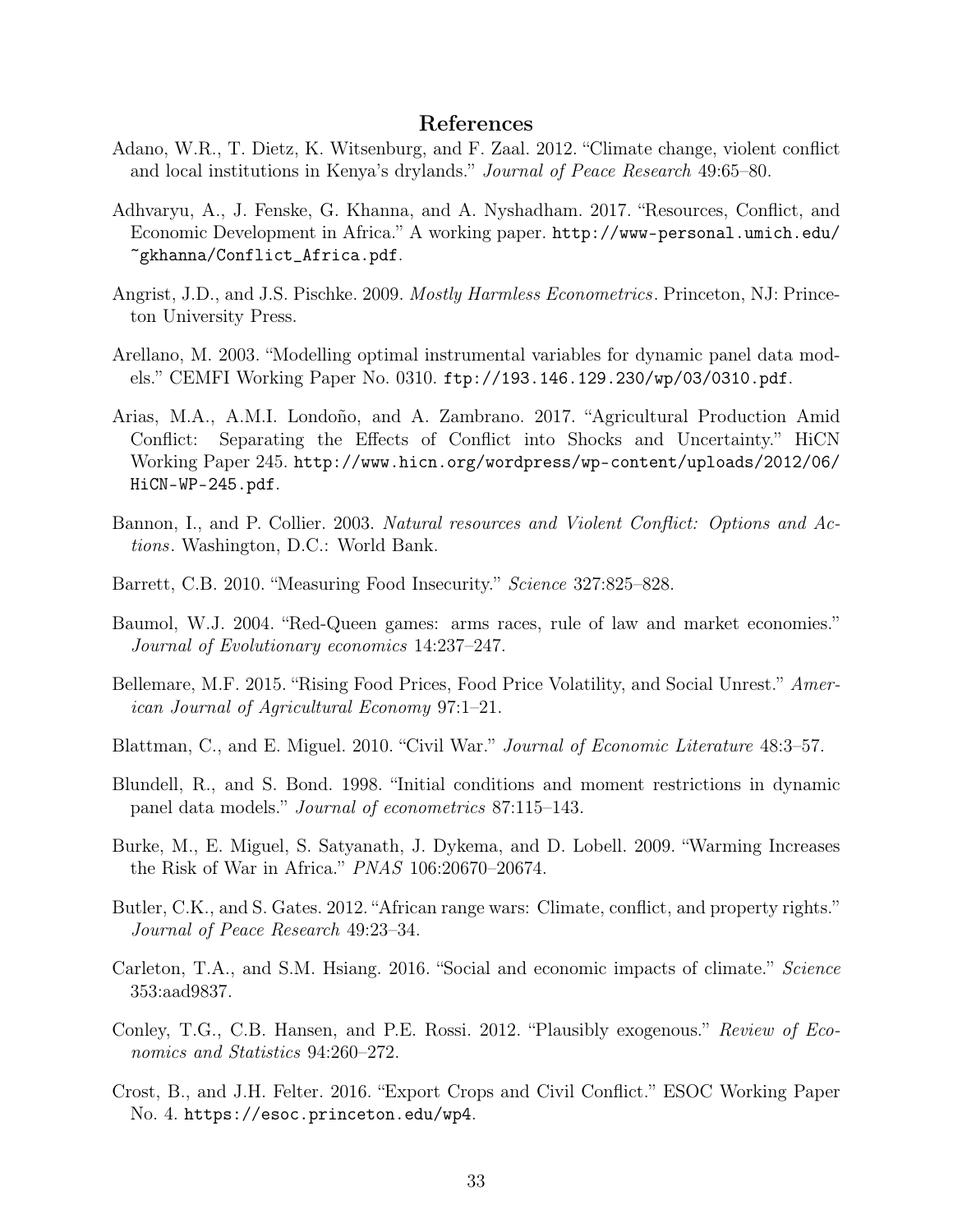- Dell, M., B.F. Jones, and B.A. Olken. 2014. "What do we learn from the weather? The new climate–economy literature." Journal of Economic Literature 52:740–798.
- FAO. 2008. "Climate Change and Food Security: A Framework Document." Policy Paper, Food and Agriculture Organization of the United Nations. http://www.fao.org/ forestry/15538-079b31d45081fe9c3dbc6ff34de4807e4.pdf.
- —. 2016. "Statistics Division, Food and Agricultural Organization of the United Nations." http://faostat3.fao.org/home/E.
- Fearon, J.D., and D.D. Laitin. 2003. "Ethnicity, Insurgency, and Civil War." American Political Science Review 97:75–90.
- Fjelde, H. 2015. "Farming or fighting? Agricultural price shocks and civil war in Africa." World Development 67:525–534.
- Fjelde, H., and L. Hultman. 2014. "Weakening the Enemy: A Disaggregated Study of Violence against Civilians in Africa." Journal of Conflict Research 58:1230–1257.
- Gaure, S. 2013. "Ife: Linear group fixed effects." The R Journal 5:104–117.
- Guttman, N.B. 1999. "Accepting the standardized precipitation index: a calculation algorithm." JAWRA Journal of the American Water Resources Association 35:311–322.
- Homer-Dixon, T.F. 1998. *Environment, Scarcity, and Violence*. New York, NY: Basic Books.
- Jaafar, H.H., and E. Woertz. 2016. "Agriculture as a funding source of ISIS: A GIS and remote sensing analysis." Food Policy 64:14–25.
- Kastner, T., M.J.I. Rivas, W. Koch, and S. Nonhebel. 2012. "Global changes in diets and the consequences for land requirements for food." Proceedings of the National Academy of Science 109:6868–6872.
- Koren, O., and B.E. Bagozzi. 2016. "From Global to Local, Food Insecurity is Associated with Contemporary Armed Conflicts." Food Security 8:999-1010.
- —. 2017. "Living Off The Land: The Connection between Cropland, Food Security, and Violence against Civilians." Journal of Peace Research 53:351–364.
- Koren, O., and A. Sarbahi. Forthcoming. "State Capacity, Insurgency and Civil War: A Disaggregated Analysis."
- Lybbert, T.J., C.B. Barrett, J.G. McPeak, and W.K. Luseno. 2007. "Bayesian herders: Updating of rainfall beliefs in response to external forecasts." World Development 35:480–497.
- Marshall, M.G., T.R. Jaggers, and K. Gurr. 2013. "Polity iv project: Political regime characteristics and transitions, 1800-2012." Technical Report. http://www.systemicpeace. org/polity/polity4.htm.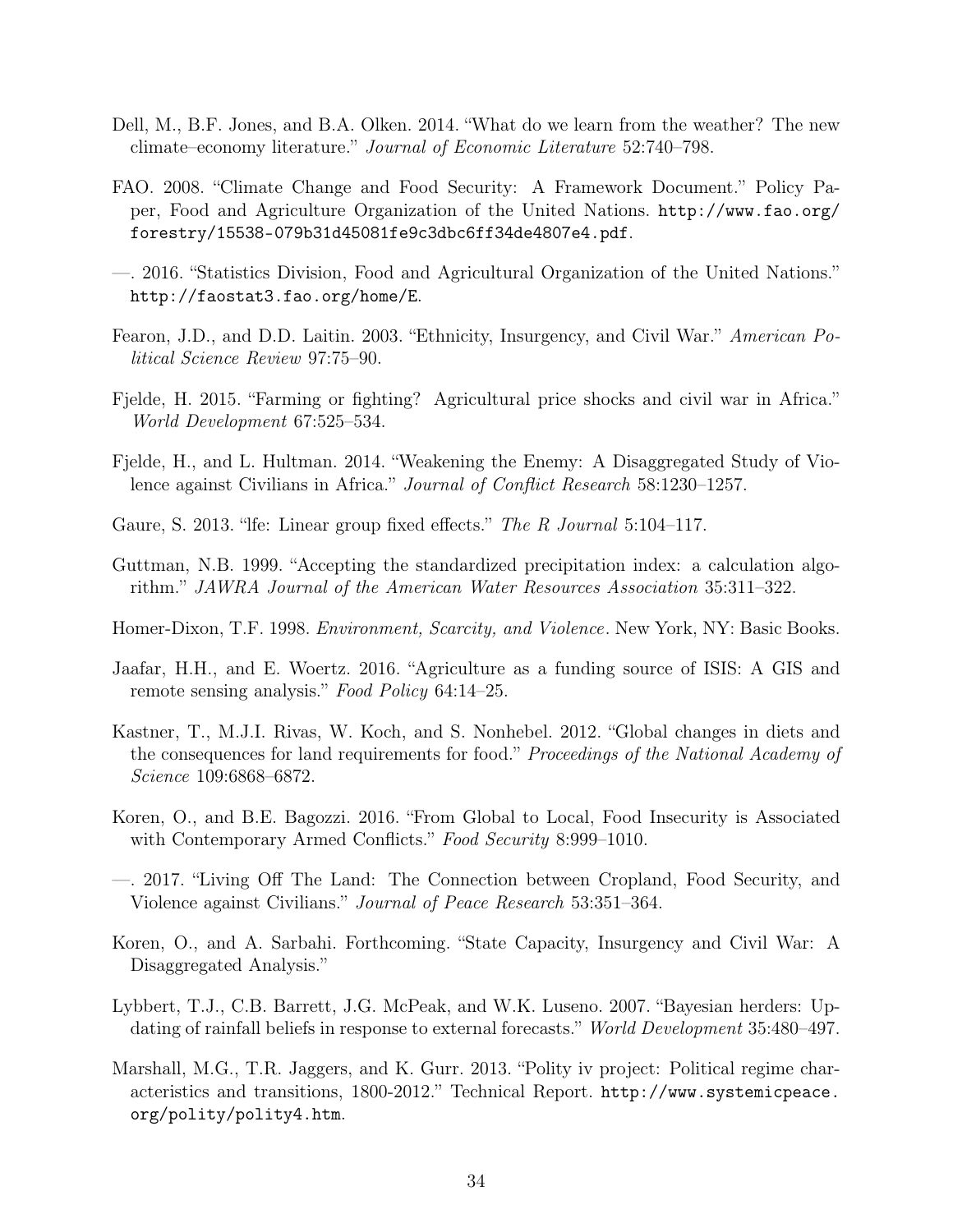- Maystadt, J.F., and O. Ecker. 2014. "Extreme Weather and Civil War: Does Drought Fuel Conflict in Somalia through Livestock Price Shocks?" American Journal of Agricultural Economy 96:1157–1182.
- McGuirk, E., and M. Burke. 2017. "The Economic Origins of Conflict in Africa." National Bureau of Economic Research Paper No. w23056. http://www.nber.org/papers/w23056.
- Messer, E. 2009. "Rising Food Prices, Social Mobilization, and Violence." NAPA Bulletin, pp. 12–22.
- Miguel, E., S. Satyanath, and E. Sergenti. 2004. "Economic Shocks and Civil Conflict: An Instrumental Variables Approach." Journal of Political Economy 112:725–753.
- Monfreda, C., N. Ramankutty, and J.A. Foley. 2008. "Farming the planet: 2. Geographic distribution of crop areas, yields, physiological types, and net primary production in the year 2000." Global biogeochemical cycles 22.
- Nordhaus, W.D. 2006. "Geography and macroeconomics: New data and new findings." Proceedings of the National Academy of Sciences 103:3150–3517.
- Nunn, N., and N. Qian. 2014. "US food aid and civil conflict." The American Economic Review 104:1630–1666.
- O'Loughlin, J., F.D.W. Witmer, A.M. Linke, A. Laing, A. Gettelman, , and J. Dudhia. 2012. "Climate variability and conflict risk in East Africa, 1990-2009." Proceedings of the National Academy of Science 109:18344–18349.
- Raleigh, C., A. Linke, H. Hegre, and J. Karlsen. 2010. "Introducing ACLED: An Armed Conflict Location and Event Dataset." Journal of Peace Research 47:651–660.
- Ramankutty, N., A. Evan, C. Monfreda, and J. Foley. 2008. "Farming the planet: 1. Geographic distribution of global agricultural lands in the year 2000." Global Biogeochem. Cycles 22:Article N. GB1003.
- Ray, D.K., N. Ramankutty, N.D. Mueller, P.C. West, and J.A. Foley. 2012. "Recent patterns of crop yield growth, stagnation, and collapse." Nature Communications 3:Article N. 1293.
- Rockmore, M. 2012. "Living within conflicts: risk of violence and livelihood portfolios." Working paper, HiCN Working Paper 121. http://www.hicn.org/wordpress/wp-content/ uploads/2012/06/HiCN-WP-121.pdf.
- Roncoli, C., K. Ingram, and P. Kirshen. 2001. "The costs and risks of coping with drought: livelihood impacts and farmers' responses in Burkina Faso." Climate Research 19:119–132.
- Roodman, D. 2009. "A note on the theme of too many instruments." Oxford Bulletin of Economics and statistics 71:135–158.
- Ross, M.L. 2011. "Oil and Gas Data, 1932-2011." http://hdl.handle.net/1902.1/ 20369UNF:5:dc22RlDasveOTAJvwIjBTA==V2.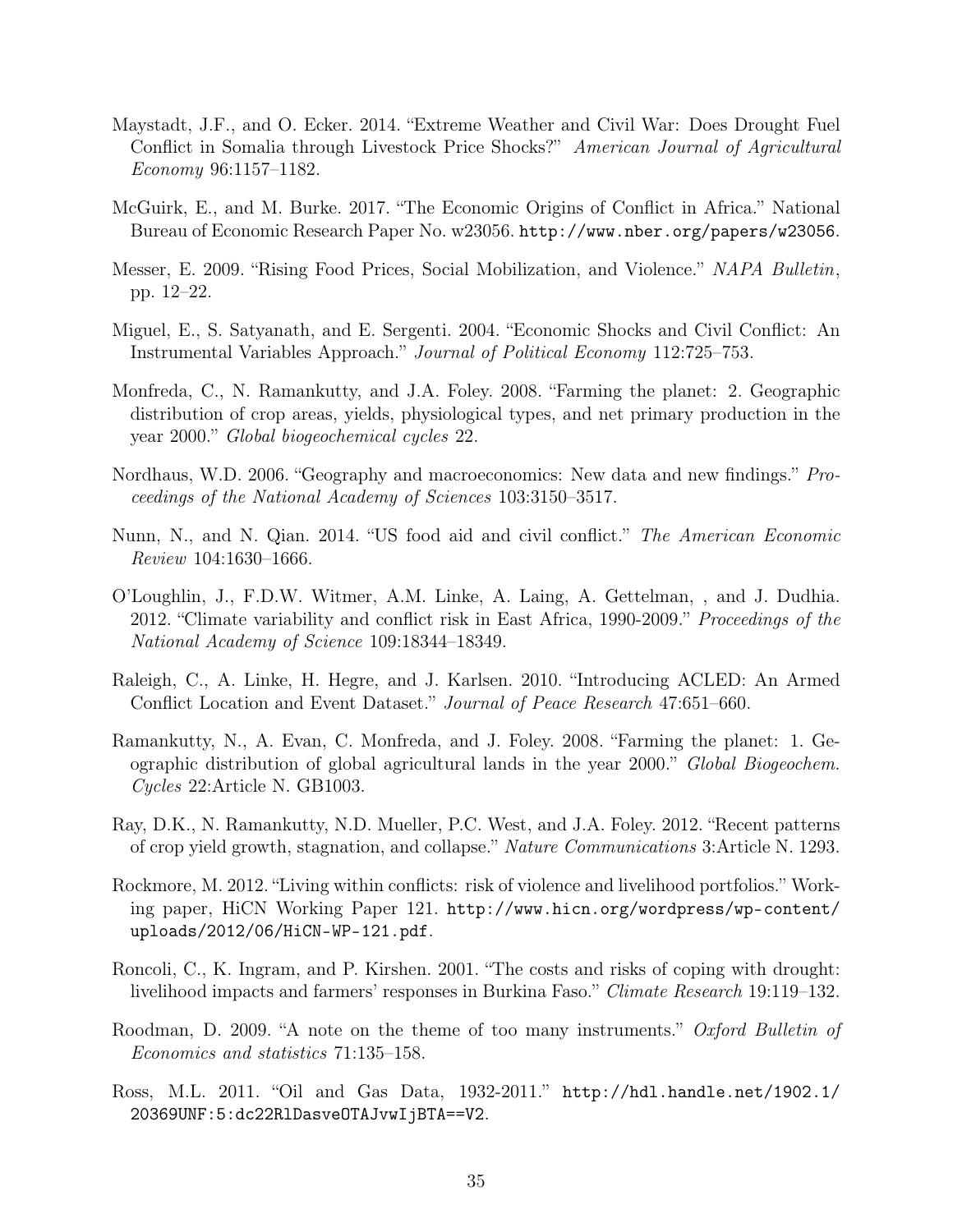- Sachs, J., R. Remans, S. Smukler, L. Winowiecki, S.J. Andelman, K.G. Cassman, D. Castle, R. DeFries, G. Denning, J. Fanzo, et al. 2010. "Monitoring the world's agriculture." Nature 466:558–560.
- Sarsons, H. 2015. "Rainfall and conflict: A cautionary tale." Journal of development Economics 115:62–72.
- Stock, J.H., and M. Yogo. 2003. "Testing for Weak Instruments in Linear IV Regression." Working Paper, National Bureau of Economic Research. http: //scholar.harvard.edu/files/stock/files/testing\_for\_weak\_instruments\_ in\_linear\_iv\_regression.pdf.
- Toft, M.D. 2006. "Issue Indivisibility and Time Horizons as Rationalist Explanations for War." Security Studies 15:34–69.
- Tollefsen, A. Forø, H. Strand, and H. Buhaug. 2012. "PRIO-GRID: A Unified Spatial Data Structure." Journal of Peace Research 49:363–374.
- World Bank. 2015. World Development Indicators 2015 . World Bank Publications.
- Wucherpfennig, J., N.B. Weidman, L. Giardin, L.E. Cederman, and A. Wimmer. 2011. "Politically relevant ethnic groups across space and time: Introducing the GeoEPR dataset." Conflict Managment and Peace Science 20:1–15.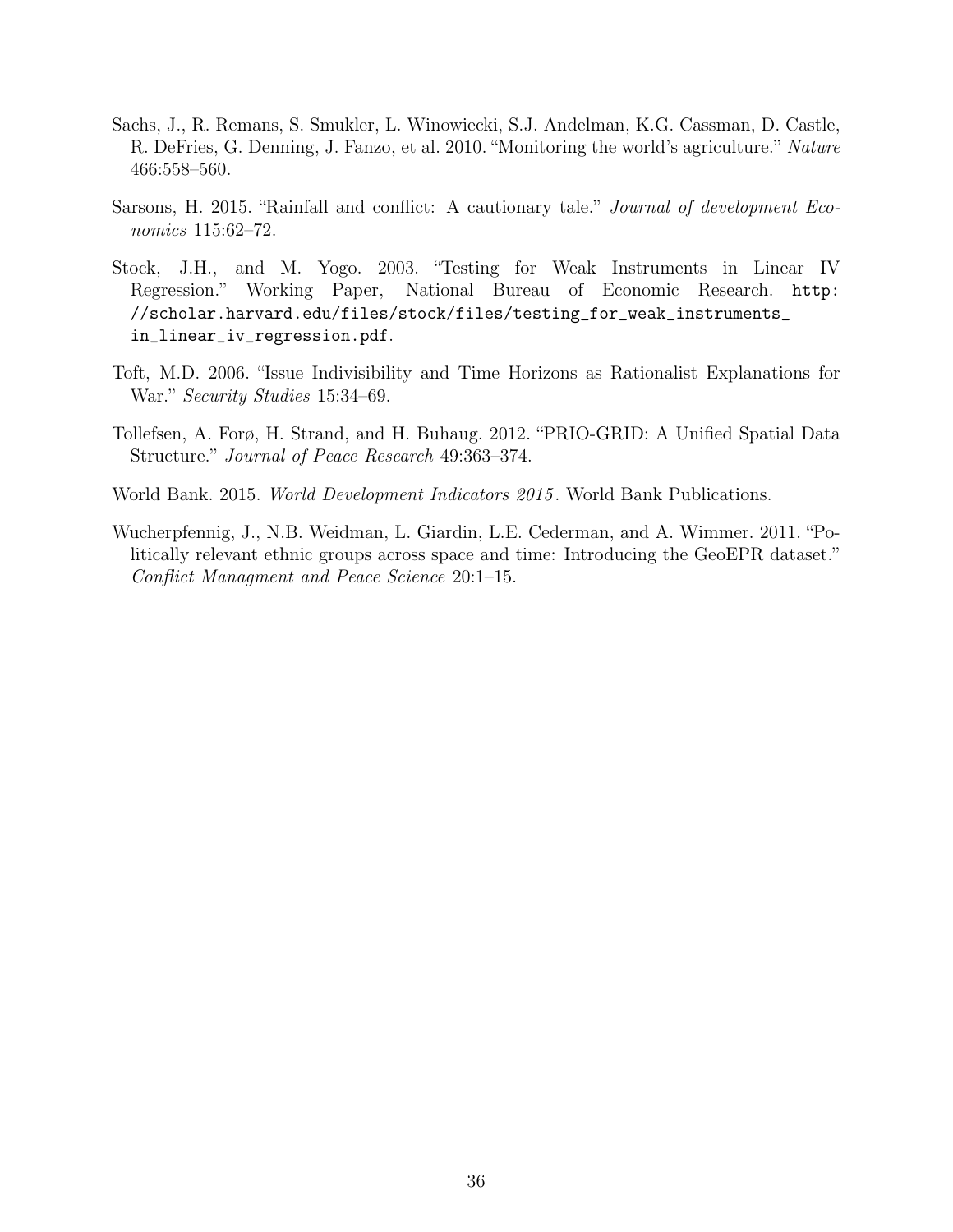

Figure 1: The linear correlation between annual wheat (left) and maize yields (right) and conflict by  $0.5 \circ$  grids, 1998-2008. Conflict measures are presented in natural log form.



Figure 2: Nonparamteric regression plots of annual nighttime light emissions on violent conflict over the range of (left) wheat yields and (right) maize yields by grid cell in Africa, 1998-2008.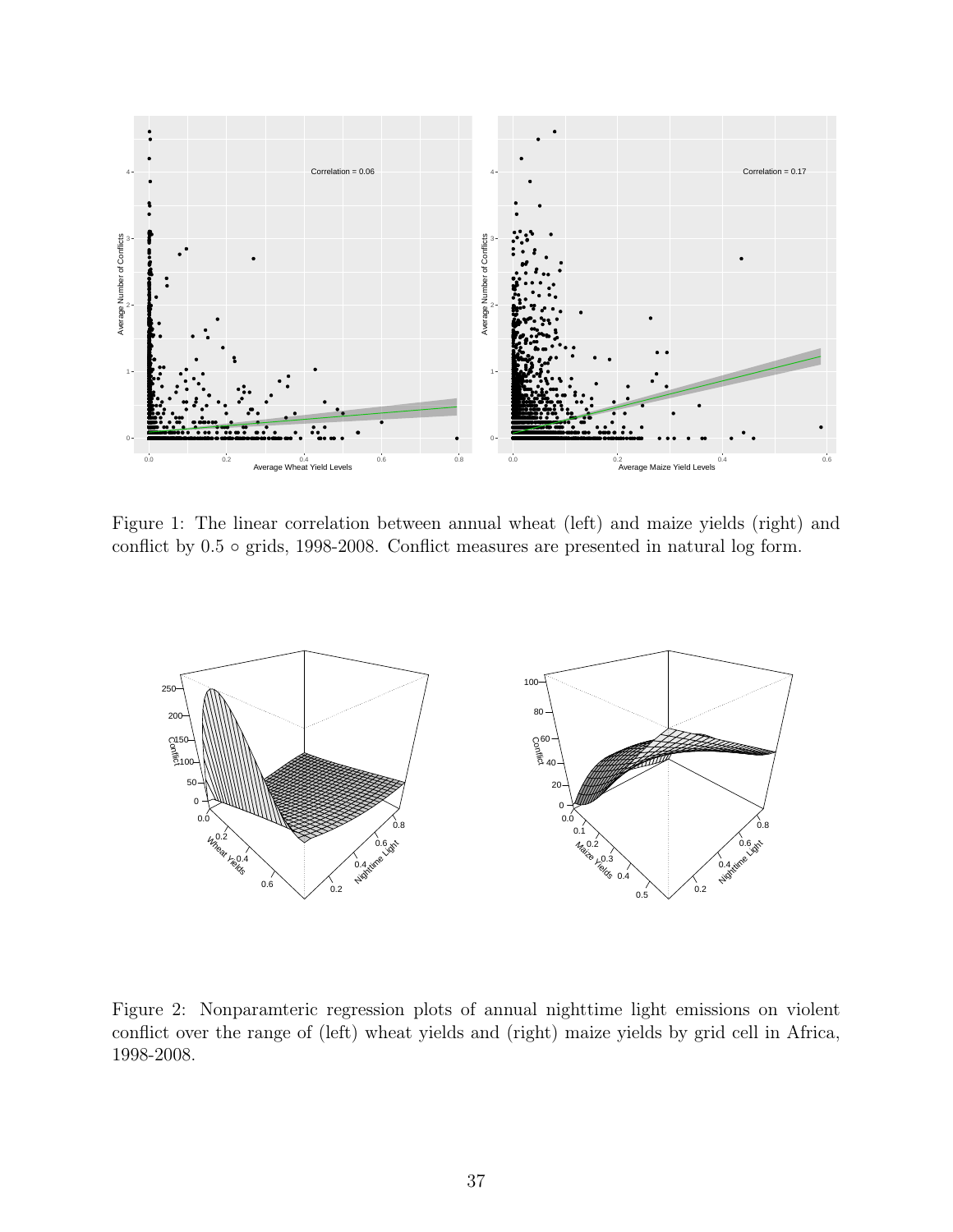| Variable                            | Minimum          | Median           | Mean      | Max             | <b>SD</b> |
|-------------------------------------|------------------|------------------|-----------|-----------------|-----------|
| <b>Grid Cell Level Variables</b>    |                  |                  |           |                 |           |
| $\overline{Conflict}$               | $\boldsymbol{0}$ | $\theta$         | 0.228     | 334             | 2.854     |
| Wheat yield                         | $\theta$         | 2.63e-05         | 0.009     | 0.930           | 0.047     |
| Maize yield                         | 0                | 0.004            | 0.016     | 0.667           | 0.034     |
| Drought                             | $\theta$         | $\overline{0}$   | 0.229     | 2.5             | 0.654     |
| $Conflict$ (lag)                    | $\overline{0}$   | $\overline{0}$   | 0.182     | 334             | 2.523     |
| Conflict (spatial)                  | $\overline{0}$   | $\boldsymbol{0}$ | 0.091     | 1               | 0.287     |
| Population <sup>1</sup>             | $\overline{0}$   | 9.721            | 9.369     | 16.268          | 2.263     |
| Nighttime light                     | 0.021            | 0.034            | 0.040     | 0.941           | 0.032     |
| Ethnic diversity                    | $\boldsymbol{0}$ | 1                | 1.325     | 7               | 1.177     |
| Terr. change                        | $\boldsymbol{0}$ | $\overline{0}$   | $0.007\,$ | 1               | 0.081     |
| Temperature                         | 3.625            | 24.675           | 24.382    | 32.617          | 3.774     |
| Temperature (lag)                   | 3.625            | 24.658           | 24.364    | 32.617          | 3.778     |
| Wheat yield (lag)                   | $\boldsymbol{0}$ | $2.58e-05$       | 0.009     | 0.930           | 0.047     |
| Maize yield (lag)                   | $\overline{0}$   | 0.004            | 0.016     | 0.642           | 0.034     |
| Violent conflict                    | $\overline{0}$   | $\boldsymbol{0}$ | 0.069     | 220             | 1.209     |
| Violent conflict (lag)              | 0                | $\theta$         | 0.055     | 220             | 1.038     |
| Military conflict                   | 0                | $\overline{0}$   | 0.103     | 286             | 1.726     |
| Military conflict (lag)             | $\overline{0}$   | $\overline{0}$   | 0.081     | 286             | 1.550     |
| Conflict <sup>1</sup>               | $\overline{0}$   | $\theta$         | 0.062     | 5.814           | 0.320     |
| Conflict $(lag)^1$                  | $\overline{0}$   | $\theta$         | 0.047     | 5.814           | 0.289     |
| Any drought                         | $\theta$         | $\theta$         | 0.123     | $\mathbf{1}$    | 0.328     |
| Severe drought                      | $\overline{0}$   | $\overline{0}$   | 0.088     | $\mathbf{1}$    | 0.283     |
| Extreme drought                     | $\overline{0}$   | $\overline{0}$   | 0.062     | $\mathbf{1}$    | 0.241     |
| <b>Country Level Variables</b>      |                  |                  |           |                 |           |
| Democracy                           | $-9$             | $\overline{0}$   | 0.214     | $\overline{10}$ | 5.084     |
| $GDP$ per capita <sup>1</sup>       | 5.517            | 7.350            | 7.547     | 10.341          | 1.106     |
| Food imports $(\%)$                 | 0.474            | 16.493           | 17.313    | 62.416          | 7.510     |
| Agricultural imports $(\%)$         | 0.146            | 1.175            | 1.870     | 42.322          | 3.040     |
| Foreign $aid1$                      | 15.713           | 20.040           | 19.947    | 23.240          | 1.269     |
| $Oil$ production <sup>1</sup>       | $\boldsymbol{0}$ | 13.592           | 9.170     | 18.690          | 8.075     |
| $Gas\ production1$                  | $\boldsymbol{0}$ | $\overline{0}$   | 1.663     | 7.192           | 2.369     |
| Military expenditure <sup>1,2</sup> | $\overline{0}$   | 12.612           | 12.536    | 15.350          | 1.645     |
| Cereal prod. index                  | 0.015            | 91.957           | 99.050    | 882.89          | 57.648    |
| Meat prod. index                    | 0.032            | 91.620           | 93.835    | 737.38          | 52.157    |

Table 1: Summary Statistics of All Variables

<sup>1</sup> natural log

 $2$  This variable is only available for the years 1998-2007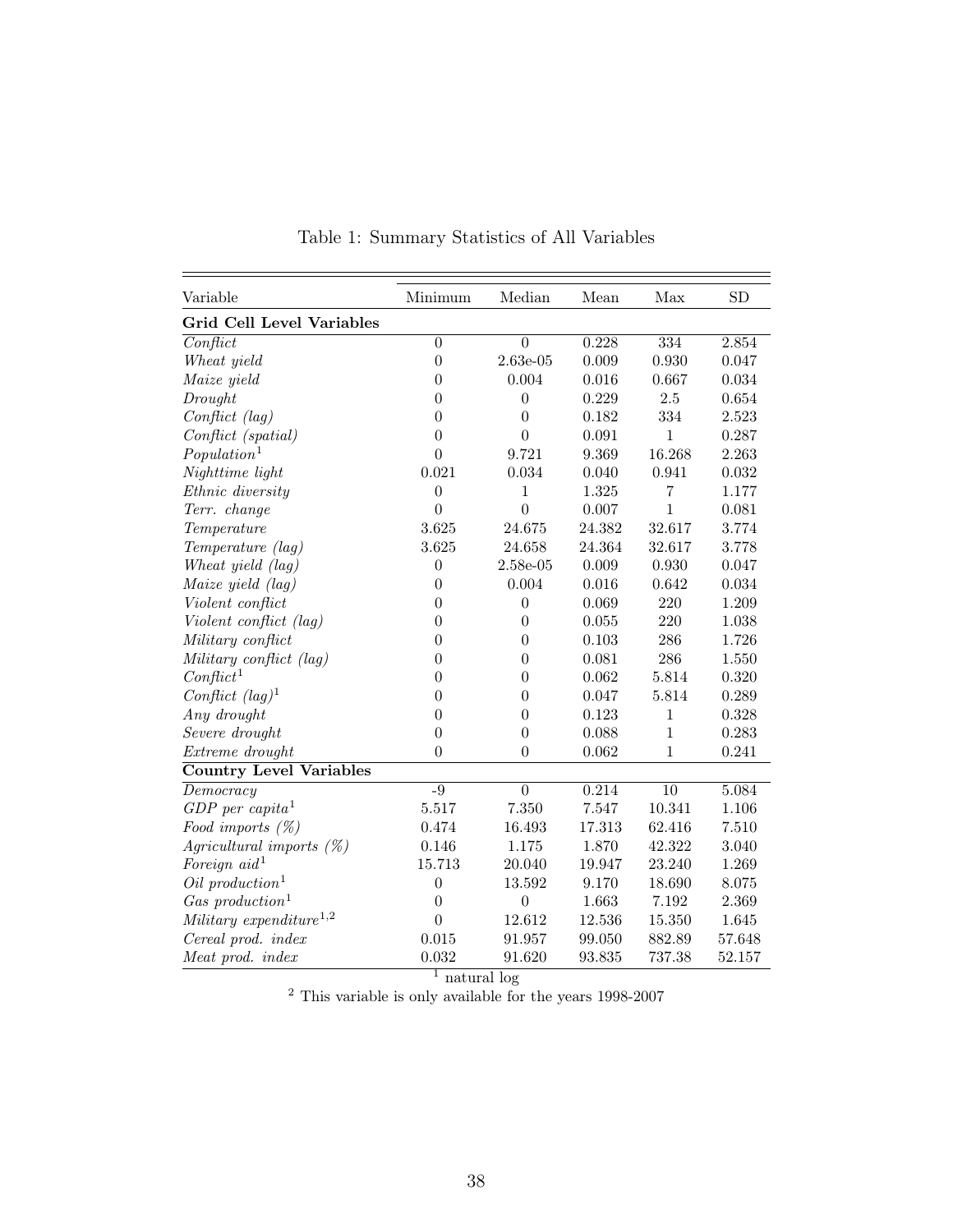| Variable                      | Wheat Yield |             | Maize Yield |             |
|-------------------------------|-------------|-------------|-------------|-------------|
|                               | 1) Baseline | 2) Full     | 3) Baseline | 4) Full     |
| Wheat yield                   | $-0.517$    | $-0.528$    |             |             |
|                               | (0.464)     | (0.472)     |             |             |
| Maize yield                   |             |             | $-3.749**$  | $-3.111***$ |
|                               |             |             | (1.682)     | (1.188)     |
| $Conflict$ (lag)              |             | $0.202**$   |             | $0.202**$   |
|                               |             | (0.084)     |             | (0.084)     |
| Conflict (spatial)            |             | $0.337***$  |             | $0.336***$  |
|                               |             | (0.083)     |             | (0.083)     |
| Population <sup>1</sup>       |             | $-0.663***$ |             | $-0.633***$ |
|                               |             | (0.190)     |             | (0.187)     |
| Democracy                     |             | $-0.022**$  |             | $-0.022**$  |
|                               |             | (0.010)     |             | (0.010)     |
| $GDP$ per capita <sup>1</sup> |             | 0.019       |             | 0.024       |
|                               |             | (0.173)     |             | (0.172)     |
| Observations                  | 72,213      | 68,204      | 72,213      | 68,204      |
| $R^2$                         | 0.454       | 0.429       | 0.454       | 0.429       |
| Adjusted $\mathbb{R}^2$       | 0.400       | 0.370       | 0.400       | 0.370       |

Table 2: OLS regression models for total number of conflict events per grid cell, 1998-2008

Note: \* indicates  $p < 0.1$ ; \*\* indicates  $p < 0.05$ ; \*\*\* indicates  $p < 0.01$  (two-tail test). Cell values are OLS regression coefficient estimates with standard errors clustered by grid-cell in parentheses. Grid cell and year fixed effects included in each regression though not reported here. <sup>1</sup> Natural log

39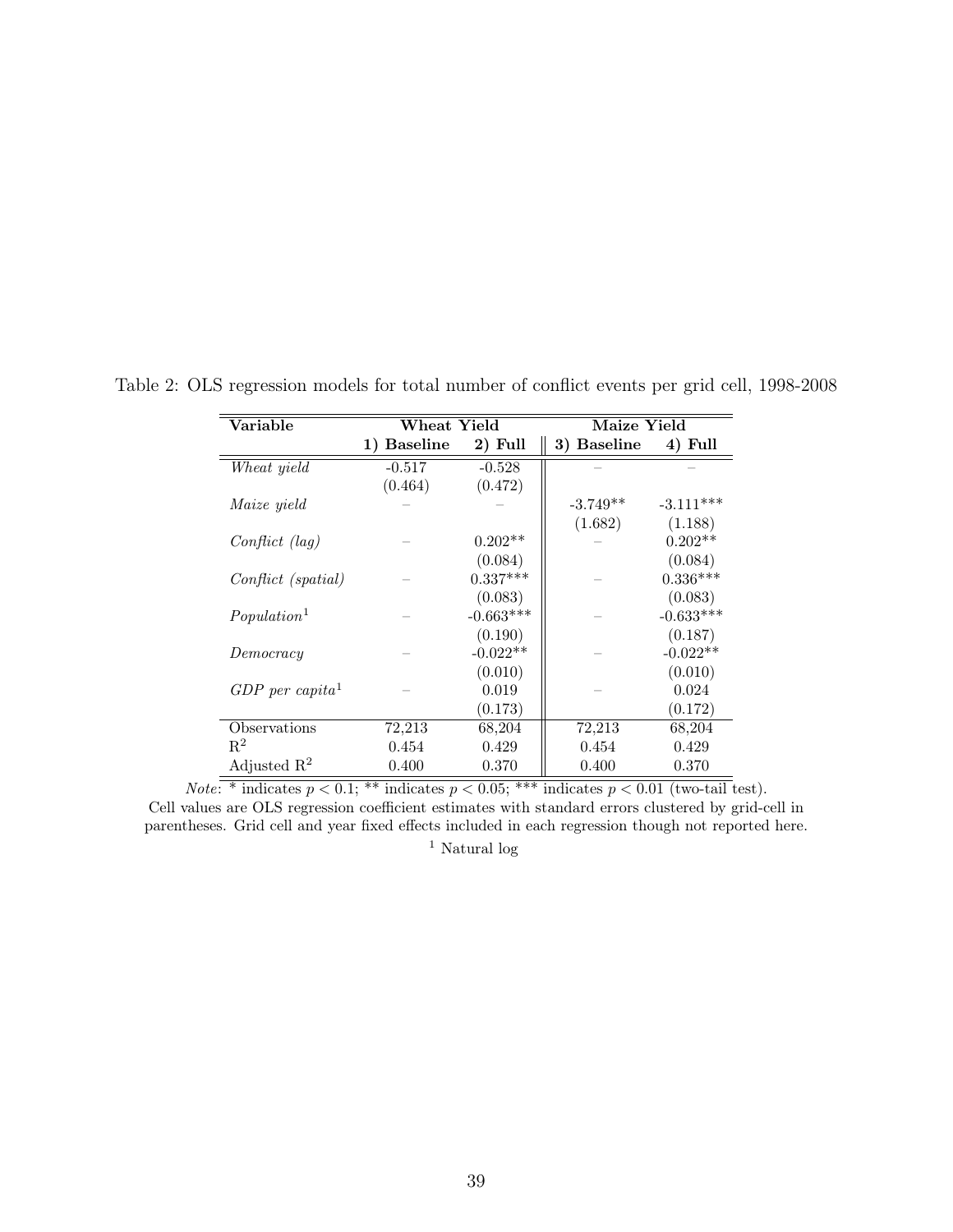| Variable                                    | Wheat Yield  |             | Maize Yield  |             |
|---------------------------------------------|--------------|-------------|--------------|-------------|
|                                             | 1E) Baseline | 2E) Full    | 3E) Baseline | 4E) Full    |
| Wheat $yie\overline{ld}$                    | $75.13***$   | $83.53***$  |              |             |
|                                             | (24.35)      | (26.05)     |              |             |
| Maize yield                                 |              |             | $184.40***$  | $204.74***$ |
|                                             |              |             | (58.90)      | (62.77)     |
| $Conflict$ (lag)                            |              | $0.201**$   |              | $0.206**$   |
|                                             |              | (0.084)     |              | (0.084)     |
| Conflict (spatial)                          |              | $0.343***$  |              | $0.436***$  |
|                                             |              | (0.087)     |              | (0.110)     |
| Population <sup>1</sup>                     |              | $-0.877***$ |              | $-2.762***$ |
|                                             |              | (0.239)     |              | (0.798)     |
| Democracy                                   |              | $-0.032***$ |              | 0.007       |
|                                             |              | (0.011)     |              | (0.013)     |
| $GDP$ per capita <sup>1</sup>               |              | $-0.048$    |              | $-0.336$    |
|                                             |              | (0.180)     |              | (0.246)     |
| Observations                                | 72,169       | 68,160      | 72,169       | 68,160      |
| Endogenous variables test                   | $9.520***$   | $10.28***$  | $9.809***$   | $10.64***$  |
| Weak instrument F-statistic (clustered SEs) | 50.22        | 8.372       | 51.48        | 8.955       |
| Weak instrument F-statistic (i.i.d. SEs)    | 191.39       | 31.84       | 88.74        | 15.26       |
| $\mathbf{R}^2$                              | 0.414        | 0.351       | 0.366        | 0.264       |
| Adjusted $\mathbb{R}^2$                     | 0.354        | 0.284       | 0.301        | 0.187       |

Table 3: IV regression models for total number of conflict events per grid cell, 1998-2008

*Note*: \* indicates  $p < 0.1$ ; \*\* indicates  $p < 0.05$ ; \*\*\* indicates  $p < 0.01$  (two-tail test). Cell values are IV regression coefficient estimates with standard errors clustered by grid-cell in parentheses. Grid cell and year fixed effects included in each regression though not reported here. The variables wheat

yield and maize yield were instrumented using drought.

<sup>1</sup> Natural log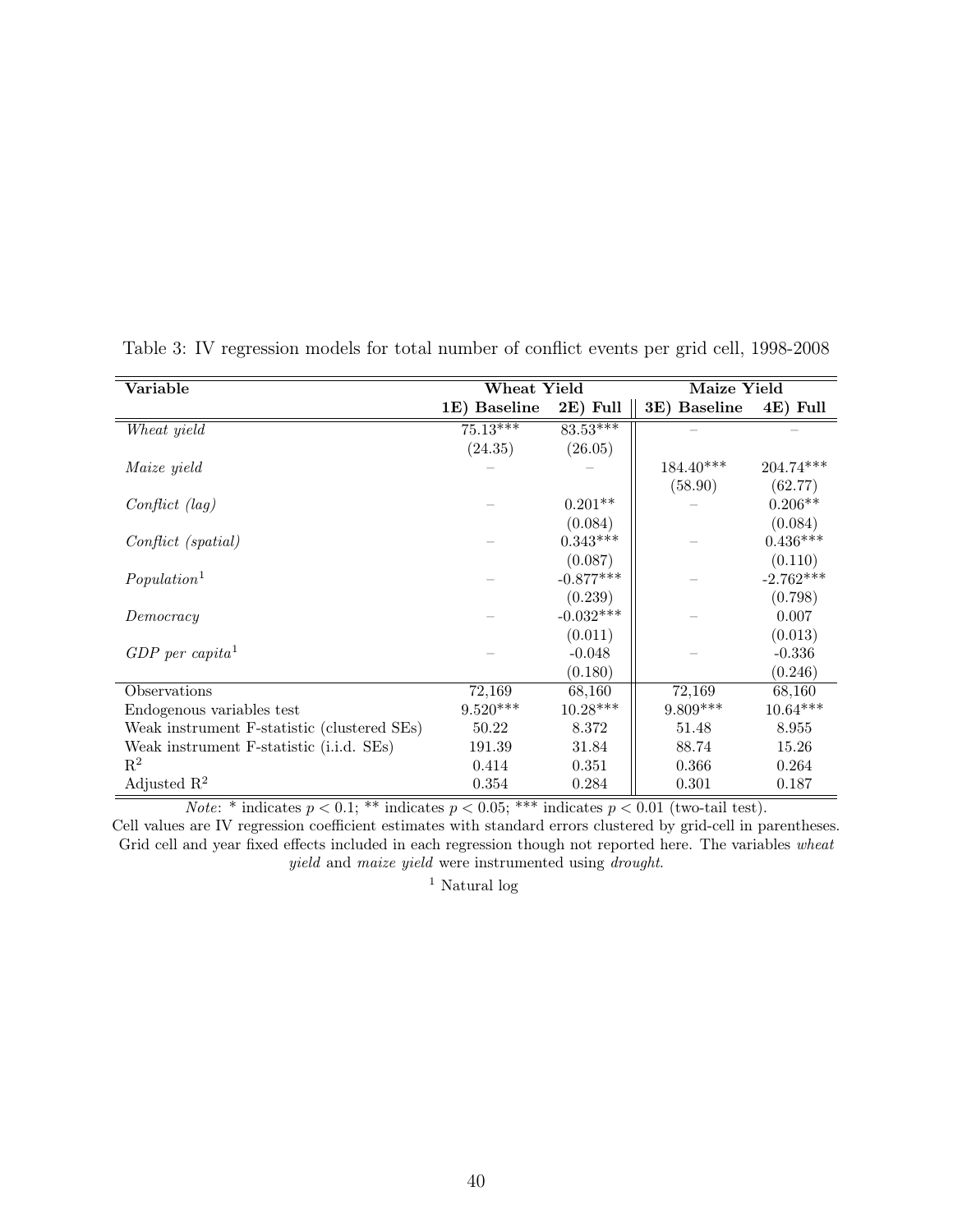| Variable                                    | Wheat Yield |            | Maize Yield |            |
|---------------------------------------------|-------------|------------|-------------|------------|
|                                             | 5) Baseline | 6) Full    | 7) Baseline | 8) Full    |
| Wheat yield                                 | $261.17***$ | $150.19**$ |             |            |
|                                             | (77.48)     | (59.96)    |             |            |
| Maize yield                                 |             |            | $312.11***$ | $210.58**$ |
|                                             |             |            | (90.24)     | (81.22)    |
| Population <sup>1</sup>                     | $1.259***$  | $-0.752*$  | 0.541       | $-1.285**$ |
|                                             | (0.326)     | (0.383)    | (0.474)     | (0.595)    |
| Conflict (spatial)                          |             | $36.19***$ |             | $35.37***$ |
|                                             |             | (3.327)    |             | (3.139)    |
| Democracy                                   |             | $0.406***$ |             | $-0.112$   |
|                                             |             | (0.128)    |             | (0.086)    |
| $GDP$ per capita <sup>1</sup>               |             | $-2.184**$ |             | $-0.644*$  |
|                                             |             | (0.840)    |             | (0.340)    |
| Constant                                    | $-11.85***$ | $20.22**$  | $-6.973*$   | $13.65*$   |
|                                             | (3.008)     | (9.171)    | (3.878)     | (7.167)    |
| Observations                                | 6,680       | 6,429      | 6,680       | 6,429      |
| Endogenous variables test                   | $11.69***$  | $7.437***$ | $12.33***$  | $7.174***$ |
| Weak instrument F-statistic (clustered SEs) | 22.303      | 9.404      | 25.56       | 7.284      |
| Weak instrument F-statistic (i.i.d. SEs)    | 11.12       | 5.931      | 19.59       | 5.581      |
| $\mathbf{R}^2$                              | $-0.191$    | 0.063      | $-0.101$    | 0.069      |
| Adjusted $\mathbb{R}^2$                     | $-0.192$    | 0.062      | $-0.1012$   | 0.068      |

Table 4: IV regression models for total number of conflict events per grid cell, LTZ simulations

Note: \* indicates  $p < 0.1$ ; \*\* indicates  $p < 0.05$ ; \*\*\* indicates  $p < 0.01$  (two-tail test).

Cell values are IV regression coefficient estimates with standard errors clustered by grid-cell in parentheses. The variables wheat yield and maize yield were instrumented using a collapsed binary version of drought.

<sup>1</sup> Natural log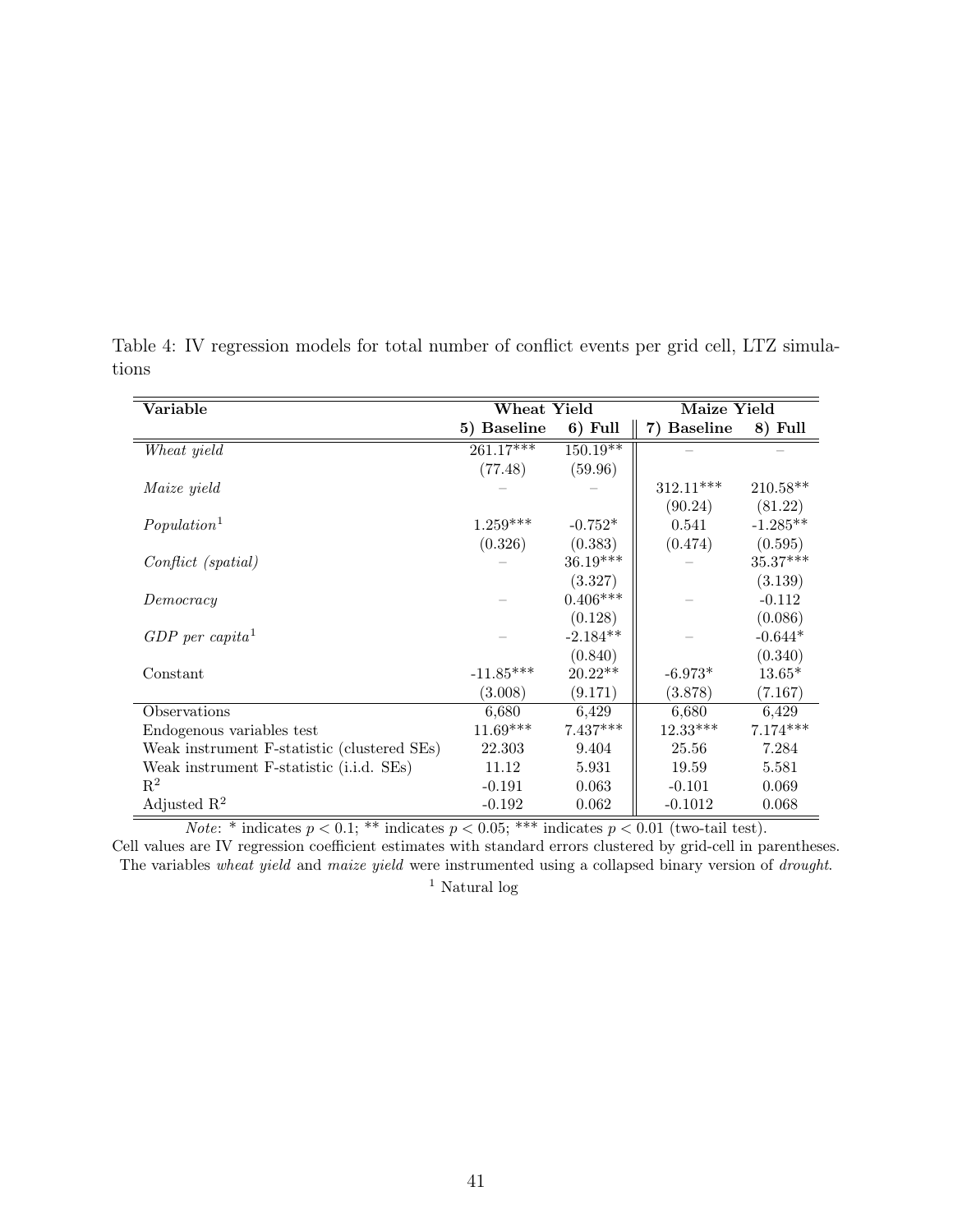| Variable                      | Wheat Yield |             | Maize Yield  |            |
|-------------------------------|-------------|-------------|--------------|------------|
|                               | 9) Baseline | 10) Full    | 11) Baseline | $12)$ Full |
| Wheat yield                   | $0.610***$  | $0.231**$   |              |            |
|                               | (0.174)     | (0.108)     |              |            |
| Maize yield                   |             |             | $2.257***$   | $0.309*$   |
|                               |             |             | (0.530)      | (0.165)    |
| $Conflict$ (lag)              | $0.382***$  | $0.781***$  | $0.381***$   | $0.780***$ |
|                               | (0.090)     | (0.087)     | (0.089)      | (0.087)    |
| Conflict (spatial)            |             | $-0.223*$   |              | $-0.220*$  |
|                               |             | (0.127)     |              | (0.127)    |
| Population <sup>1</sup>       |             | $-0.0003$   |              | $-0.001$   |
|                               |             | (0.002)     |              | (0.002)    |
| Democracy                     |             | 0.001       |              | $-0.0001$  |
|                               |             | (0.001)     | (0.001)      |            |
| $GDP$ per capita <sup>1</sup> |             | 0.002       |              | 0.003      |
|                               |             | (0.003)     |              | (0.003)    |
| Observations                  | 72,169      | 68,160      | 72,169       | 68,160     |
| Sargan test                   | $73.69***$  | $612.47***$ | $75.436***$  | 613.03***  |
| DF                            | (39)        | (43)        | (39)         | (43)       |
| $\mathrm{R}^2$                | 0.082       | 0.088       | 0.083        | 0.088      |

Table 5: GMM IV regression models for total number of conflict events per grid cell, 1998- 2008

 $Note:$  \* indicates  $p < 0.1$ ; \*\* indicates  $p < 0.05$ ; \*\*\* indicates  $p < 0.01$  (two-tail test). Cell values are IV regression coefficient estimates with robust standard errors in parentheses. GMM instruments for all models are the  $t - 4$  and beyond lags of *conflict*.

<sup>1</sup> Natural log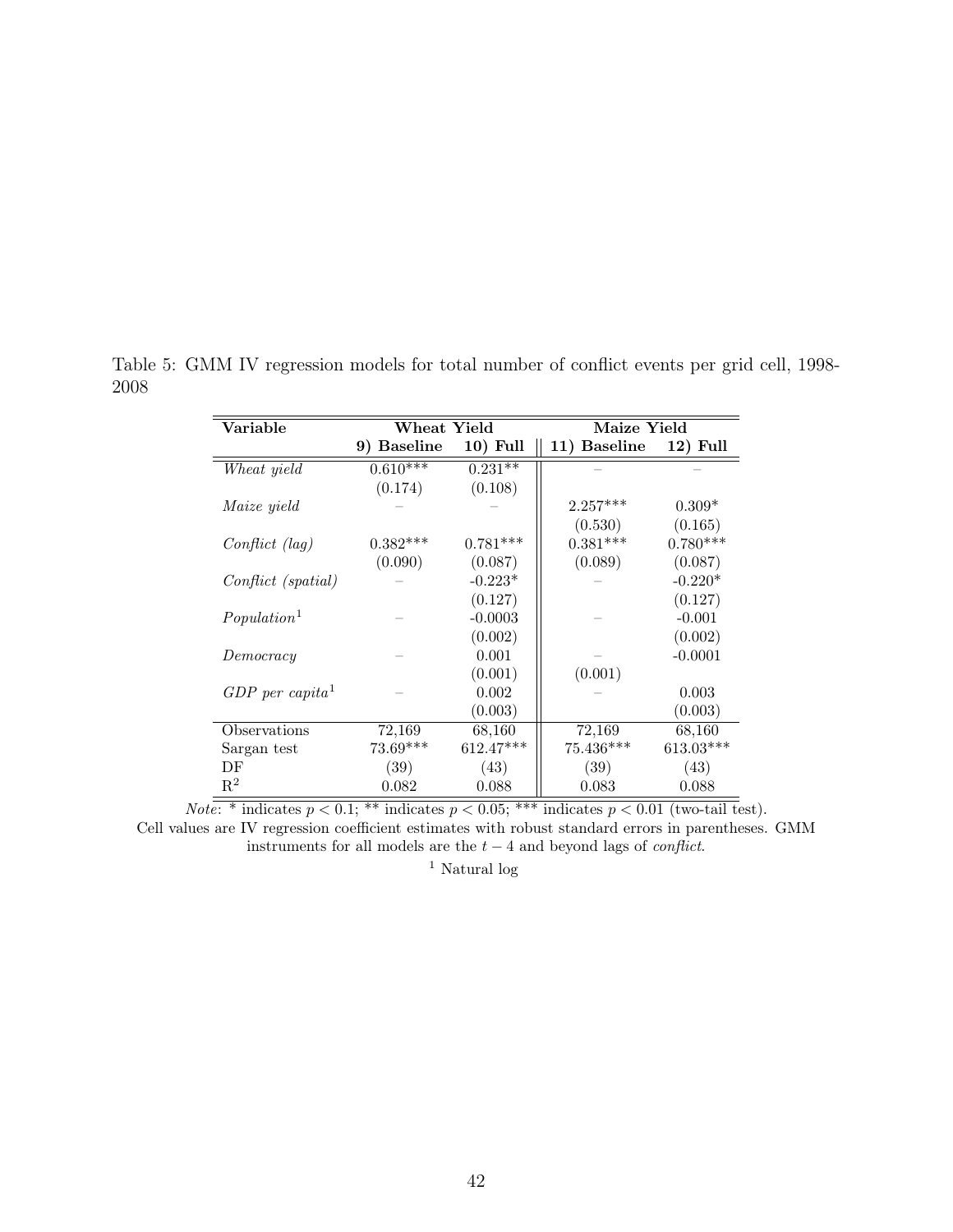| Variable                                                                                                                                                  | 13) Development<br>Wheat Yield               | Maize Yield                             | 14) Resources<br>Wheat Yield | Maize Yield                                                        | 15)<br>Wheat Yield | Maize Yield<br>Aid                                                         | 16) Violent<br>Wheat Yield | Maize Yield |
|-----------------------------------------------------------------------------------------------------------------------------------------------------------|----------------------------------------------|-----------------------------------------|------------------------------|--------------------------------------------------------------------|--------------------|----------------------------------------------------------------------------|----------------------------|-------------|
| Wheat yield                                                                                                                                               | 83.44***                                     |                                         | $78.50***$                   |                                                                    | $36.09***$         |                                                                            | $25.04***$                 |             |
|                                                                                                                                                           | (26.010)                                     |                                         | (24.74)                      |                                                                    | (12.50)            |                                                                            | (7.718)                    |             |
| Maize yield                                                                                                                                               |                                              | $204.65***$                             |                              | 178.79***                                                          |                    | 79.85****                                                                  |                            | $61.31***$  |
|                                                                                                                                                           |                                              | (62.74)                                 |                              | (54.74)                                                            |                    | (26.93)                                                                    |                            | (18.48)     |
| $\mathit{Nighttime~light^1}$                                                                                                                              | $-19.04***$                                  | $-7.945$                                |                              |                                                                    |                    |                                                                            |                            |             |
|                                                                                                                                                           | (6.154)                                      | (5.185)                                 |                              |                                                                    |                    |                                                                            |                            |             |
| $Oil\ production^1$                                                                                                                                       |                                              |                                         | 0.006                        | $0.025***$                                                         |                    |                                                                            |                            |             |
|                                                                                                                                                           |                                              |                                         | (0.004)                      | (0.009)                                                            |                    |                                                                            |                            |             |
| $Gas\ production1$                                                                                                                                        |                                              |                                         | $-0.133***$                  | $-0.229***$                                                        |                    |                                                                            |                            |             |
|                                                                                                                                                           |                                              |                                         | (0.037)                      | (0.062)                                                            |                    |                                                                            |                            |             |
| $Food$ imports                                                                                                                                            |                                              |                                         |                              |                                                                    | $0.011***$         | 0.003                                                                      |                            |             |
|                                                                                                                                                           |                                              |                                         |                              |                                                                    | (0.004)            | (0.003)                                                                    |                            |             |
| Agricultural imports                                                                                                                                      |                                              |                                         |                              |                                                                    | $0.006**$          | $0.006***$                                                                 |                            |             |
|                                                                                                                                                           |                                              |                                         |                              |                                                                    | (0.003)            | (0.003)                                                                    |                            |             |
| $Aid^1$                                                                                                                                                   |                                              |                                         |                              |                                                                    | $0.698**$          | $-0.036*$                                                                  |                            |             |
|                                                                                                                                                           |                                              |                                         |                              |                                                                    | (0.020)            | (0.021)                                                                    |                            |             |
| $DV$ (lag)                                                                                                                                                | $0.200**$                                    | $0.205**$                               | $0.200**$                    | $0.204***$                                                         | $0.423***$         | $0.426***$                                                                 | $0.353***$                 | $0.357***$  |
|                                                                                                                                                           | (0.084)                                      | (0.084)                                 | (0.084)                      | (0.084)                                                            | (0.066)            | (0.066)                                                                    | (0.052)                    | (0.052)     |
| $Conflict$ ( $spatial$ )                                                                                                                                  | $0.341***$                                   | $0.435***$                              | $0.328***$                   | $0.393***$                                                         | $0.076**$          | $0.099**$                                                                  | $0.067***$                 | $0.095***$  |
|                                                                                                                                                           | (0.086)                                      | (0.110)                                 | (0.083)                      | (0.099)                                                            | (0.038)            | (0.041)                                                                    | (0.019)                    | (0.024)     |
| $\label{eq:concl} Population$                                                                                                                             | $-0.892***$                                  | $-2.768***$                             | $-0.796***$                  | $-2.414***$                                                        | $-0.408**$         | $-1.464***$                                                                | $-0.353***$                | $-0.918***$ |
|                                                                                                                                                           | (0.241)                                      | (0.798)                                 | (0.228)                      | (0.697)                                                            | (0.159)            | (0.0458)                                                                   | (0.093)                    | (0.243)     |
| Denoc(                                                                                                                                                    | $-0.031***$                                  | 0.008                                   | $-0.038***$                  | $-0.007$                                                           | $-0.035***$        | $-0.018*$                                                                  | $-0.011**$                 | $-0.001$    |
|                                                                                                                                                           | (0.011)                                      | (0.013)                                 | (0.011)                      | (0.010)                                                            | (0.013)            | (0.010)                                                                    | (0.005)                    | (0.005)     |
| $GDP$ per capita <sup>1</sup>                                                                                                                             | $-0.041$                                     | $-0.333$                                | 0.084                        | $-0.165$                                                           | $-0.042**$         | 0.346                                                                      | $-0.030$                   | $-0.116$    |
|                                                                                                                                                           | (0.180)                                      | (0.246)                                 | (0.171)                      | (0.217)                                                            | (0.293)            | (0.242)                                                                    | (0.064)                    | (0.076)     |
| Obs.                                                                                                                                                      | 68,160                                       | 68,160                                  | 68,160                       | 68,160                                                             | 49,362             | 49,362                                                                     | 68,160                     | 68,160      |
| End. variables                                                                                                                                            | $10.29***$                                   | $10.64***$                              | $10.07***$                   | $10.67***$                                                         | 8.34***            | 8.794***                                                                   | $10.53***$                 | $11.01***$  |
| WI F-stat. (CSEs)                                                                                                                                         | 7.204                                        | 7.678                                   | 6.354                        | 7.712                                                              | 5.518              | 7.846                                                                      | 8.372                      | 8.983       |
| WI F-stat. (ISEs)                                                                                                                                         | 27.48                                        | 13.08                                   | 24.30                        | $13.55$                                                            | 22.24              | 14.05                                                                      | 31.84                      | $15.30\,$   |
| R <sup>2</sup>                                                                                                                                            | 0.353                                        | 0.265                                   | 0.361                        | 0.305                                                              | 0.588              | 0.573                                                                      | 0.483                      | 0.442       |
| Adj. $\mathbf{R}^2$                                                                                                                                       | 0.285                                        | 0.188                                   | 0.294                        | 0.232                                                              | 0.540              | 0.524                                                                      | 0.429                      | 0.384       |
|                                                                                                                                                           |                                              | <i>Note</i> : $*$ indicates $p < 0.1$ ; |                              | ** indicates $p < 0.05$ ; *** indicates $p < 0.01$ (two-tail test) |                    |                                                                            |                            |             |
| Cell values are IV regression coefficient estimates with standard errors clustered by grid-cell in parentheses. Grid cell and year fixed effects included |                                              |                                         |                              |                                                                    |                    |                                                                            |                            |             |
|                                                                                                                                                           | in each regression though not reported here. |                                         |                              |                                                                    |                    | The variables wheat yield and maize yield were instrumented using drought. |                            |             |

Cell values are IV regression coefficient estimates with standard errors clustered by grid-cell in parentheses. Grid cell and year fixed effects included in each regression though not reported here. The variables wheat yield and maize yield were instrumented using drought. 1 Natural log

Table 6: IV regression models for total number of conflict events per grid cell, additional robustness models Table 6: IV regression models for total number of conflict events per grid cell, additional robustness models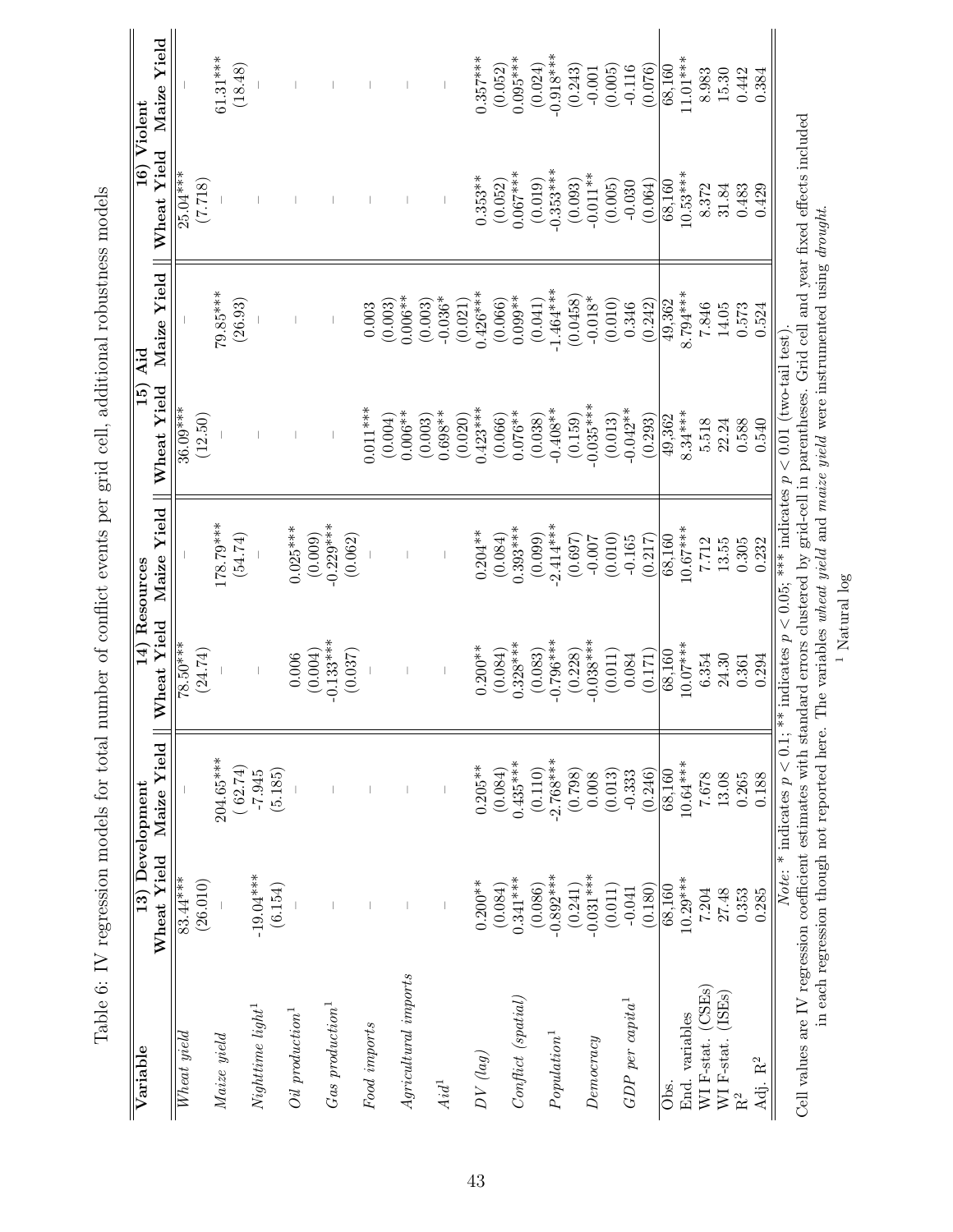| Variable                                                                                                                                                  | Wheat Yield           | Maize Yield<br>17) Ethnic             | 18) Temperature<br>Wheat Yield                                                                                          | Maize Yield | Wheat Yield                                                        | Maize Yield<br>19) Production | Wheat Yield<br>(20)   | Maize Yield<br>Scarcity |
|-----------------------------------------------------------------------------------------------------------------------------------------------------------|-----------------------|---------------------------------------|-------------------------------------------------------------------------------------------------------------------------|-------------|--------------------------------------------------------------------|-------------------------------|-----------------------|-------------------------|
| Wheat yield                                                                                                                                               | $75.59***$<br>(23.79) |                                       | $96.10***$<br>(30.47)                                                                                                   |             | $35.86***$<br>(13.84)                                              |                               | $45.36***$<br>(17.11) |                         |
| Maize yield                                                                                                                                               |                       | $186.38***$                           |                                                                                                                         | $193.48***$ |                                                                    | $143.30**$                    |                       | 132.70***               |
| Ethnic diversity                                                                                                                                          | $0.086***$            | $0.286***$<br>(57.97)                 |                                                                                                                         | (58.64)     |                                                                    | (57.77)                       |                       | (50.39)                 |
|                                                                                                                                                           | (0.027)               | (0.074)                               |                                                                                                                         |             |                                                                    |                               |                       |                         |
| Terr. change                                                                                                                                              | 5.859***<br>(0.826)   | $5.918***$<br>(0.842)                 |                                                                                                                         |             |                                                                    |                               |                       |                         |
| Temperature                                                                                                                                               |                       |                                       | $0.178***$                                                                                                              | $-0.129***$ |                                                                    |                               | $0.219***$            | $-0.283**$              |
|                                                                                                                                                           |                       |                                       | (0.057)                                                                                                                 | (0.047)     |                                                                    |                               | (0.073)               | (0.088)                 |
| Temperature (lag)                                                                                                                                         |                       |                                       | $0.049*$                                                                                                                | $-0.151***$ |                                                                    |                               | $-0.039$              | $-0.283***$             |
|                                                                                                                                                           |                       |                                       | (0.026)                                                                                                                 | (0.057)     |                                                                    |                               | (0.027)               | (0.099)                 |
| Cereal prod. index                                                                                                                                        |                       |                                       |                                                                                                                         |             | $0.001**$                                                          | $0.001***$                    | $0.001***$            | $0.001**$               |
|                                                                                                                                                           |                       |                                       |                                                                                                                         |             | (0.0005)                                                           | (0.0005)                      | (0.0005)              | (0.0005)                |
| Meat prod. index                                                                                                                                          |                       |                                       |                                                                                                                         |             | $-0.006***$                                                        | $-0.007$ ***                  | $0.006***$            | $-0.007$ ***            |
|                                                                                                                                                           |                       |                                       |                                                                                                                         |             | (0.002)                                                            | (0.003)                       | (0.002)               | (0.002)                 |
| $DV$ (lag)                                                                                                                                                | $0.182***$            | $0.186**$                             | $0.210**$                                                                                                               | $0.215***$  | $0.415***$                                                         | $0.418***$                    | $0.418***$            | $0.421***$              |
|                                                                                                                                                           | (0.080)               | (0.080)                               | (0.090)                                                                                                                 | (0.090)     | (0.073)                                                            | (0.074)                       | (0.077)               | (770.077)               |
| $Conflict\ (spatial)$                                                                                                                                     | $0.182**$             | $0.186**$                             | $0.345***$                                                                                                              | $0.456***$  | $0.104***$                                                         | $0.162***$                    | $0.108**$             |                         |
|                                                                                                                                                           | (0.080)               | (0.080)                               | (0.091)                                                                                                                 | (0.117)     | (0.042)                                                            | (0.006)                       | (0.046)               | (0.060)                 |
| $Population^1$                                                                                                                                            | $-0.675***$           | $-2.360***$                           | $-1.031***$                                                                                                             | $-2.488***$ | $-0.490$ ***                                                       | $-2.122***$                   | $-0.718***$           | $-1.611***$             |
|                                                                                                                                                           | (0.211)               | (0.714)                               | (0.279)                                                                                                                 | (0.718)     | (0.198)                                                            | (0.793)                       | (0.245)               | (0.582)                 |
| Denocncy                                                                                                                                                  | $-0.022**$            | 0.010                                 | $-0.034***$                                                                                                             | 0.007       | $-0.036*$                                                          | $-0.019$                      | $-0.043**$            | $-0.016$                |
|                                                                                                                                                           | (0.011)               | (0.012)                               | (0.011)                                                                                                                 | (0.013)     | (0.019)                                                            | (0.016)                       | (0.021)               | $(0.016)$<br>2.183***   |
| $GDP$ per capita <sup>1</sup>                                                                                                                             | $-0.033$              | $-0.312$                              | $-0.087$                                                                                                                | $-0.285$    | $0.847***$                                                         | $1.931***$                    | $0.829***$            |                         |
|                                                                                                                                                           | (0.165)               | (0.237)                               | (0.194)                                                                                                                 | (0.240)     | (0.285)                                                            | (0.665)                       | (0.281)               | (0.714)                 |
| Obs.                                                                                                                                                      | 67,755                | 67,755                                | 66,007                                                                                                                  | 66,007      | 35,936                                                             | 35,936                        | 34,254                | 34,254                  |
| End. variables                                                                                                                                            | 10.09***              | $10.34***$                            | $9.951***$                                                                                                              | $10.89***$  | $6.714***$                                                         | $6.157***$                    | $7.031***$            | $6.934***$              |
| WI F-stat. (CSEs)                                                                                                                                         | 6.269                 | 6.665                                 | 5.364                                                                                                                   | 7.656       | 6.015                                                              | 3.664                         | 3.912                 | 3.871                   |
| WI F-stat. (ISEs)                                                                                                                                         | 24.019                | 11.40                                 | 18.89                                                                                                                   | 13.54       | 22.48                                                              | 6.908                         | 13.528                | 8.109                   |
| $R^2$                                                                                                                                                     | 0.396                 | 0.323                                 | 0.327                                                                                                                   | 0.283       | 0.593                                                              | 0.534                         | 0.575                 | 0.547                   |
| $\mathrm{R}^2$<br>Adj.                                                                                                                                    | 0.333                 | 0.253                                 | 0.256                                                                                                                   | 0.207       | 0.552                                                              | 0.488                         | 0.532                 | 0.501                   |
|                                                                                                                                                           |                       | <i>Note</i> : * indicates $p < 0.1$ ; |                                                                                                                         |             | ** indicates $p < 0.05$ ; *** indicates $p < 0.01$ (two-tail test) |                               |                       |                         |
| Cell values are IV regression coefficient estimates with standard errors clustered by grid-cell in parentheses. Grid cell and year fixed effects included |                       |                                       |                                                                                                                         |             |                                                                    |                               |                       |                         |
|                                                                                                                                                           |                       |                                       | in each regression though not reported here. The variables wheat yield and maize yield were instrumented using drought. |             |                                                                    |                               |                       |                         |

1 Natural log

Cell values are IV regression coefficient estimates with standard errors clustered by grid-cell in parentheses. Grid cell and year fixed effects included in each regression though not reported here. The variables wheat yield and maize yield were instrumented using drought.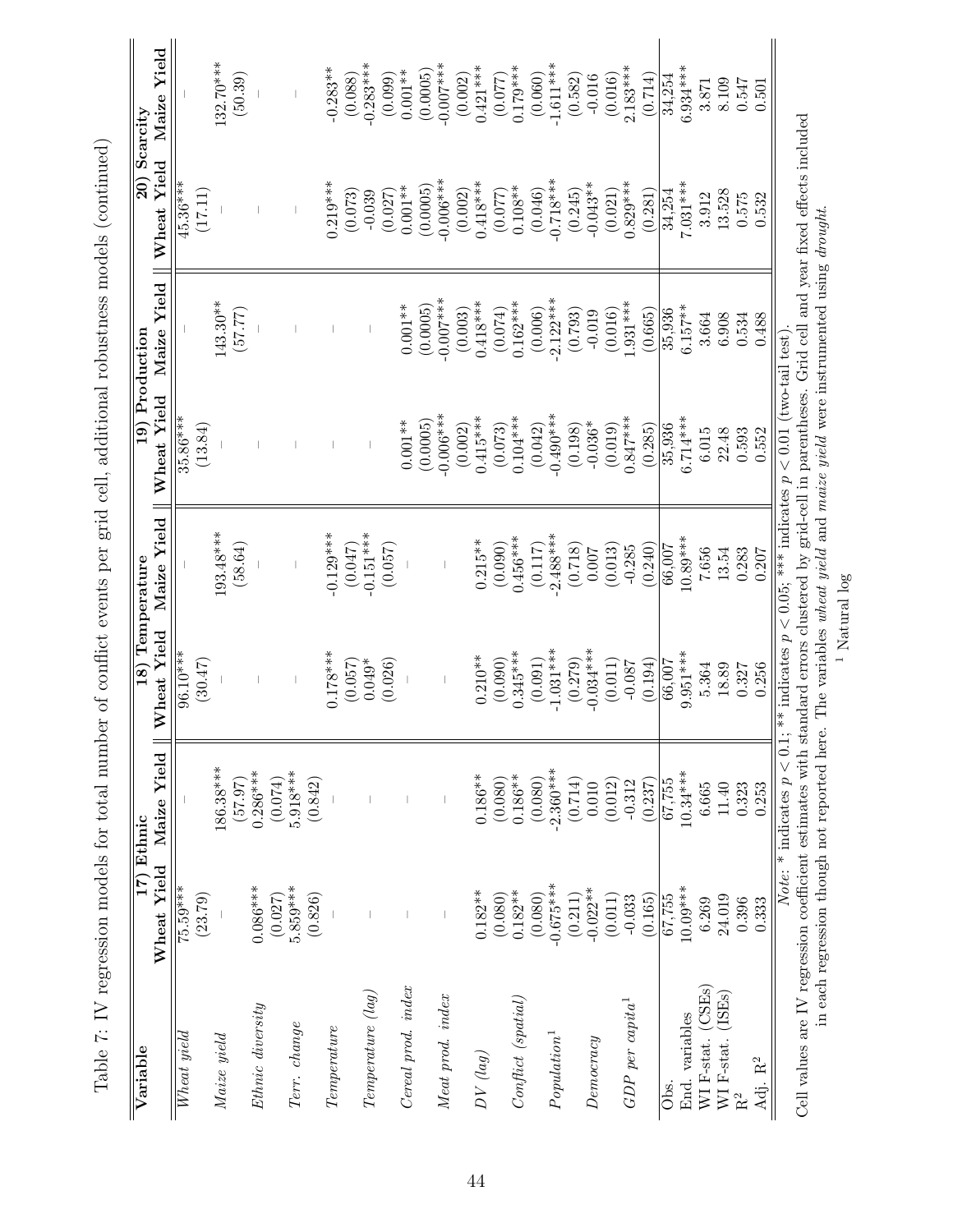| Variable                                                                                                                                                  | 21) Military Conflict                                                                                                   |                                       | 22) Planted Cells |             | 23) Conflict Cells                                                 |             | 24) No Large Count       |             |
|-----------------------------------------------------------------------------------------------------------------------------------------------------------|-------------------------------------------------------------------------------------------------------------------------|---------------------------------------|-------------------|-------------|--------------------------------------------------------------------|-------------|--------------------------|-------------|
|                                                                                                                                                           | Wheat Yield                                                                                                             | Maize Yield                           | Wheat Yield       | Maize Yield | Wheat Yield                                                        | Maize Yield | Wheat Yield              | Maize Yield |
| Wheat yield                                                                                                                                               | 62.15***                                                                                                                |                                       | 77.42***          |             | 226.55***                                                          |             | $87.81***$               |             |
|                                                                                                                                                           | (20.38)                                                                                                                 |                                       | (26.22)           |             | (77.31)                                                            |             | (26.19)                  |             |
| Maize yield                                                                                                                                               |                                                                                                                         | 152.44***                             |                   | $.91.52***$ |                                                                    | 643.08***   |                          | 223.02***   |
|                                                                                                                                                           |                                                                                                                         | (49.09)                               |                   | (59.56)     |                                                                    | (227.85)    |                          | (63.93)     |
| $DV~(\mathit{lag})$                                                                                                                                       | 0.090                                                                                                                   | 0.091                                 | $0.204**$         | $0.207**$   | $0.197***$                                                         | $0.213**$   | 0.177                    | $0.183**$   |
|                                                                                                                                                           | (0.073)                                                                                                                 | (0.074)                               | (0.100)           | (0.089)     | (0.085)                                                            | (0.085)     | (0.088)                  | (0.089)     |
| Conflict~(spatial)                                                                                                                                        | $0.297***$                                                                                                              | $0.366***$                            | $0.383***$        | $0.435***$  | $0.351***$                                                         | $0.643***$  | $0.492***$               | $0.729***$  |
|                                                                                                                                                           | (0.076)                                                                                                                 | (0.096)                               | (0.114)           | (0.114)     | (0.110)                                                            | (0.193)     | (0.128)                  | (0.185)     |
| $Population^1$                                                                                                                                            | $-0.689***$                                                                                                             | $-2.093***$                           | $-0.991***$       | $-2.665***$ | $-4.422***$                                                        | $-13.84***$ | $-1.044**$               | $-3.354***$ |
|                                                                                                                                                           | (0.193)                                                                                                                 | (0.631)                               | (0.302)           | (0.802)     | (1.299)                                                            | (4.388)     | $(0.270)$<br>$-0.078***$ | (0.903)     |
| Democracy                                                                                                                                                 | $-0.015**$                                                                                                              | 0.014                                 | $-0.042***$       | 0.006       | $-0.085***$                                                        | 0.020       |                          | $-0.052$    |
|                                                                                                                                                           | (0.007)                                                                                                                 | (0.010)                               | (0.014)           | (0.012)     | (0.029)                                                            | (0.042)     | (0.025)                  | (0.905)     |
| $GDP$ per capita <sup>1</sup>                                                                                                                             | $-0.099$                                                                                                                | $-0.314$                              | $-0.445*$         | $-0.459*$   | $-0.291$                                                           | $-1.132$    | $-0.005$                 | 0.241       |
|                                                                                                                                                           | (0.161)                                                                                                                 | (0.218)                               | (0.256)           | (0.263)     | (0.549)                                                            | (0.888)     | (0.213)                  | (0.227)     |
| Ōbs.                                                                                                                                                      | 68,160                                                                                                                  | 68.160                                | 50,461            | 65,367      | 19,450                                                             | 19,450      | 47,613                   | 47,613      |
| End. variables                                                                                                                                            | $9.303***$                                                                                                              | $9.644***$                            | $8.722***$        | $10.34***$  | $8.587***$                                                         | 7.966 ***   | $11.24***$               | $2.17***$   |
| WI F-stat. (CSEs)                                                                                                                                         | 8.372                                                                                                                   | 8.943                                 | 8.300             | 9.430       | 3.963                                                              | 2.963       | 7.920                    | 10.29       |
| WI F-stat. (ISEs)                                                                                                                                         | 31.84                                                                                                                   | 15.23                                 | 29.61             | 16.17       | 7.961                                                              | 5.532       | 29.63                    | 19.45       |
|                                                                                                                                                           | 0.170                                                                                                                   | 0.069                                 | 0.353             | 0.280       | 0.083                                                              | $-0.077$    | 0.310                    | 0.252       |
| Adj. $\rm R^2$                                                                                                                                            | 0.084                                                                                                                   | $-0.028$                              | 0.285             | 0.206       | 0.014                                                              | $-0.190$    | 0.240                    | 0.177       |
|                                                                                                                                                           |                                                                                                                         | <i>Note</i> : * indicates $p < 0.1$ ; |                   |             | ** indicates $p < 0.05$ ; *** indicates $p < 0.01$ (two-tail test) |             |                          |             |
| Cell values are IV regression coefficient estimates with standard errors clustered by grid-cell in parentheses. Grid cell and year fixed effects included |                                                                                                                         |                                       |                   |             |                                                                    |             |                          |             |
|                                                                                                                                                           | in each regression though not reported here. The variables wheat yield and maize yield were instrumented using drought. |                                       |                   |             |                                                                    |             |                          |             |

in each regression though not reported here. The variables wheat yield and maize yield were instrumented using drought. 1 Natural log  $^2$  This variable is only available for the years  $1998\text{-}2007$ This variable is only available for the years 1998-2007

Table 8: IV regression models for total number of conflict events per grid cell, additional robustness models (continued) Table 8: IV regression models for total number of conflict events per grid cell, additional robustness models (continued)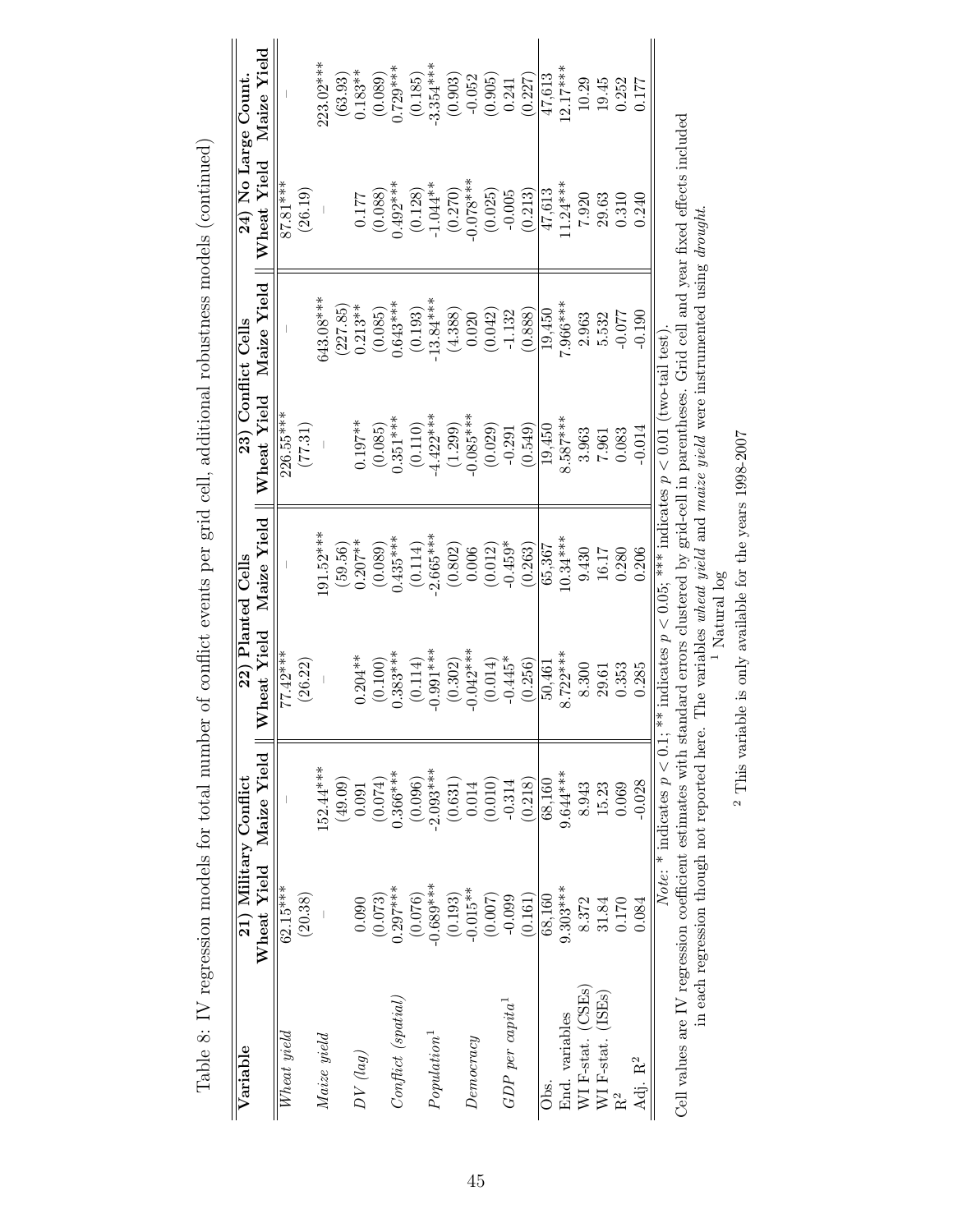| Variable                                                 | 25) Logged DV           |                                       | 26) Outliers Removed |                      | 27) Province SEs                                                   |             | 28) Count. $\times$ Year FEs                                                                |                         |
|----------------------------------------------------------|-------------------------|---------------------------------------|----------------------|----------------------|--------------------------------------------------------------------|-------------|---------------------------------------------------------------------------------------------|-------------------------|
|                                                          | Wheat Yield Maize Yield |                                       | Wheat Yield          | Maize Yield          | Wheat Yield                                                        | Maize Yield | Wheat Yield                                                                                 | Maize Yield             |
| Wheat yield                                              | $4.239**$               |                                       | $187.17***$          |                      | 83.53**                                                            |             | 423.41                                                                                      |                         |
|                                                          | (1.861)                 |                                       | (57.68)              |                      | (36.76)                                                            |             | (314.47)                                                                                    |                         |
| Maize yield                                              |                         | $10.37***$                            |                      | 249.13***            |                                                                    | 204.74**    |                                                                                             | 96.45**                 |
|                                                          |                         | (4.476)                               |                      |                      |                                                                    | (94.83)     |                                                                                             |                         |
| $DV~(\log)$                                              | $0.659***$              | $0.662***$                            | $0.203**$            | $(77.28)$<br>0.209** | $0.201**$                                                          | $0.206**$   | $0.204***$                                                                                  | $(46.45)$<br>0.207***   |
|                                                          | (0.012)                 | (0.012)                               | (0.085)              | (0.085)              | (0.084)                                                            | (0.084)     |                                                                                             | $(0.243)$<br>$0.228***$ |
| Conflict~(spatial)                                       | $0.015***$              | $0.019***$                            | $0.349***$           | $0.449***$           | $0.343***$                                                         | $0.436***$  | $(0.066)$<br>0.188**                                                                        |                         |
|                                                          | (0.007)                 | (0.007)                               | (0.088)              | (0.114)              | (0.105)                                                            | (0.144)     | (0.082)                                                                                     | (0.068)                 |
| $Population^1$                                           | $-0.101***$             | $-0.196***$                           | $-0.774***$          | $-2.758***$          | $0.877***$                                                         | $2.762**$   | 0.636                                                                                       | $0.505**$               |
|                                                          | (0.018)                 | (0.052)                               | (0.226)              | (0.798)              | (0.332)                                                            | (1.078)     | (0.413)                                                                                     | (0.243)                 |
| Denocrey                                                 | $-0.005***$             | $-0.003***$                           | $0.039***$           | 0.010                | $-0.032**$                                                         | 0.007       |                                                                                             |                         |
|                                                          | (0.001)                 | (0.001)                               | (0.012)              | (0.013)              | (0.013)                                                            | (0.021)     |                                                                                             |                         |
| $GDP$ per capita <sup>1</sup>                            | 0.012                   | $-0.003$                              | $-0.115$             | $-0.612**$           | $-0.048$                                                           | $-0.336$    |                                                                                             |                         |
|                                                          | (0.013)                 | (0.017)                               | (0.191)              | (0.305)              | (0.300)                                                            | (0.406)     |                                                                                             |                         |
| Ōbs.                                                     | 68,160                  | 68,160                                | 67,439               | 67,453               | 68,160                                                             | 68,160      | 70,937                                                                                      | 70,937                  |
| End. variables                                           | $5.186**$               | 5.365**                               | $0.53***$            | $10.39***$           | $5.163**$                                                          | 1.661**     | 1.813                                                                                       | $4.319***$              |
| WI F-stat. (CSEs)                                        | 8.361                   | 8.979                                 | 9.611                | 9.583                | 1.951                                                              | 1.342       | 0.756                                                                                       | 19.20                   |
| WI F-stat. (ISEs)                                        | 31.81                   | 15.31                                 | 30.09                | 16.08                | 31.84                                                              | 15.26       | 1.034                                                                                       |                         |
|                                                          | 0.661                   | 0.647                                 | 0.345                | 0.276                | 0.351                                                              | 0.264       | 0.114                                                                                       | $29.26$<br>$0.510$      |
| Adj. R <sup>2</sup>                                      | 0.626                   | 0.610                                 | 0.276                | 0.200                | 0.284                                                              | 0.187       | 0.013                                                                                       | 0.454                   |
|                                                          |                         | <i>Note</i> : * indicates $p < 0.1$ ; |                      |                      | ** indicates $p < 0.05$ ; *** indicates $p < 0.01$ (two-tail test) |             |                                                                                             |                         |
| Cell values are IV regression coefficient estimates with |                         |                                       |                      |                      |                                                                    |             | standard errors clustered by grid-cell in parentheses unless noted otherwise. Grid cell and |                         |

year fixed effects included in each regression though not reported here. The variables wheat yield and maize yield were instrumented using drought.  $^\dagger$  Standard errors clustered by province/state in parentheses. Standard errors clustered by province/state in parentheses. <sup>‡</sup> Model warning: Standard errors may be too high. Model warning: Standard errors may be too high. 1 Natural log

year fixed effects included in each regression though not reported here. The variables wheat yield and maize yield were instrumented using drought.

Table 9: IV regression models for total number of conflict events per grid cell, additional robustness models (continued) Table 9: IV regression models for total number of conflict events per grid cell, additional robustness models (continued)

46